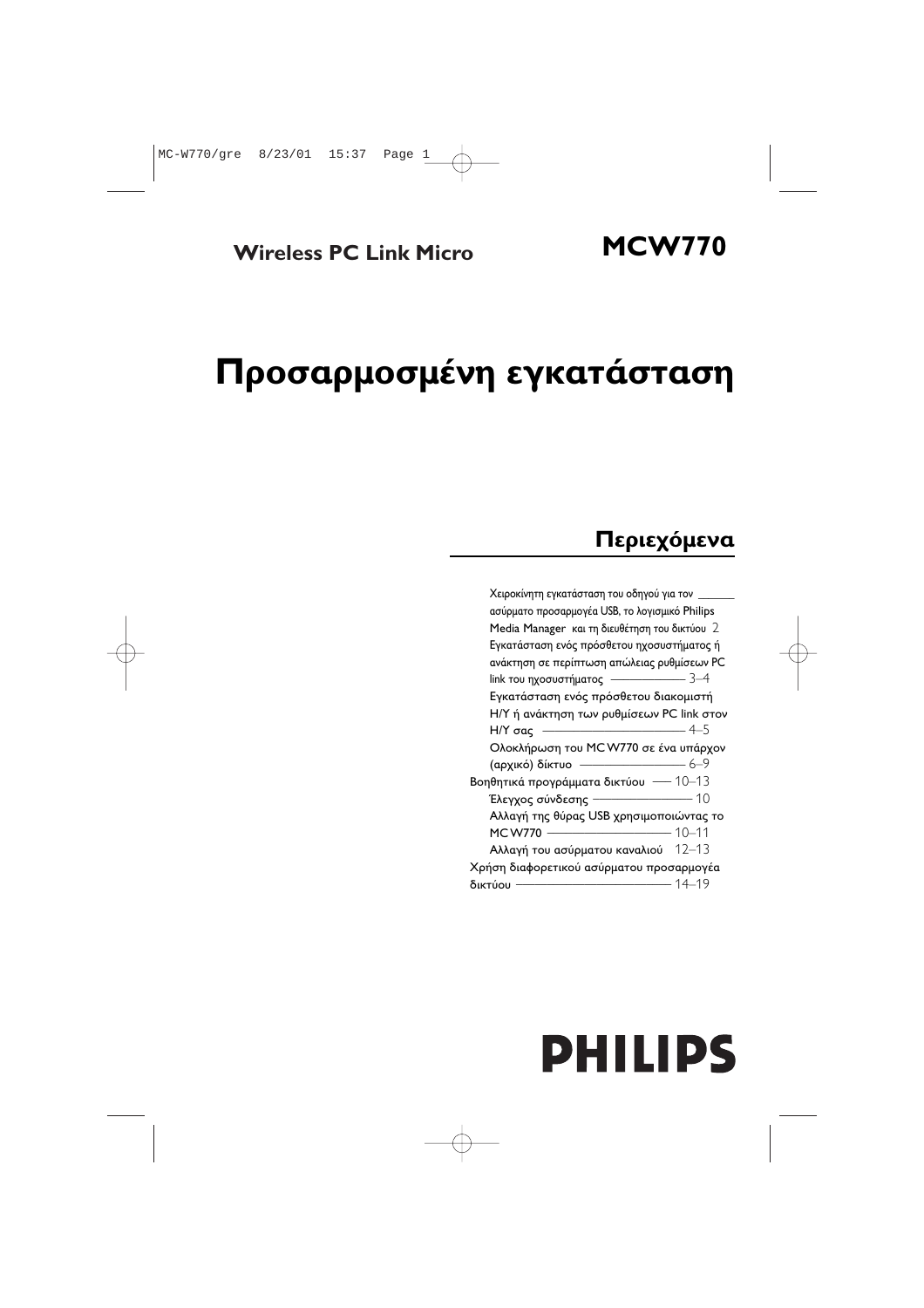$\overline{\mathsf{x}}$ 

#### **Προσαρμοσμένη εγκατάσταση** Εκτός από το μενού γρήγορης εγκατάστασης υπάρχει επίσης **DHILIDS** το μενού προσαρμοσμένης εγκατάστασης για τη ρύθμιση **Custom Installation** Welcome πιο πολύπλοκων διαμορφώσεων. Installing Software Setup the network for Wireless PC Link or integrate this Philips Wireless PC Link Audio System into your existing home network - ad-hoc or infrastructure mode Network Utilities Χρησιμοποιήστε αυτού του Free Goodies, FAQ C Install Driver for Wireless USB Adapter είδους την εγκατάσταση αν C Install Philips Media Manager Software είστε έμπειρος στη G Setup Network διευθέτηση δικτύων με O Add additional Audio System πρόσθετες επιλογές: C. Add new PC server **- Ενσωμάτωση του MC W770 σε ένα υπάρχον Back** Next Install δίκτυο – Προσθήκη ενός πρόσθετου

Ελληνικά Ελληνικά

> ηχοσυστήματος – Προσθήκη ενός πρόσθετου διακομιστή Η/Υ

#### **Χ**ειροκίνητη εγκατάσταση του οδηγού για τον ασύρματο προσαρμογέα USB, το λογισμικό Philips Media Manager και τη διευθέτηση

Philips MC-W770

**PHILIPS** 

Αυτά τα 3 βήματα εγκατάστασης έχουν την ίδια λειτουργία και το ίδιο αποτέλεσμα με το ένα βήμα της γρήγορης εγκατάστασης (βλ. "Γρήγορη εγκατάσταση"), εκτός από το ακόλουθο πρόσθετο παράθυρο,

το οποίο εμφανίζεται κατά τη διάρκεια διευθέτησης του δικτύου:

● Μην επιλέγετε **Do not** This is a new installation **perform automatic setup** για την Select "Next" to perform automatic installation εγκατάσταση αυτού του είδους καθώς η επιλογή Check "Do not perform automatic setup" to bypass automatic installation αυτή είναι απαραίτητη and select the installation task on your own. μόνο για την ολοκλήρωση This is not recommended for new installations! του MC W770 σε ένα Do not perform automatic setup υπάρχον δίκτυο όπως περιγράφεται αργότερα. Cancel Next Κάντε απλώς κλικ στο **Next** προχωρήσετε.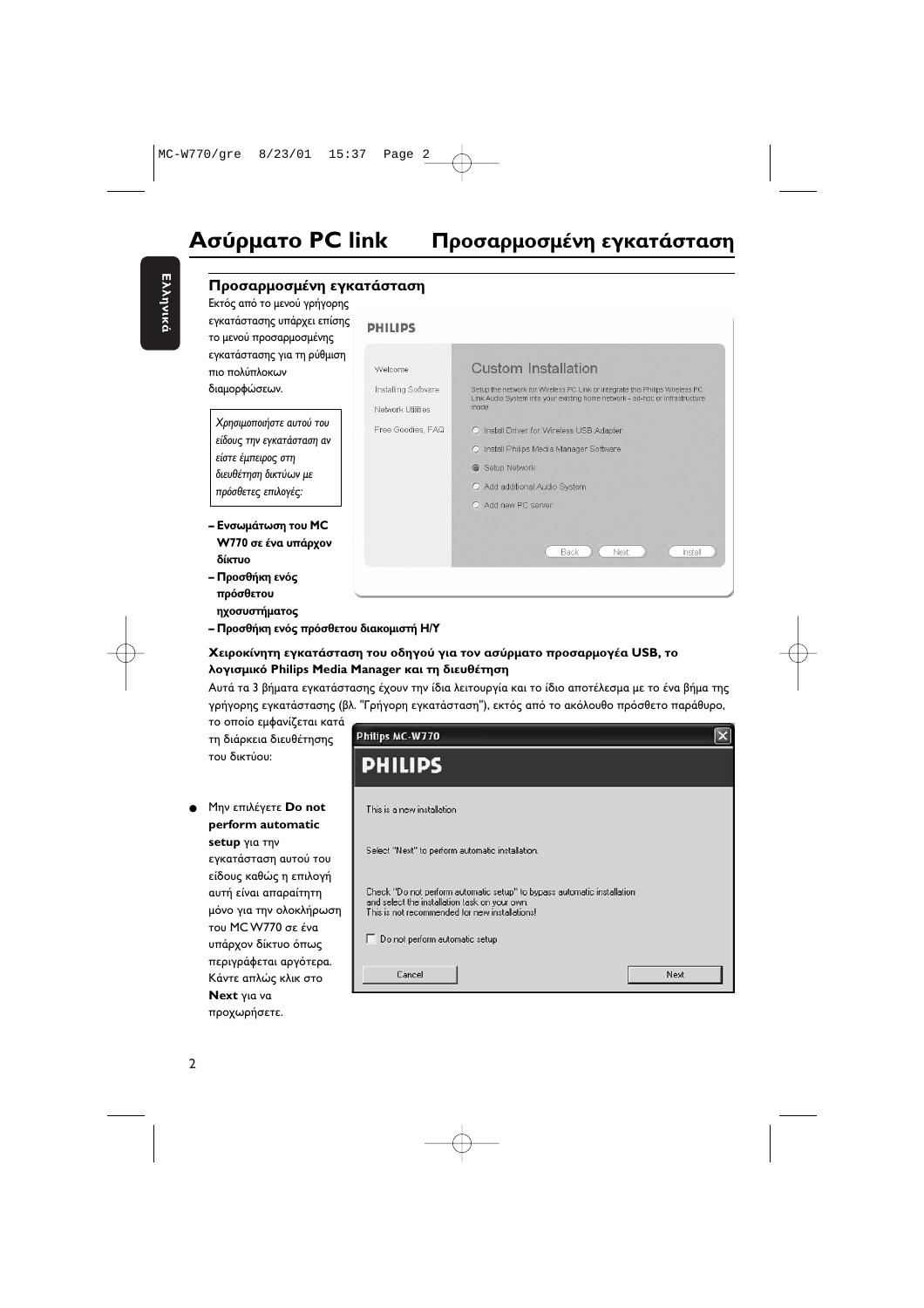#### **Εγκατάσταση ενός πρόσθετου ηχοσυστήματος ή ανάκτηση σε περίπτωση απώλειας** ρυθμίσεων PC link του ηχοσυστήματος

Αν θέλετε να προσθέσετε ένα πρόσθετο MC W770 ή ένα ανάλογο ηχοσύστημα στο υπάρχον δίκτυο του MC W770 μπορείτε να τα συνδέσετε στον ίδιο διακομιστή Η/Υ χωρίς να αλλάξετε τις ρυθμίσεις της τρέχουσας εγκατάστασης PC link. Η συγκεκριμένη διαδικασία μπορεί επίσης να χρησιμοποιηθεί όταν υπάρχει απώλεια ρυθμίσεων PC link στο ηχοσύστημα.

- **1** Επιλέξτε **Add additional Audio System** στο μενού προσαρμοσμένης εγκατάστασης και κάντε κλικ **Install**.
- **2** → Ο Η/Υ ελέγχει τη διαμόρφωσης του PC link και εμφανίζεται το ακόλουθο παράθυρο:

Κάντε κλικ στο **Next** για να συνεχίσετε.



**3** → Μετά από λίγο εμφανίζεται το ακόλουθο παράθυρο:

| Philips MC-W770                                                                                                                                   |      |
|---------------------------------------------------------------------------------------------------------------------------------------------------|------|
| <b>PHILIPS</b>                                                                                                                                    |      |
| To continue with the setup wizard you have to put your<br>Philips Audio System MCW770 into install mode.                                          |      |
| Please press the button "PC-Link" on your Audio System for at least 5 seconds<br>until the message 'INSTALLING' is displayed on your Audio System |      |
| When done please press "Next"                                                                                                                     |      |
|                                                                                                                                                   |      |
|                                                                                                                                                   |      |
| Cancel                                                                                                                                            | Next |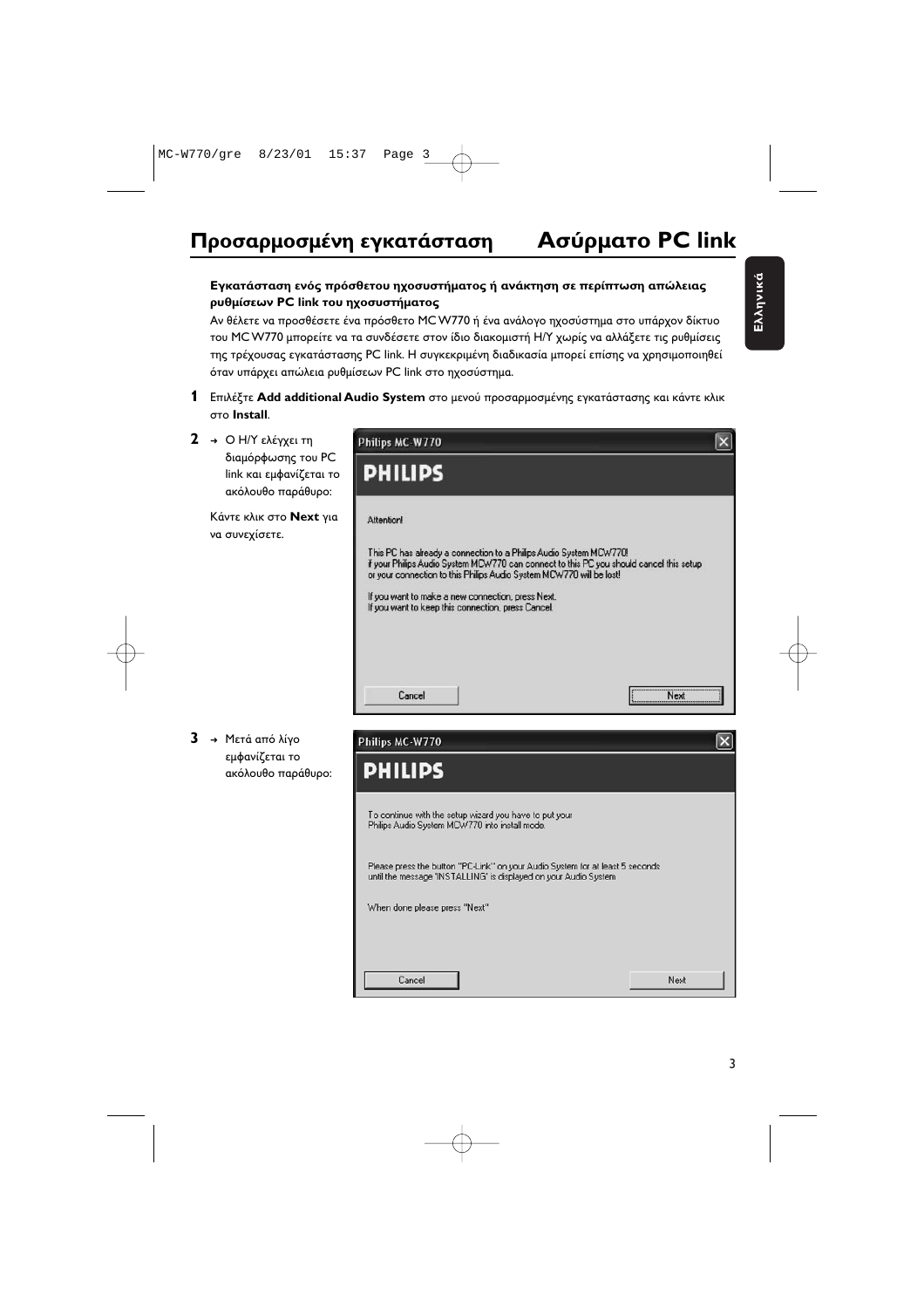#### **Ασύρματο PC link Πρ** οσαρμοσμένη εγκατάσταση

- **4** Πατήστε PC LINK **Ω**≋ στο πρόσθετο ηχοσύστημα για τουλάχιστον 5 δευτερόλεπτα μέχρι να κυλήσει στο ηχοσύστημα το INSTALLING .
	- → Το ηχοσύστημα εκτελεί αναζήτηση για σύνδεση με τον Η/Υ. Η διαδικασία αυτή μπορεί να διαρκέσει περίπου ένα λεπτό. Μόλις επιβεβαιωθεί η σύνδεση, ενεργοποιείται το **Next**.

Σημείωση: Αν το πρόσθετο ηχοσύστημα δεν είναι MCW770, διαβάστε το εγχειρίδιο χρήστη της συσκευής σχετικά με την ενεργοποίηση του τρόπου λειτουργίας εγκατάστασης.

Κάντε κλικ στο **Next**.

|  |  | Τα βήματα |
|--|--|-----------|
|--|--|-----------|

εγκατάστασης εκτελούνται αυτόματα από τον Η/Υ. Εμφανίζονται στη <mark>συνέχεια τα</mark> PC ΙLINK και COMPLETED στο ηχοσύστημα και εμφανίζεται το ακόλουθο παράθυρο:

Κάντε κλικ στο **Exit** για να ολοκληρωθεί η εγκατάσταση.



#### **Εγκατάσταση ενός πρόσθετου διακομιστή Η/Υ ή ανάκτηση των ρυθμίσεων PC link στον**  $H/Y$  σας

Αν θέλετε να χρησιμοποιήσετε το MC W770(s) με περισσότερους από έναν Η/Υ, πρέπει να εγκαταστήσετε το λογισμικό Philips Media Manager και τη ρύθμιση PC link στον Η/Υ σας. Απαιτείται ένας ασύρματος προσαρμογέας USB. Αν θέλετε να χρησιμοποιήσετε ένα διαφορετικό προσαρμογέα δικτύου ως συμπληρωματικό με το MC W770 προχωρήστε σύμφωνα με το κεφάλαιο "Χρήση διαφορετικού ασύρματου προσαρμογέα δικτύου" (Λάβετε υπόψη ότι η χρήση διαφορετικού προσαρμογέα δικτύου δεν εγγυάται μια σωστή λειτουργία). Η διαδικασία αυτή μπορεί επίσης να χρησιμοποιηθεί όταν οι ρυθμίσεις PC link στον Η/Υ σας έχουν χαθεί ή καταστραφεί.

#### **A**ν χρησιμοποιείτε ο ασύρματος προσαρμογέας USB που παρέχεται προχωρήστε ως εξής:

- **1** Ανοίξτε το μενού προσαρμοσμένης εγκατάστασης στον Η/Υ, επιλέξτε **Add New PC server** και - **Install** .
	- $\rightarrow$  Το σύστημα σας ζητά αν θέλετε να εγκαταστήσετε τον οδηγό για τον ασύρματο προσαρμογέα USB.
- $\bf 2$  **Αν ο οδηγός δεν έχει εγκατασταθεί και θέλετε να τον χρησιμοποιήσετε: Κάντε κλικ στο Yes.** → Εγκαθίστανται οι οδηγοί και ο Η/Υ πρέπει να επανεκκινηθεί.

**Αν ο ασύρματος προσαρμογέας USB έχει ήδη εγκατασταθεί:** Κάντε κλικ στο Νο.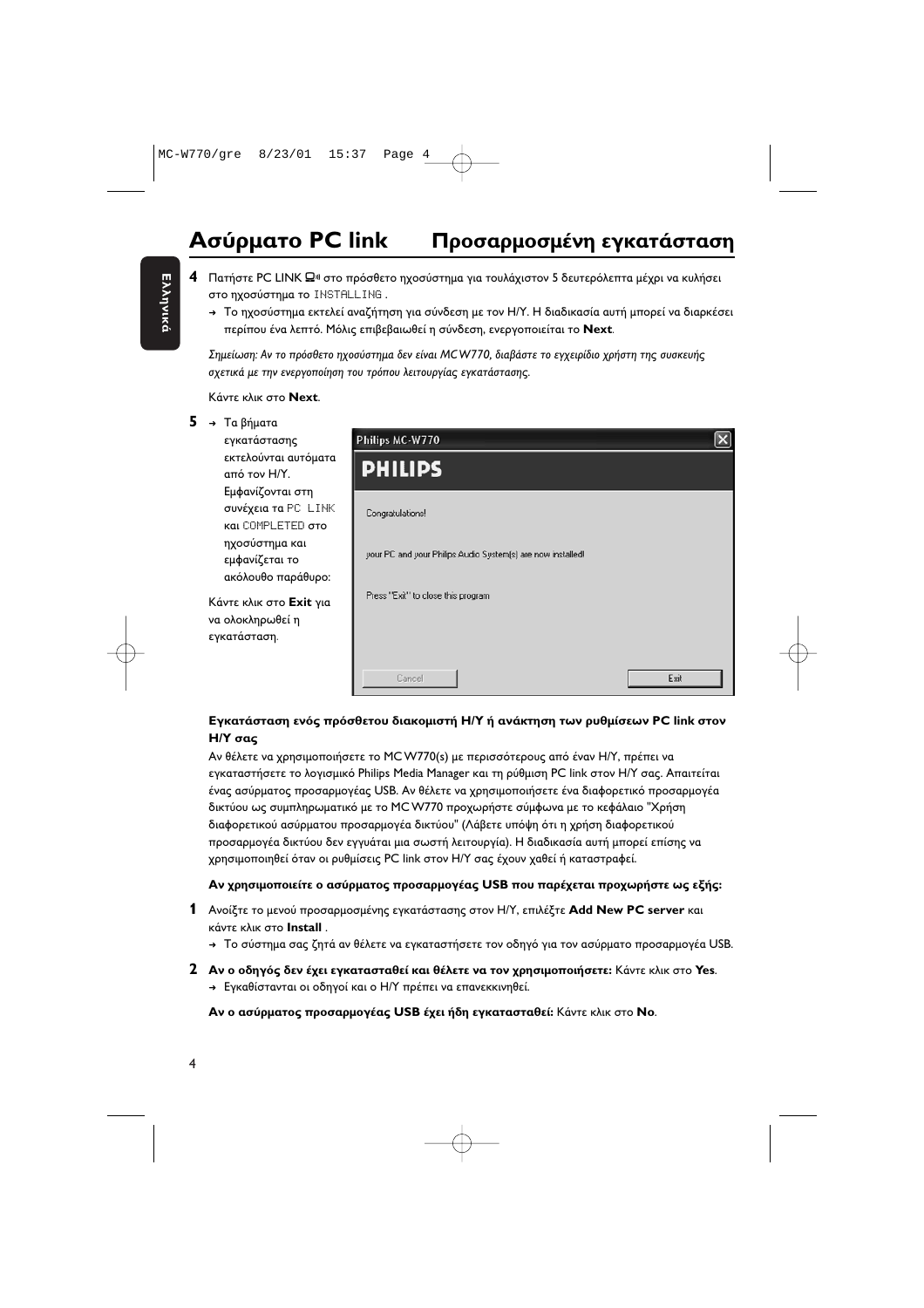### **PC link**

Ελληνικά Ελληνικά

**3** Αν έχετε κάνει κλικ στο **Νο** ή έχει ολοκληρωθεί η εγκατάσταση οδηγού, εγκαθίσταται το λογισμικό Philips Media Manager. Στη συνέχεια εκτελείται επανεκκίνηση του Η/Υ και ελέγχονται οι διαμορφώσεις του Η/Υ. Τέλος εμφανίζεται το ακόλουθο παράθυρο:



- **4** Πατήστε PC LINK Ω<sup>η</sup> στο ηχοσύστημα για τουλάχιστον 5 δευτερόλεπτα μέχρι να κυλήσει στο **ηχοσύστημα το** INSTALLING.
	- → Το ηχοσύστημα εκτελεί αναζήτηση για σύνδεση με τον Η/Υ. Η διαδικασία αυτή μπορεί να διαρκέσει περίπου ένα λεπτό. Μόλις επιβεβαιωθεί η σύνδεση, ενεργοποιείται το **Next** . Κάντε κλικ στο **Next**.
- **5 →** Εμφανίζεται το ακόλουθο παράθυρο:

Κάντε κλικ στο **Exit** για να ολοκληρωθεί η εγκατάσταση.

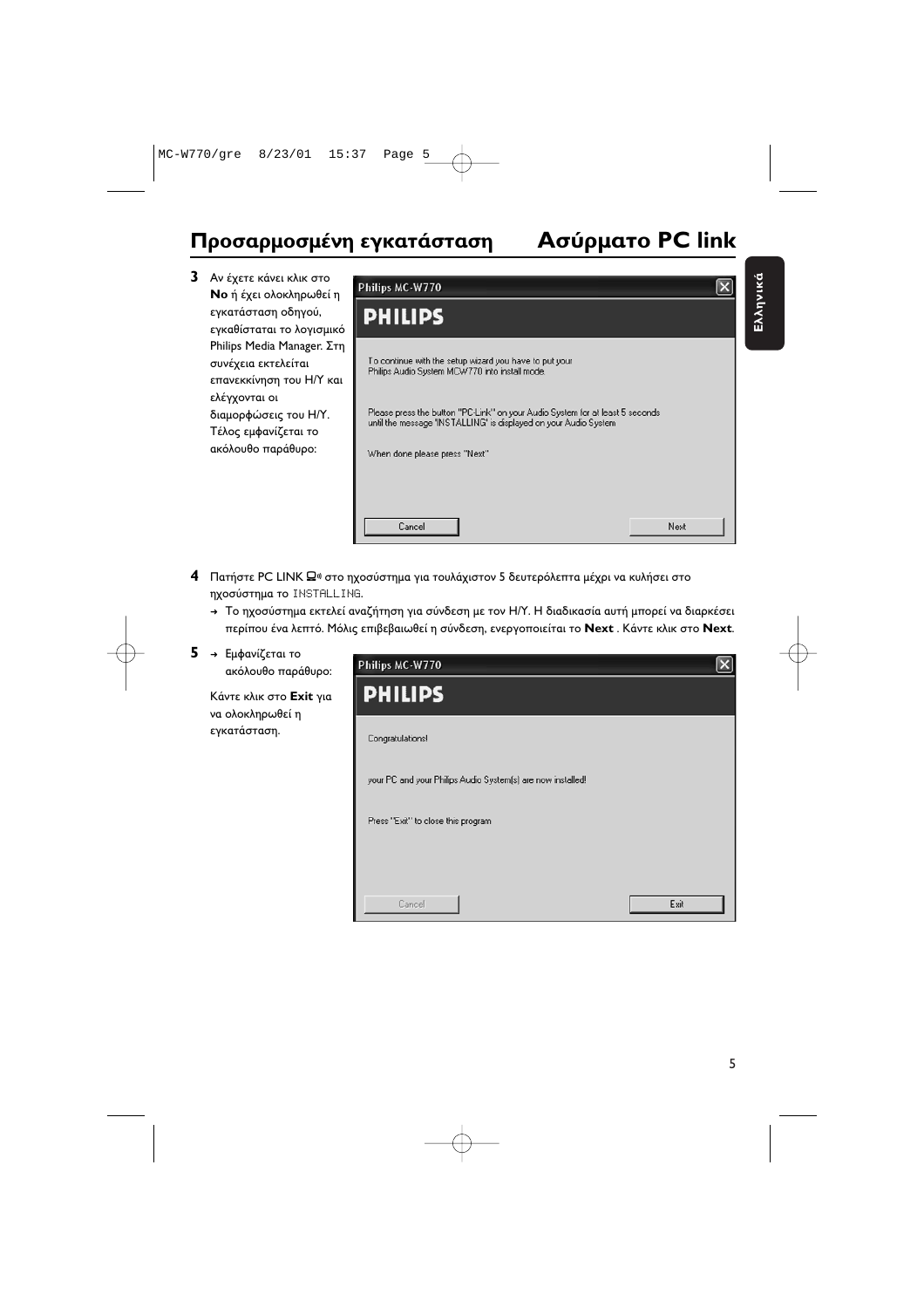#### Ολοκλήρωση του MC W770 σε ένα υπάρχον (αρχικό) δίκτυο

Μπορείτε επίσης να εγκαταστήσετε το MC W770 σε οποιοδήποτε άλλο, ίσως υπάρχον δίκτυο, που συμμορφώνεται με τα πρότυπα Wi-Fi ή IEEE802.11b,g. **Χρησιμοποιήστε την εγκατάσταση αυτού** του είδους μόνο αν έχετε εμπειρία στο χειρισμό ασύρματων δικτύων και στη διευθέτηση τους! Γενικά, υπάρχουν 2 τύποι τρόπων λειτουργίας δικτύου: ειδικός τρόπος λειτουργίας (χρησιμοποιείται για απευθείας σύνδεση με Η/Υ) και **τρόπος λειτουργίας υποδομής** (χρησιμοποιείται όταν διαθέτετε σημείο πρόσβασης στο δίκτυό σας). Υποστηρίζονται και οι δύο τρόποι λειτουργίας.

#### **Πριν ξεκινήσετε τη διαδικασία εγκατάστασης:**

- Πρέπει να υπάρχει ένας Η/Υ στο δίκτυο που να έχει εγκατεστημένο το αποκλειστικό λογισμικό Philips Media Manager. Για αυτόν το λόγο, εγκαθιστάτε το λογισμικό Philips Media Manager μόνο από το CD εγκατάστασης.
- Ο ασύρματος προσαρμογέας USB πρέπει να έχει ήδη εγκατασταθεί και συνδεθεί στον Η/Υ που χρησιμοποιείτε για
- εγκατάσταση. – Θα πρέπει να έχετε στη διάθεσή σας τις ασύρματες ρυθμίσεις για το δίκτυό σας, όπως τα πλήκτρα SSID και WEP.
- **1** Εισάγετε το δίσκο εγκατάστασης. Εμφανίζεται αυτόματα ο οδηγός εγκατάστασης. Αν όχι, ξεκινήστε χειροκίνητα την εγκατάσταση με την εκτέλεση του **setup\_.exe** από το CD εγκατάστασης. Ακολουθήστε τη διαδικασία εγκατάστασης μέχρι να εμφανιστεί το ακόλουθο παράθυρο:

**Επιλέξτε Custom Installation** και κάντε κλικ **Install**.

**2 →** Εμφανίζεται το ακόλουθο παράθυρο.

> **Επιλέξτε Setup Network** και κάντε ξανά κλικ στο **Install**.

| PHILIPS                                                                  |                                                                                                                                                                                                                                                                                                                                                                                                                                                                                                                                                        |
|--------------------------------------------------------------------------|--------------------------------------------------------------------------------------------------------------------------------------------------------------------------------------------------------------------------------------------------------------------------------------------------------------------------------------------------------------------------------------------------------------------------------------------------------------------------------------------------------------------------------------------------------|
| Welcome<br>Installing Software<br>Network Utilities<br>Free Goodies, FAQ | Installing software<br>O Quick Installation (recommended)<br>This menu allows you to easily setup a wireless connection to your<br>MC-W770 Philips Audio System and start experiencing the benefits of enjoy<br>your favorite music streaming from you PC.<br><b>Custom Installation</b><br>The custom installation will allow you to separately install the components of<br>Wireless PC Link. This setup mode allows you also to integrate this<br>Philips Wireless PC Link Audio System into your existing home network.<br>Skip<br>Install<br>Back |
|                                                                          |                                                                                                                                                                                                                                                                                                                                                                                                                                                                                                                                                        |

#### **DHILIDS**

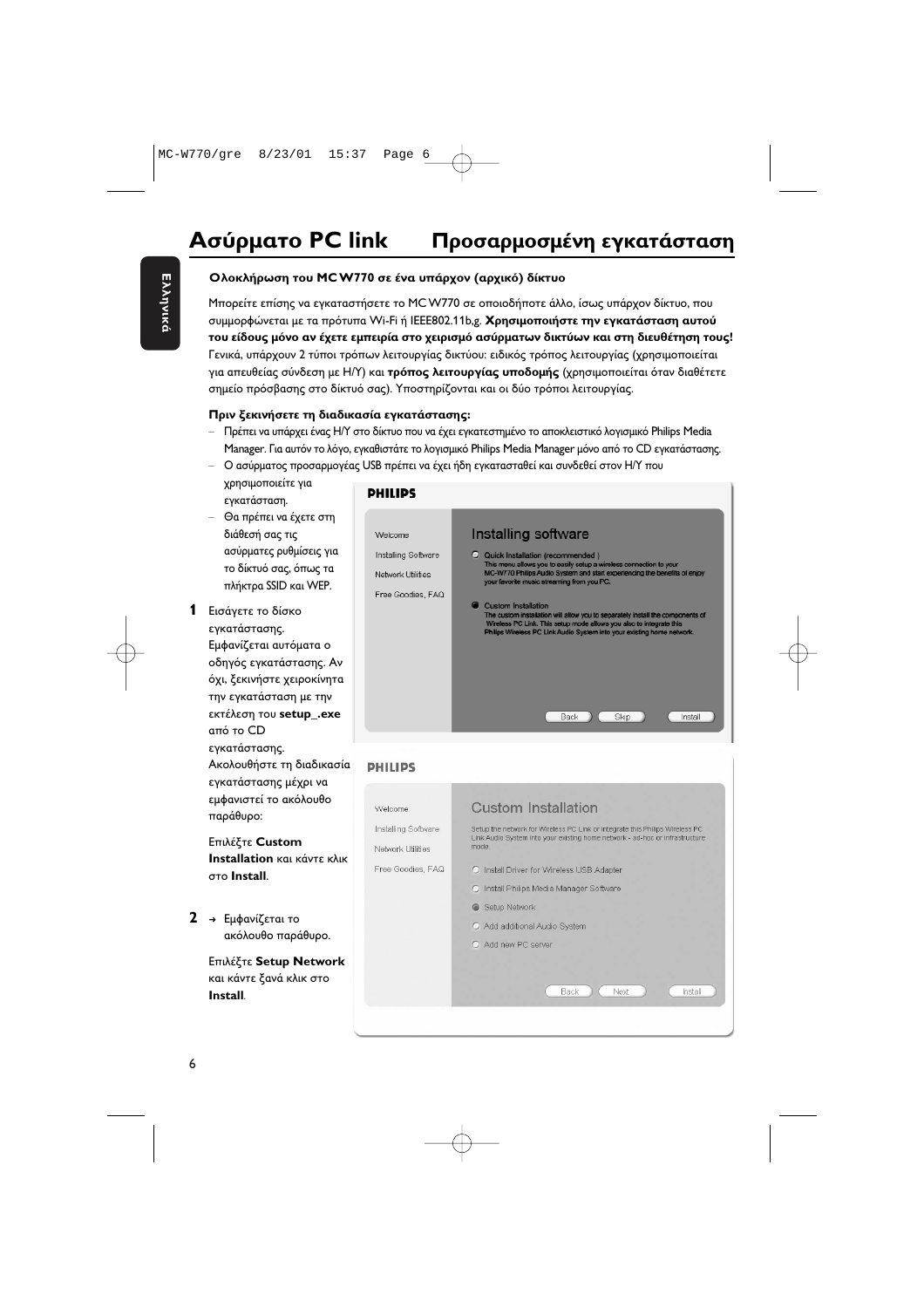### Προσαρμοσμένη εγκατάσταση Ασύρ

Philips MC-W770

### **PC link**

Ελληνικά Ελληνικά

 $\overline{\mathbf{x}}$ 

**3** → Ο Η/Υ ελέγχει τη διαμόρφωση του PC link και, ανάλογα με την διαμόρφωση του Η/Υ, εμφανίζεται το ακόλουθο παράθυρο:

> Αν ακολουθήσετε τη διαδικασία αυτή δεν πρόκειται να αλλάξουν οι ρυθμίσεις PC link έχετε κάνει. Κάντε κλικ στο **Next**.



**4** → Εμφανίζεται το ακόλουθο παράθυρο:

> Κάντε κλικ στην επιλογή **Do not perform automatic setup** στη συνέχεια κάντε κλικ **Next**.

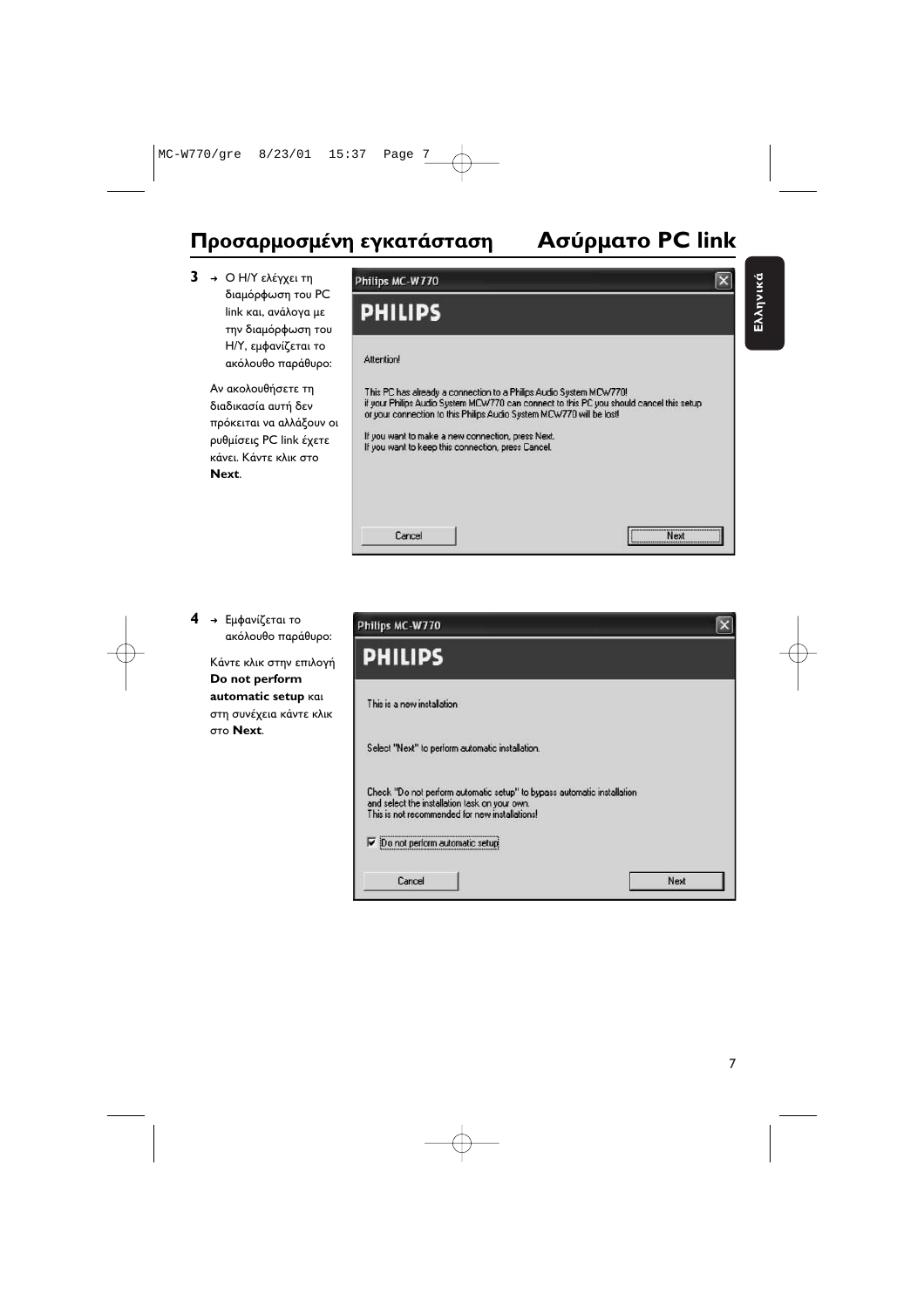#### **Ασύρματο PC link Πρ** οσαρμοσμένη εγκατάσταση

**5** → Η διαδικασία εγκατάστασης διευθετεί τις ρυθμίσεις δικτύου σας. Στη συνέχεια εμφανίζεται το ακόλουθο παράθυρο:



- **6** Πατήστε PC LINK Ω<sup>η</sup> στο MC W770 για τουλάχιστον 5 δευτερόλεπτα μέχρι να κυλήσει στο **ηχοσύστημα το** INSTALLING.
	- → Το ηχοσύστημα εκτελεί αναζήτηση για σύνδεση με τον Η/Υ. Η διαδικασία αυτή μπορεί να διαρκέσει περίπου ένα λεπτό. Μόλις επιβεβαιωθεί η σύνδεση, ενεργοποιείται το **Next** . Κάντε κλικ στο **Next**.

| 7 | → Ο Η/Υ ακολουθεί τις<br>διαμορφώσεις δικτύου.<br>Εμφανίζεται το<br>ακόλουθο παράθυρο.                                                                                                          | Philips MC-W770<br>please select the config you want to change |                                                                                    |
|---|-------------------------------------------------------------------------------------------------------------------------------------------------------------------------------------------------|----------------------------------------------------------------|------------------------------------------------------------------------------------|
|   | Επιλέξτε μια διαμόρφωση<br>δικτύου. Καλύτερα να<br>επιλέξετε μια κενή ("").<br>Δε θα πρέπει να επιλέξετε<br><b>STANDARD.</b> Eíval                                                              | then press edit button                                         | 1 - "STANDARD"<br>$2.$ $\cdot$ $\cdot$<br>$3 - 11$<br>4.""<br>$5.$ $\cdot$ $\cdot$ |
|   | εφικτές έως 5<br>διαμορφώσεις δικτύου. Σε<br>περίπτωση που έχουν<br>ήδη χρησιμοποιηθεί όλες<br>οι διαμορφώσεις δικτύου,<br>επιλέξτε μία που δε<br>χρησιμοποιείτε πλέον.<br>Κάντε κλικ στο edit. | Save<br>Abort<br>edit                                          |                                                                                    |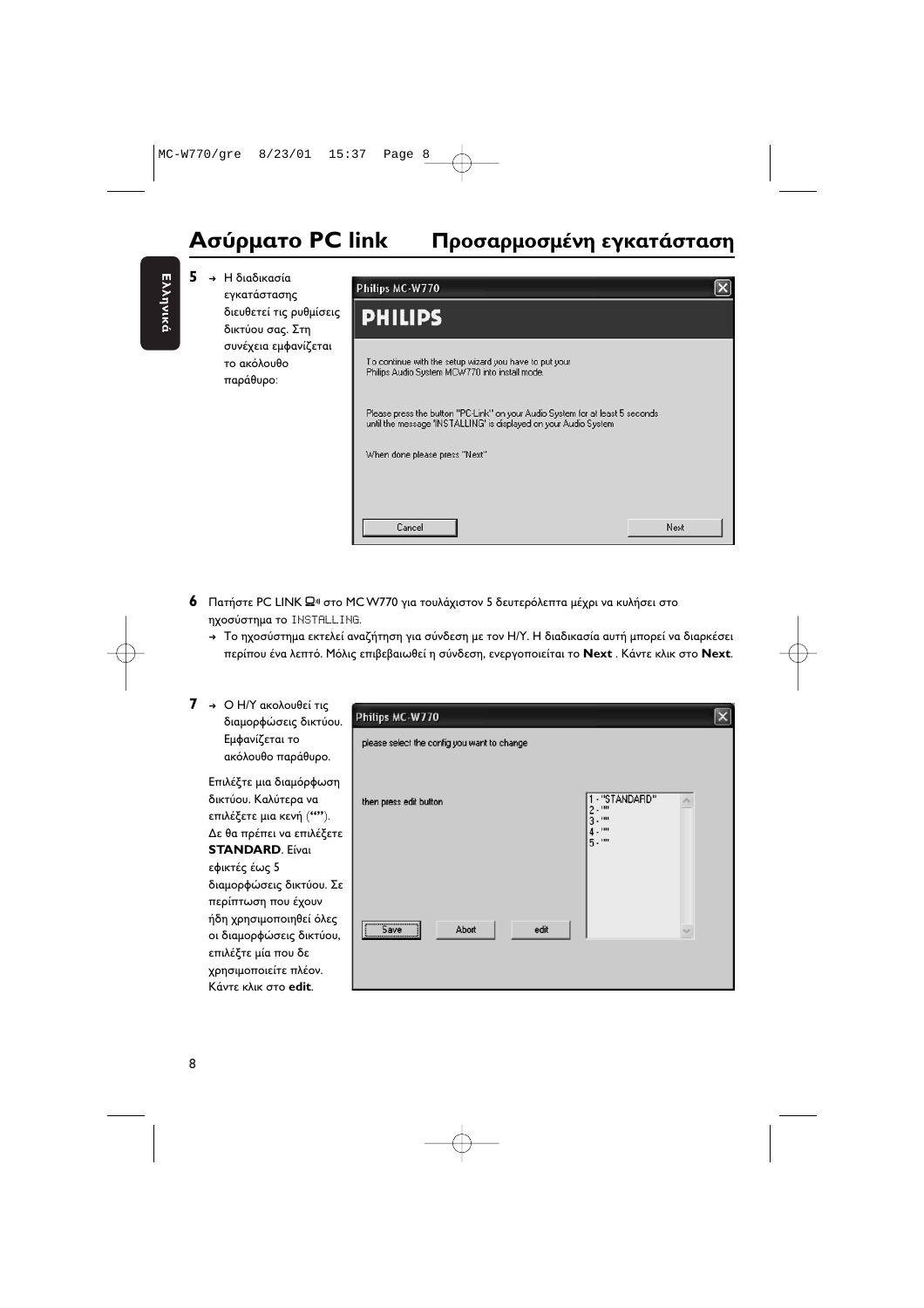### Προσαρμοσμένη εγκατάσταση Ασύρ

### **PC link**

| WLAN-Mode<br>HOME <sub>1</sub><br>Setup 3<br>Name:                                                                                                                                                        |
|-----------------------------------------------------------------------------------------------------------------------------------------------------------------------------------------------------------|
| G Ad-Hoc<br>C Infrastructure<br>Channel:<br>5                                                                                                                                                             |
| my next home network<br>SSID:<br>IP address<br>□ use DHCP/AutoIP<br>40<br>.255<br>$\cdot$ 0<br>172<br>255<br>Œ.<br>address:<br>netmask:<br>WEP-Keys<br>C Keys off<br>C Keys 5 Bytes<br>C<br>Keys 13 Bytes |
| $C$ Key 1<br>$6$ Key 2<br>$C$ Key 3<br>$C$ Key 4<br><b>OK</b><br>Delete<br>Cancel                                                                                                                         |
|                                                                                                                                                                                                           |

Σημείωση: Το ενεργό δίκτυο που πρέπει να επιλέξετε από το MCW770. (ανατρέξτε στο κεφάλαιο Πως να επιλέξετε άλλο δίκτυο)

**9** → Οι νέες διαμορφώσεις δικτύου αποθηκεύονται στο MC W770 και οι ασύρματες ρυθμίσεις διαμορφώνονται εκ νέου στον Η/Υ σας. Στη συνέχεια εμφανίζεται το ακόλουθο παράθυρο:

> Η εγκατάσταση εχει ολοκληρωθεί. Κάντε κλικ στο **Exit** για να τερματίσετε το πρόγραμμα εγκατάστασης.



**10** Το MCW770 σας είναι τώρα σε θέση να συνδεθεί με το δίκτυό σας. Λάβετε υπόψη ότι η μουσική μπορεί να αναπαραχθεί μόνο από H/Y στο ίδιο δίκτυο που έχει εγκατεστημένο το λογισμικό Philips Media Manager.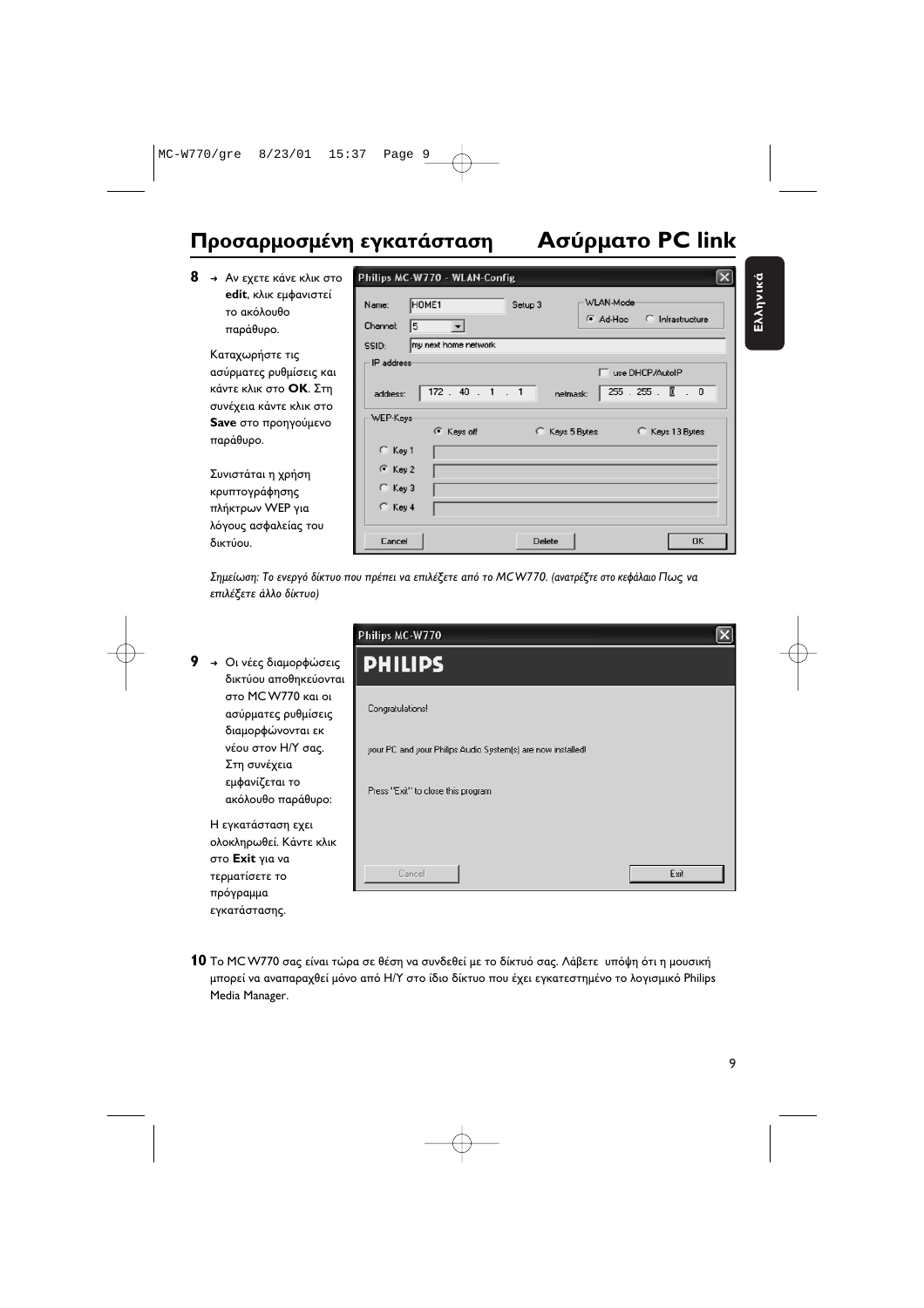#### **Βοηθητικά προγράμματα δικτύου**

#### Έλεγχος σύνδεσης

Πραγματοποιήστε ένα γρήγορο έλεγχο της ασύρματης σύνδεσης σας PC link.

#### Αλλαγή της θύρας USB χρησιμοποιώντας το MC W770

Η εγκατάσταση του MC W770 βελτιστοποιείται για τη θύρα USB που χρησιμοποιείται κατά τη διάρκεια της εγκατάστασης. Συνεπώς, ο ασύρματος προσαρμογέας USB που παρέχεται θα πρέπει να συνδέεται μόνο στη συγκεκριμένη θύρα USB.

Αν αλλάξετε τη θύρα USB μπορεί να προκύψουν τα ακόλουθα προβλήματα (Windows XP, 2000 και νεότερη έκδοση):

- Η σύνδεση του MC W770 στον Η/Υ σας μπορεί να διαρκέσει έως 2 λεπτά
- Σε ορισμένες περιπτώσεις μπορεί να είναι αναγκαία μια νέα εγκατάσταση οδηγού ασύρματου προσαρμογέα USB

Αν, παρόλ' αυτά, επιθυμείτε να αλλάξετε τη θύρα USB (π.χ. επειδή χρησιμοποιείτε μια υποδοχή βύσματος USB), προχωρήστε όπως περιγράφεται παρακάτω.

- **1** Συνδέστε τον ασύρματο προσαρμογέα USB στη νέα θύρα USB.
	- → Τα Windows τον αναγνωρίζουν και φορτώνουν τους κατάλληλους οδηγούς. Τα Windows ενδέχεται να εμφανίσουν ένα μήνυμα προειδοποίησης ότι ο οδηγός δεν είναι εγκεκριμένος από τη Microsoft (το μήνυμα διαφέρει ανάλογα με την έκδοση των Windows). Αγνοήστε το μήνυμα και συνεχίστε την εγκατάσταση.
- Ο Αν ο σωστός οδηγός δεν βρεθεί, ακυρώστε τη διαδικασία και χρησιμοποιήστε πρώτα **Installation of the wireless USB adapter Custom installation**.
- **2** Ανοίξτε το **Network Utilities**, επιλέξτε Install **different USB port** κάντε κλικ στο **Start**.
	- → Ο Η/Υ ελέγχει τη διαμόρφωση από την πλευρά του και, ανάλογα με τη διαμόρφωση του Η/Υ, ανοίγει το ακόλουθο παράθυρο:

| Philips MC-W770                                                                                                                                                                                                                       |  |
|---------------------------------------------------------------------------------------------------------------------------------------------------------------------------------------------------------------------------------------|--|
| <b>PHILIPS</b>                                                                                                                                                                                                                        |  |
| <b>Attention!</b>                                                                                                                                                                                                                     |  |
| This PC has already a connection to a Philips Audio System MCW770!<br>if your Philips Audio System MCW770 can connect to this PC you should cancel this setup<br>or your connection to this Philips Audio System MCW770 will be lost! |  |
| If you want to make a new connection, press Next.<br>If you want to keep this connection, press Cancel.                                                                                                                               |  |
|                                                                                                                                                                                                                                       |  |
| Cancel<br>Next                                                                                                                                                                                                                        |  |
|                                                                                                                                                                                                                                       |  |

Καντε κλικ στο **Next** για να συνεχίσετε.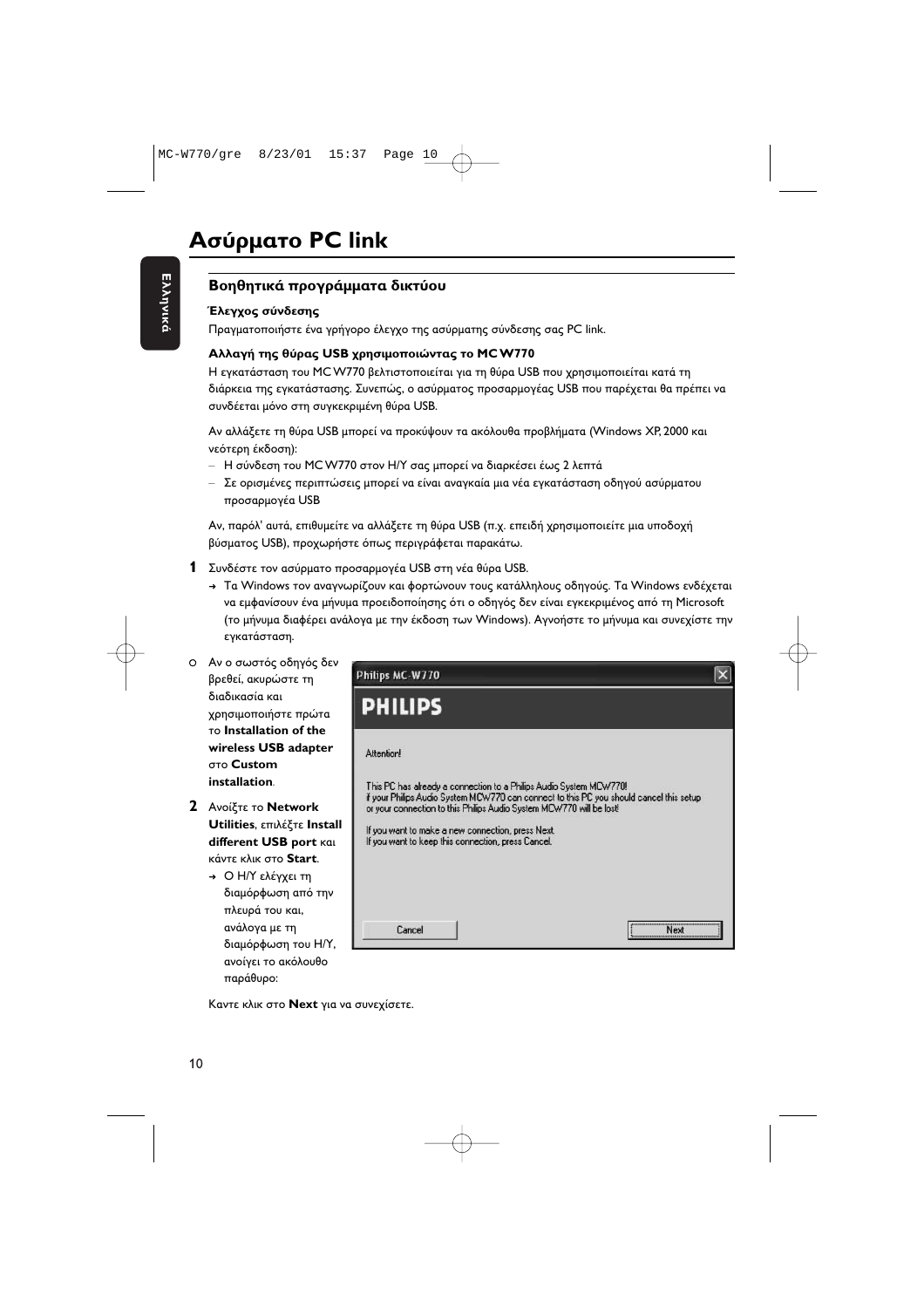Ελληνικά Ελληνικά

**3** → Οι ρυθμίσεις δικτύου διαμορφώνονται και ανοίγει το ακόλουθο παράθυρο:



- **4** Πατήστε PC LINK Ω<sup>η</sup> στο MC W770 για τουλάχιστον 5 δευτερόλεπτα μέχρι να κυλήσει στο ηχοσύστημα το INSTALLING .
	- → Το ηχοσύστημα εκτελεί αναζήτηση για σύνδεση με τον Η/Υ. Η διαδικασία αυτή μπορεί να διαρκέσει περίπου ένα λεπτό. Μόλις επιβεβαιωθεί η σύνδεση, ενεργοποιείται το **Next** . Κάντε κλικ στο **Next**.

| 5. | → Ο Η/Υ συνδέεται στο<br>MC W770 σας και                           | Philips MC-W770                                             |      |
|----|--------------------------------------------------------------------|-------------------------------------------------------------|------|
|    | διαβάζει τις<br>προεπιλογές και                                    | <b>PHILIPS</b>                                              |      |
|    | ενημερώνει την<br>εγκατάστασή σας.<br>Εμφανίζεται το               | Congratulations!                                            |      |
|    | ακόλουθο παράθυρο:                                                 | your PC and your Philips Audio System(s) are now installed! |      |
|    | Κάντε κλικ στο <b>Exit</b> για<br>να ολοκληρωθεί η<br>εγκατάσταση. | Press "Exit" to close this program                          |      |
|    |                                                                    |                                                             |      |
|    |                                                                    | Cancel                                                      | Exit |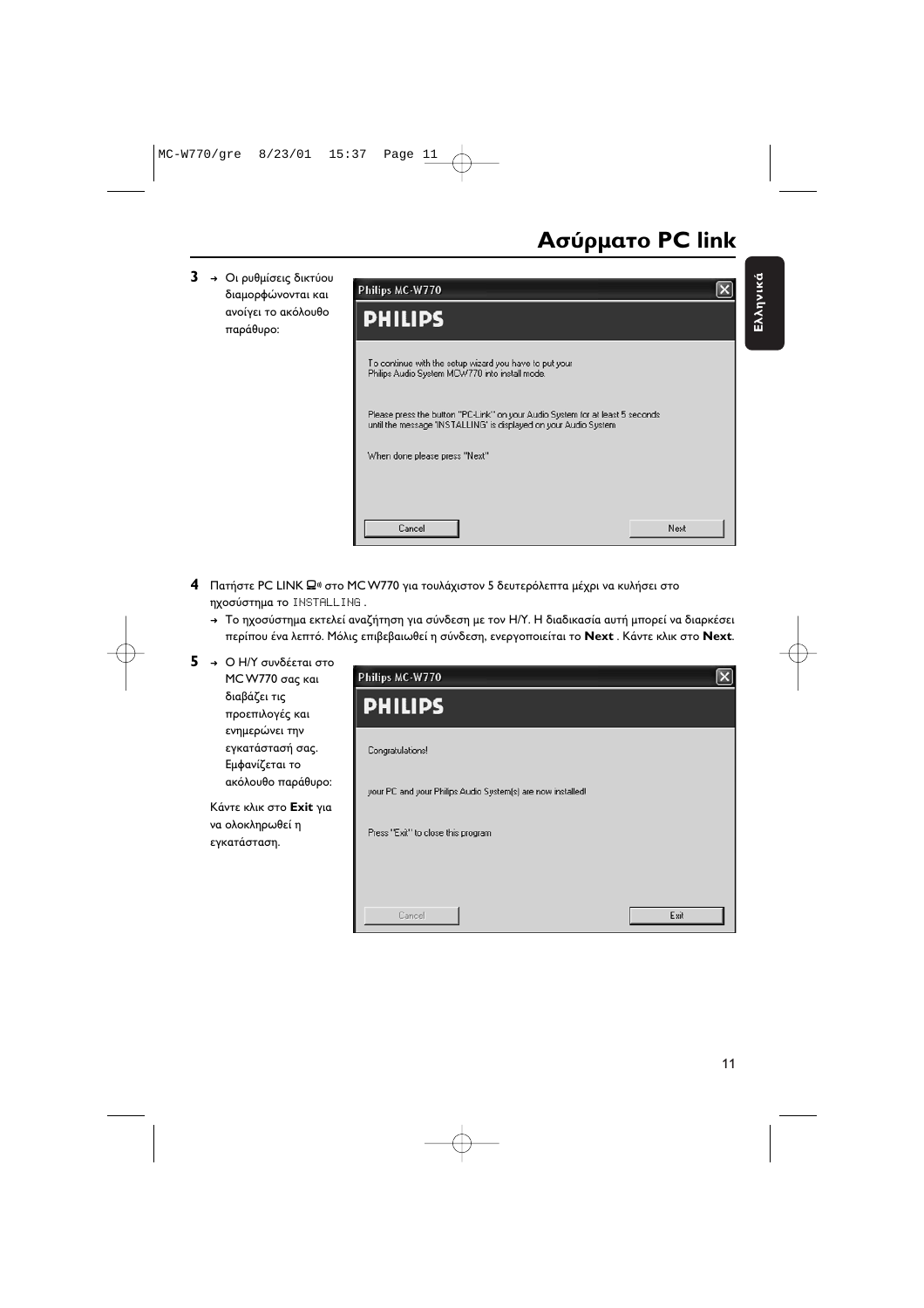### **Ασύρματο PC link**

#### **Αλλαγή του ασύρματου καναλιού**

Το ασύρματο PC link χρησιμοποιεί την παγκοσμίως τυποποιημένη ζώνη που ονομάζεται 2.4GHz ISM. Το ασύρματο PC link μπορεί να χρησιμοποιήσει διαφορετικά κανάλια εκπομπής και ενδεχομένως να απαιτείται η μετάβαση σε κάποιο άλλο κανάλι ώστε να βελτιστοποιηθεί η ποιότητα της ζεύξης.

- **1** Ανοίξτε το **Network Utilities**, επιλέξτε Change transmission channel και κάντε κλικ στο Start.
- **2** → Ο Η/Υ ελέγχει τη

διαμόρφωση από την πλευρά του και εμφανίζεται το ακόλουθο παράθυρο:

Κάντε κλικ στο **Next** για επιβεβαίωση.



**3** → Οι ρυθμίσεις διαμορφώνονται εκ νέου και εμφανίζεται το ακόλουθο παράθυρο:

| Philips MC-W770                                                                                                                                   |      |
|---------------------------------------------------------------------------------------------------------------------------------------------------|------|
| <b>PHILIPS</b>                                                                                                                                    |      |
| To continue with the setup wizard you have to put your<br>Philips Audio System MCW770 into install mode.                                          |      |
| Please press the button "PC-Link" on your Audio System for at least 5 seconds<br>until the message 'INSTALLING' is displayed on your Audio System |      |
| When done please press "Next"                                                                                                                     |      |
|                                                                                                                                                   |      |
|                                                                                                                                                   |      |
| Cancel                                                                                                                                            | Next |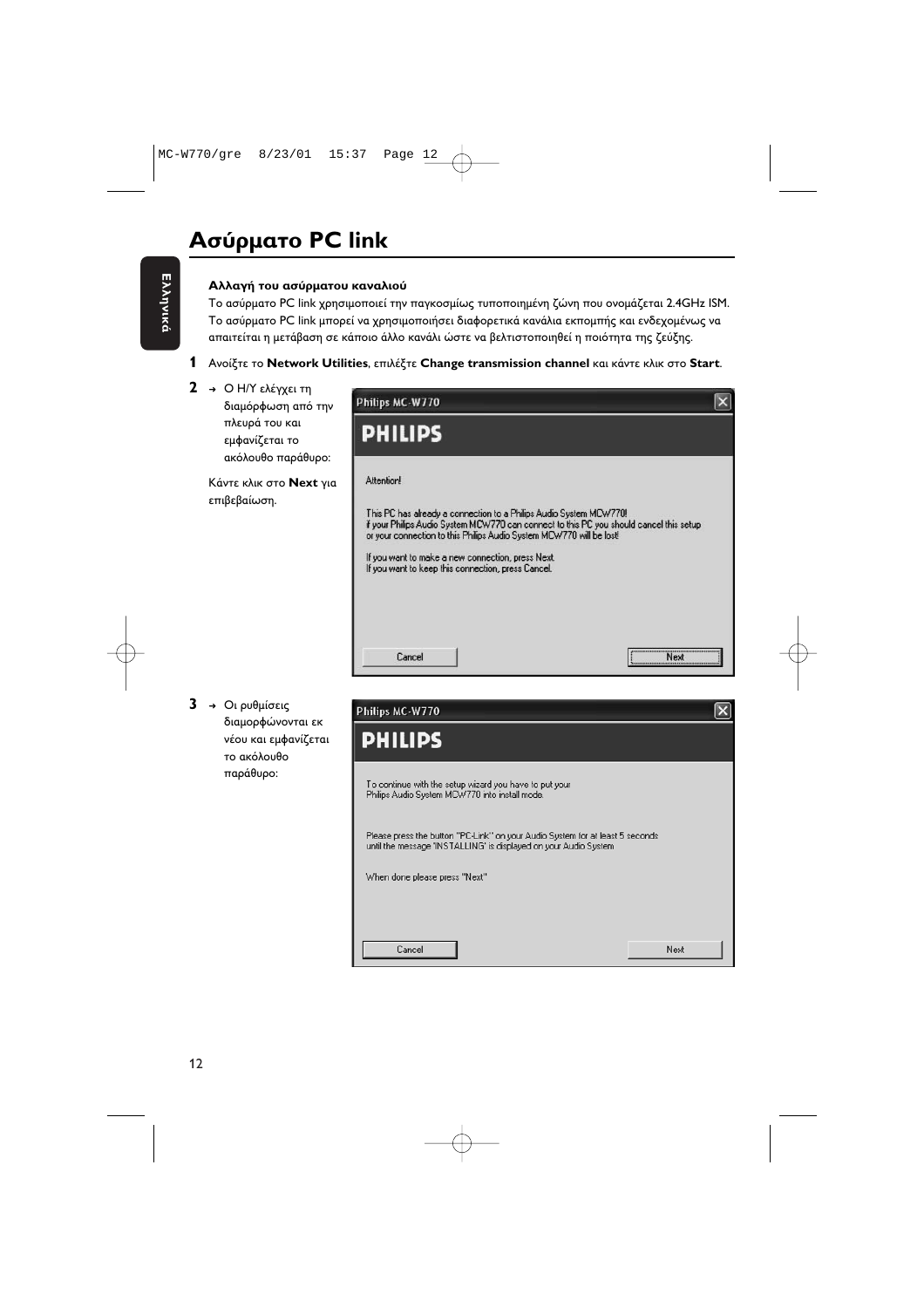**4** Πατήστε PC LINK Ω<sup>η</sup> στο MC W770 για τουλάχιστον 5 δευτερόλεπτα μέχρι να κυλήσει στο ηχοσύστημα το INSTALLING .

Philips MC-W770 - Channel

- → Το ηχοσύστημα εκτελεί αναζήτηση για σύνδεση με τον Η/Υ. Η διαδικασία αυτή μπορεί να διαρκέσει περίπου ένα λεπτό. Μόλις επιβεβαιωθεί η σύνδεση, ενεργοποιείται το **Next** . Κάντε κλικ στο **Next**.
- **5** → Εμφανίζεται το ακόλουθο παράθυρο για να επιλέξετε κάποιο κανάλι:

Επιλέξτε ένα τυχαίο κανάλι. Συνιστάται η χρήση του καναλιού Ι, 6 ή 11. Το κανάλι που επιλέγετε τελευταίο πάντως θα πρέπει να είναι διαφορετικό από την τρέχουσα ρύθμιση.

Κάντε κλικ στο **Save** για επιβεβαίωση.

**6** → Οι ρυθμίσεις δικτύου αλλάζουν και εμφανίζεται το ακόλουθο παράθυρο:

> Κάντε κλικ στο **Exit** για να ολοκληρωθεί η εγκατάσταση.

| please select the channel you want to change to |                          |
|-------------------------------------------------|--------------------------|
| then press Save button                          | $\overline{\phantom{a}}$ |
| Save<br>Abort                                   |                          |
|                                                 |                          |
| Philips MC-W770                                 |                          |
| <b>PHILIPS</b>                                  |                          |
| Congress designal                               |                          |



 $\overline{\mathsf{x}}$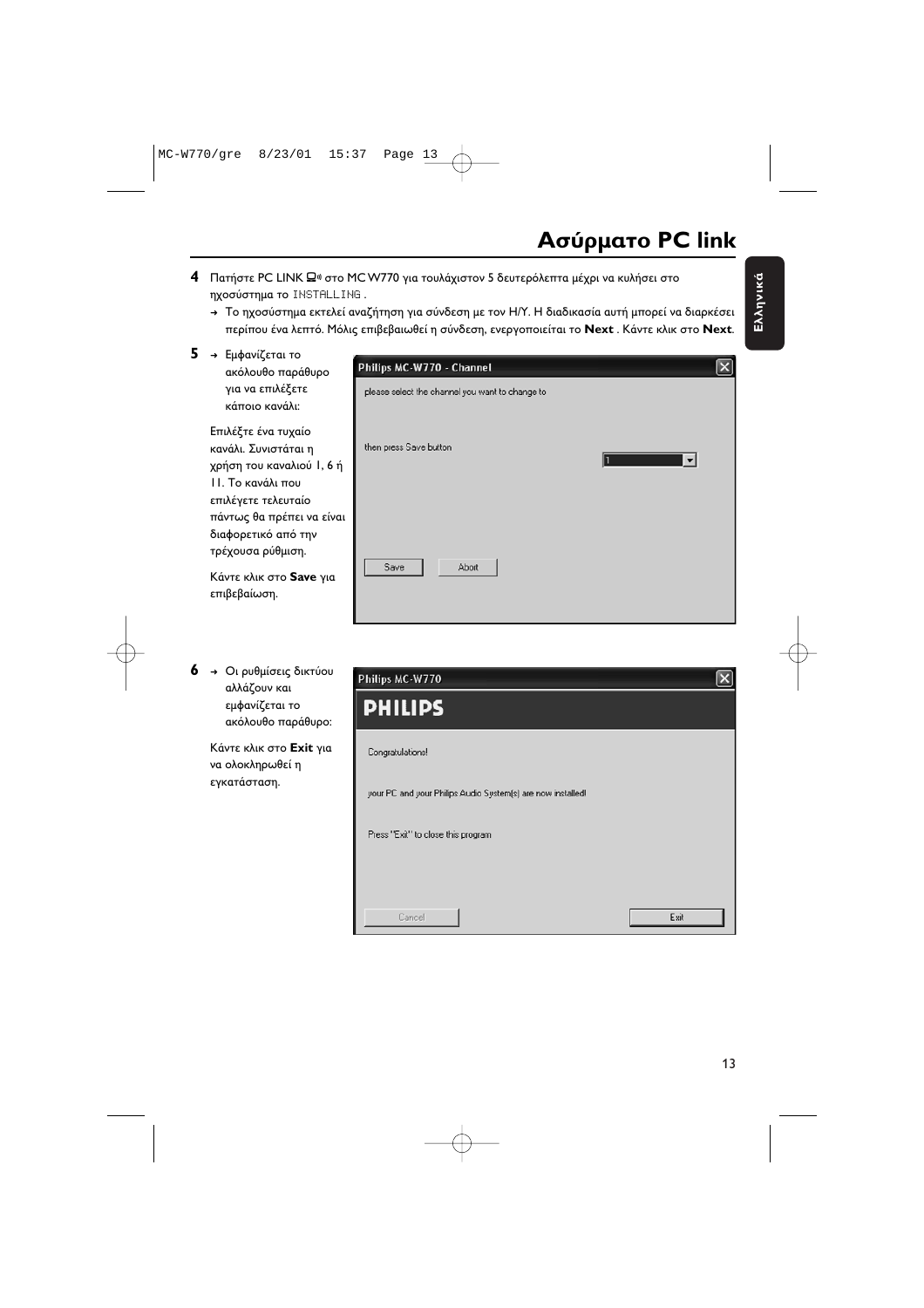#### **Χ**ρήση διαφορετικού ασύρματου προσαρμογέα δικτύου

Τα ακόλουθα βήματα περιγράφουν τον τρόπο χρήσης ενός ασύρματου προσαρμογέα δικτύου διαφορετικό από αυτόν που παρέχεται μαζί με το MC W770 για να διευθετήσετε το MC W770 με το συγκεκριμένο προσαρμογέα. Ο προσαρμογέας δικτύου θα πρέπει να έχει ήδη εγκατασταθεί, να έχει συνδεθεί με τον Η/Υ και να βρίσκεται σε ετοιμότητα για ασύρματη λειτουργία. Παρόλ' αυτά, λάβετε υπόψη ότι η χρήση διαφορετικού προσαρμογέα δικτύου δεν εγγυάται τη σωστή λειτουργία.

- **1** Εισάγετε το δίσκο εγκατάστασης στη μονάδα CD-ROM του  $H/Y$ .
	- → Εμφανίζεται αυτόματα ο οδηγός εγκατάστασης. Σε αντίθετη περίπτωση, ξεκινήστε χειροκίνητα την εγκατάσταση με την εκτέλεση του **setup\_.exe** CD εγκατάστασης. Ακολουθήστε τη διαδικασία εγκατάστασης μέχρι να εμφανιστεί το ακόλουθο παράθυρο:

**Επιλέξτε Custom Installation** και κάντε κλικ **Install**.

**2 →** Εμφανίζεται το ακόλουθο παράθυρο.

> **Επιλέξτε Setup Network** και κάντε ξανά κλικ στο **Install** .

**DHILIDS** 

| Welcome                                                       | Installing software                                                                                                                                                                                                                                                                                                                                                                                                                                                                                  |
|---------------------------------------------------------------|------------------------------------------------------------------------------------------------------------------------------------------------------------------------------------------------------------------------------------------------------------------------------------------------------------------------------------------------------------------------------------------------------------------------------------------------------------------------------------------------------|
| Installing Software<br>Network Utilities<br>Free Goodies, FAQ | C Quick Installation (recommended)<br>This menu allows you to easily setup a wireless connection to your<br>MC-W770 Philips Audio System and start experiencing the benefits of enjoy<br>your favorite music streaming from you PC.<br><b>Custom Installation</b><br>The custom installation will allow you to separately install the components of<br>Wireless PC Link. This setup mode allows you also to integrate this<br>Philips Wireless PC Link Audio System into your existing home network. |
|                                                               | Back<br>Skip<br>Install                                                                                                                                                                                                                                                                                                                                                                                                                                                                              |

| Welcome             | Custom Installation                                                                                                                                          |
|---------------------|--------------------------------------------------------------------------------------------------------------------------------------------------------------|
|                     |                                                                                                                                                              |
| Installing Software | Setup the network for Wireless PC Link or integrate this Philips Wireless PC<br>Link Audio System into your existing home network - ad-hoc or infrastructure |
| Network Utilities   | mode.                                                                                                                                                        |
| Free Goodies, FAQ   | C Install Driver for Wireless USB Adapter                                                                                                                    |
|                     | C Install Philips Media Manager Software                                                                                                                     |
|                     | Setup Network<br>⋒                                                                                                                                           |
|                     | O Add additional Audio System                                                                                                                                |
|                     | C Add new PC server                                                                                                                                          |
|                     |                                                                                                                                                              |
|                     |                                                                                                                                                              |
|                     | Next<br>Back<br>Install                                                                                                                                      |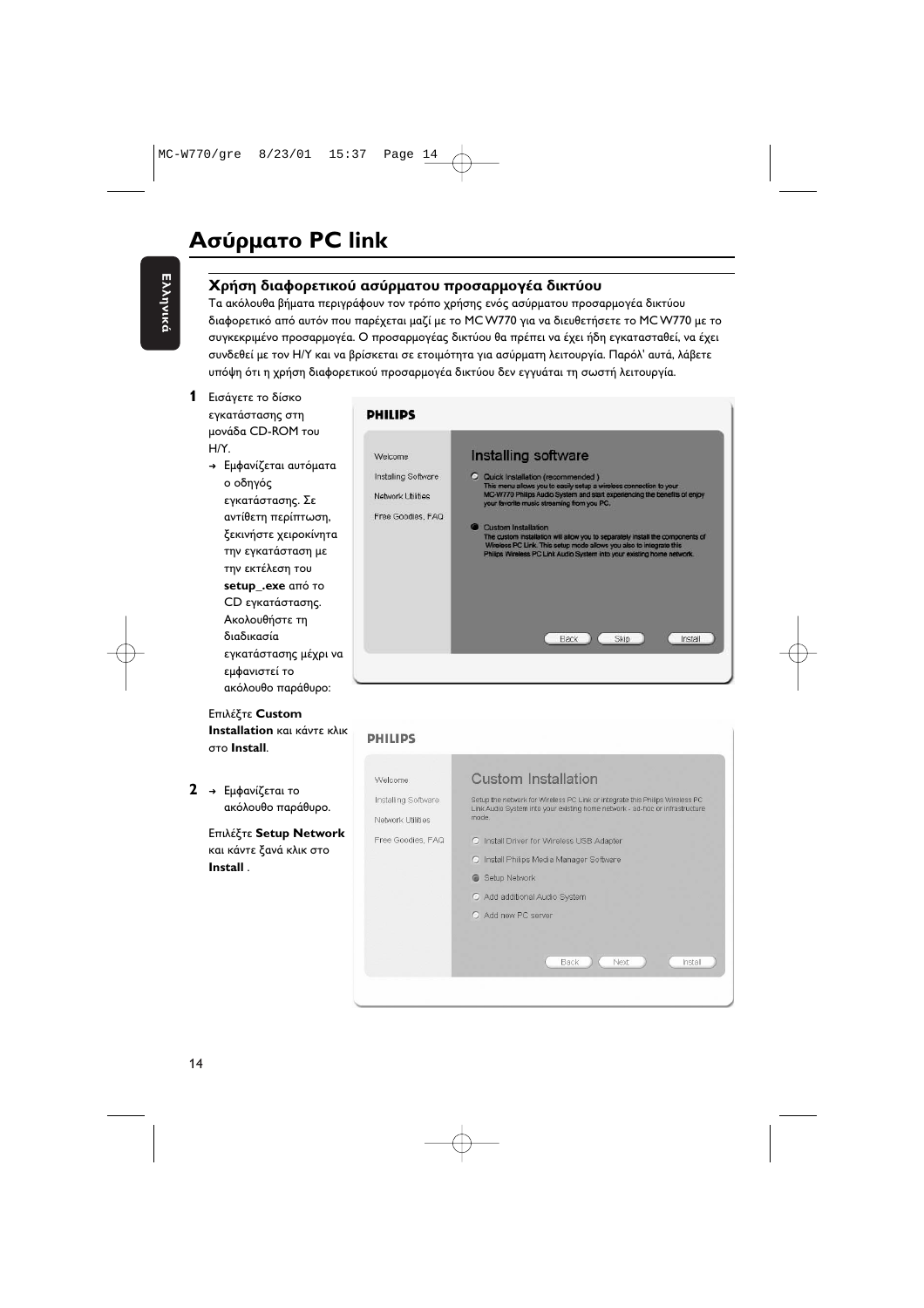Ελληνικά

Ελληνικά

- **3 →** Ξεκινά το πρόγραμμα Philips MC-W770 διευθέτησης δικτύου. Το πρόγραμμα αυτό **PHILIPS** αναζητά πρώτα τον εγκατεστημένο Attention ασύρματο  $\overline{\phantom{a}}$ The Wireless USB Adapter could not be found! προσαρμογέα USB που You have to configure your PC manually to setup your Audio system If you only have a local 802.11b network adapter παραδίδεται μαζί με το you have to set it to the following configuration: ηχοσύστημα. Αν ο SSID: 'W770-INST-PHAS', Channel: 5, WEP:off, AD-HOC mode; προσαρμογέας αυτός in the network configuration/IP protocol section of your PC select 'use automatic address' δεν εντοπιστεί, εμφανίζεται το Before you put your Audio system into install mode the network settings have to be activated on your PC ακόλουθο παράθυρο: If you start install mode on your Audio system without a prepared PC  $\,$  $\epsilon$ Next Cancel
- **4** Πρέπει να διευθετήσετε το δίκτυο εγκατάστασης του MCW770 με τον προσαρμογέα δικτύου που διαθέτετε. Το δίκτυο εγκατάστασης διαθέτει την ακόλουθη παράμετρο: SSID:W770-INST-PHAS Kανάλι<sup>,</sup> 5 WEP : απενεργοποιημένο

Ειδικός τρόπος λειτουργίας

Χρησιμοποιήστε το βοηθητικό πρόγραμμα του προσαρμογέα δικτύου που διαθέτετε για να διευθετήσετε τις ρυθμίσεις αυτές.

Σημείωση: Πριν τη διευθέτηση του προσαρμογέα δικτύου που διαθέτετε για το δίκτυο εγκατάστασης του MC W770, ενδεχομένως να καταγράψετε τις τρέχουσες ρυθμίσεις δικτύου που χρησιμοποιούνται από τον προσαρμογέα σας, τις οποίες πιθανώς να θέλετε να χρησιμοποιήσετε για το MCW770 ως ρυθμίσεις δικτύου σε κανονική λειτουργία.

- **5** Πρέπει να γίνουν περαιτέρω ρυθμίσεις στη διευθέτηση διαμόρφωσης δικτύου των Windows. Επιλέξτε **Windows Start/Settings/Network Connections**.
- **6** → Εμφανίζεται η επισκόπηση του προσαρμογέα δικτύου σας.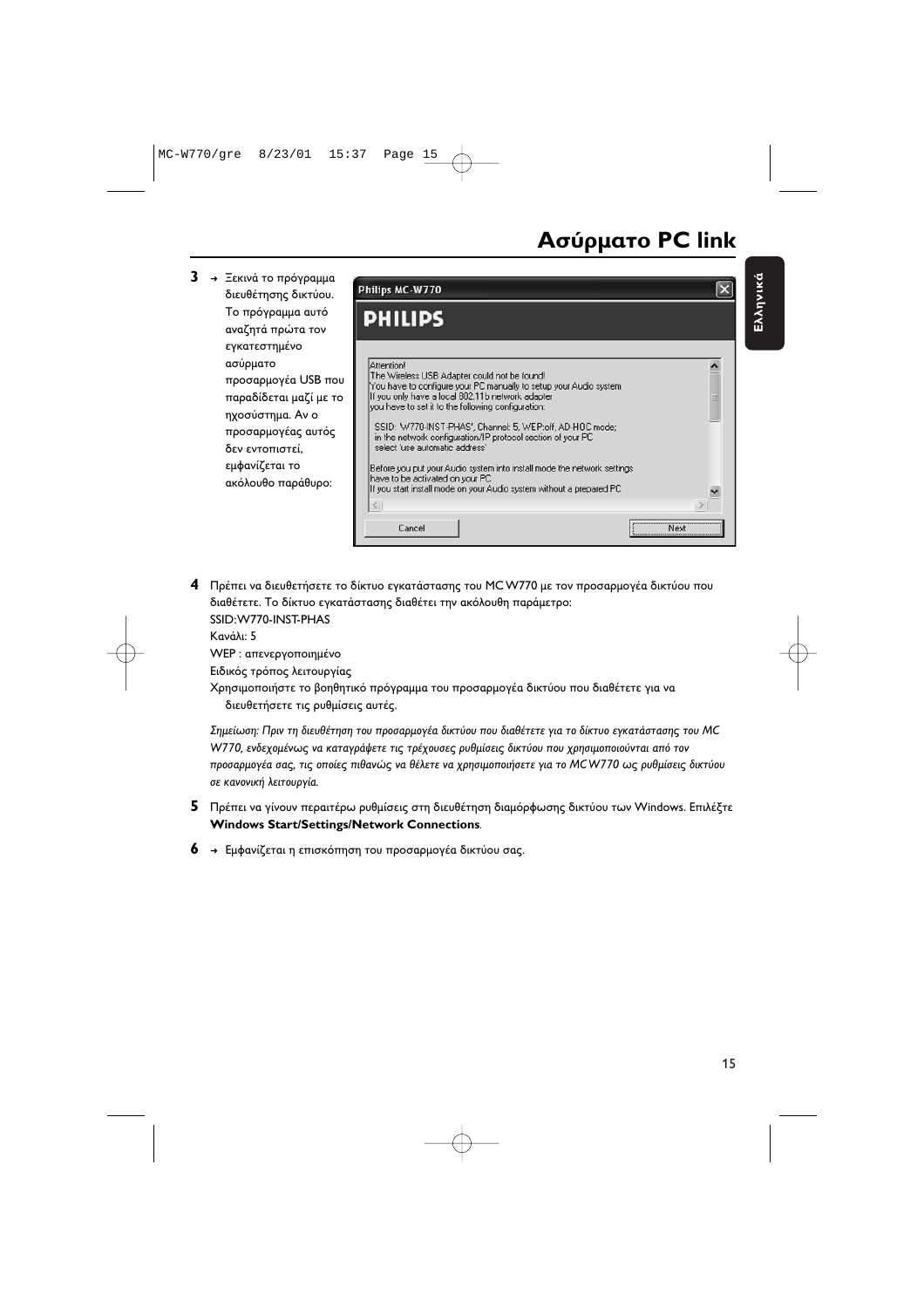### **Ασύρματο PC link**



- $\, {\bf 8} \,$  Ο ασύρματος προσαρμογέας δικτύου σας είναι έτοιμος για εγκατάσταση με το MC W770. Με το λογισμικό βοηθητικού προγράμματος του ασύρματου προσαρμογέα σας, μπορείτε να ελέγξετε άλλη μία φορά αν έχει διευθετηθεί και ενεργοποιηθεί το σωστό δίκτυο εγκατάστασης με τη σωστή παράμετρο δικτύου.
- **9** Στο σημείο αυτό πρέπει να ενεργοποιήσετε τον τρόπο λειτουργίας Expert Install στο MC W770 σας. Πατήστε PC LINK 口<mark>» στο MC W770 σας για να επιλέξετε τον</mark> Η/Υ ως πηγή.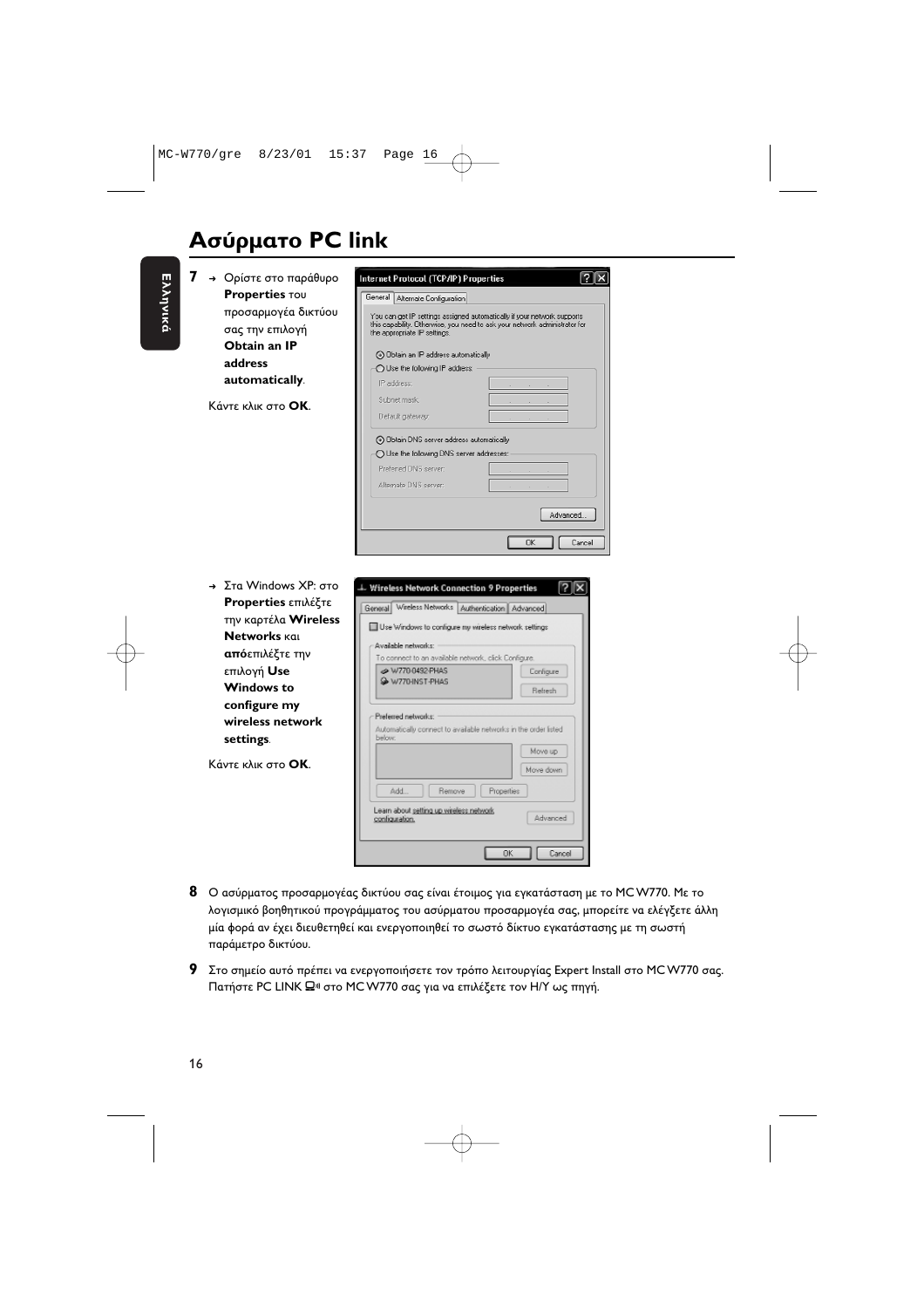- **10** Πατήστε PC LINK Ω<sup>η</sup> στο MC W770 σας για τουλάχιστον 5 δευτερόλεπτα μέχρι να κυλήσει στο ηχοσύστημα το INSTALLING .
- **11** Πατήστε HOME στο MC W770 για τουλάχιστον 2 δευτερόλεπτα μέχρι να κυλήσει στο ηχοσύστημα το EXPERT INSTALL .
- **12** Κάντε κλικ στο **Next** στο πρόγραμμα διευθέτησης δικτύου στον Η/Υ σας.

| Philips MC-W770                                                                                                                                                                                                                                                                                                                                                                                        |  |
|--------------------------------------------------------------------------------------------------------------------------------------------------------------------------------------------------------------------------------------------------------------------------------------------------------------------------------------------------------------------------------------------------------|--|
| <b>PHILIPS</b>                                                                                                                                                                                                                                                                                                                                                                                         |  |
| Attention!<br>The Wireless USB Adapter could not be found!<br>You have to configure your PC manually to setup your Audio system<br>If you only have a local 802.11b network adapter<br>you have to set it to the following configuration:<br>SSID: W770-INST-PHAS', Channel: 5, WEP:off, AD-HOC mode;<br>in the network configuration/IP protocol section of your PC<br>select 'use automatic address' |  |
| Before you put your Audio system into install mode the network settings<br>have to be activated on your PC<br>If you start install mode on your Audio system without a prepared PC                                                                                                                                                                                                                     |  |
| Cancel                                                                                                                                                                                                                                                                                                                                                                                                 |  |

 $13 \rightarrow$  To πρόγραμμα

διευθέτησης δικτύου αναζητά τη δεδομένη στιγμή το MC W770 και διαβάζει τις τρέχουσες διαμορφώσεις δικτύου από το ηχοσύστημά σας. Εμφανίζεται το ακόλουθο παράθυρο.

Επιλέξτε μια διαμόρφωση δικτύου που θέλετε να αλλάξετε, μία κενή κατά προτίμηση (**''''**). Δε θα πρέπει να αλλάξετε το **STANDARD**. Κάντε κλικ **edit**..

| Philips MC-W770                             |                                                       |              |
|---------------------------------------------|-------------------------------------------------------|--------------|
| please select the config you want to change |                                                       |              |
| then press edit button                      | 1-"STANDARD"<br>$2 - 11$<br>$3 - m$<br>4.""<br>$5 - $ |              |
| Save<br>Abort<br>edit<br>                   |                                                       | $\checkmark$ |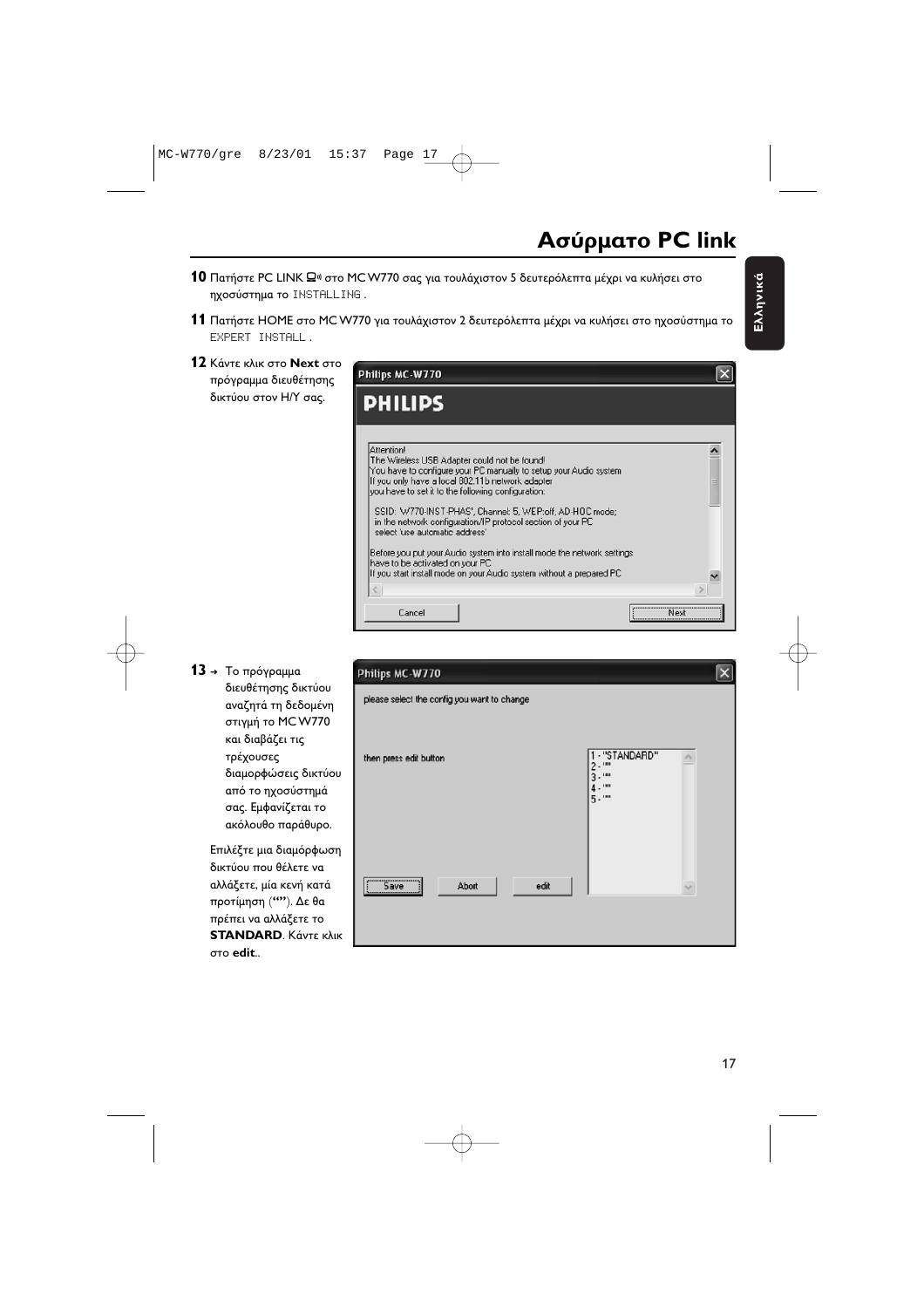### **Ασύρματο PC link**

- Ελληνικά Ελληνικά
- **14 →** Εμφανίζεται το ακόλουθο παράθυρο.

Καταχωρήστε την παράμετρο δικτύου για το δίκτυό σας και κάντε κλικ στο **ΟΚ**. Στη συνέχεια κάντε κλικ στο **Save** στο προηγούμενο παράθυρο.

Συνιστάται η χρήση κρυπτογράφησης πλήκτρων WEP για λόγους ασφαλείας του δικτύου.

|                         | Philips MC-W770 - WLAN-Config                                        |
|-------------------------|----------------------------------------------------------------------|
| Name:<br>Channel:<br>15 | WLAN-Mode<br>HOME <sub>1</sub><br>Setup 3<br>Ad-Hoc C Infrastructure |
| SSID:                   | my next home network                                                 |
| IP address              | □ use DHCP/AutoIP                                                    |
| address:                | 172 . 40 . 1 . 1 netmask:<br>$255.255.$ [C . 0                       |
| WEP-Keys                | C Keys off<br>C Keys 5 Bytes C Keys 13 Bytes                         |
| $C$ Key 1               |                                                                      |
| G Key 2                 |                                                                      |
| $C$ Key 3               |                                                                      |
| C Key 4                 |                                                                      |
| Cancel                  | Delete<br><b>OK</b>                                                  |

#### **15 →** Εμφανίζεται το ακόλουθο παράθυρο:

Η παράμετρος δικτύου μεταφέρεται τώρα στο MC W770 Kai αποθηκεύεται ως μία διαμόρφωση δικτύου στο ηχοσύστημα.

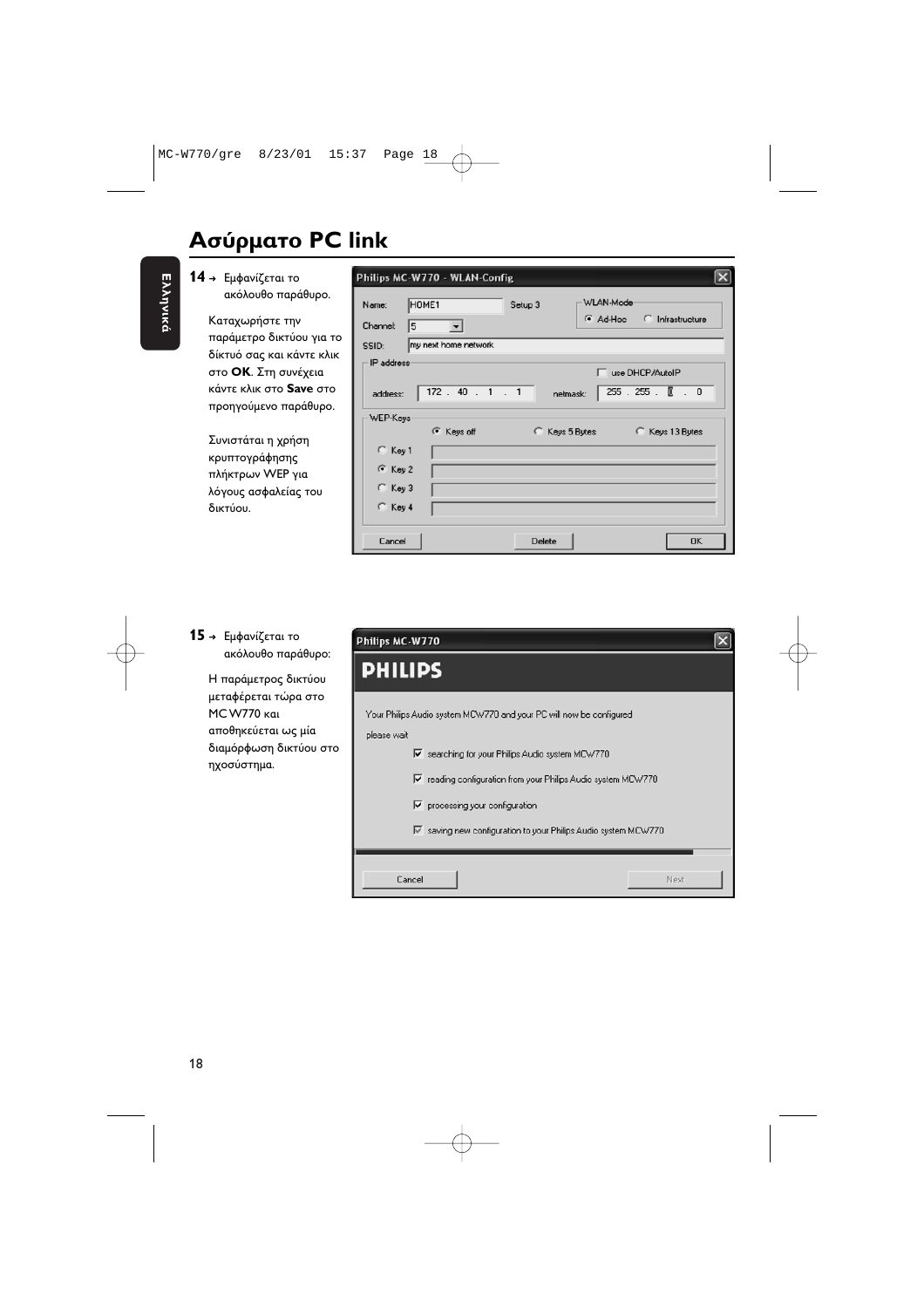### **!- PC link**

Ελληνικά

Ελληνικά



- **17** Το MCW770 τερματίζει αυτόματα τον τρόπο λειτουργίας εξειδικευμένης εγκατάστασης και μεταβαίνει σε κανονικό τρόπο λειτουργίας. Διευθετείται και δίκτυο για κανονική λειτουργία.
- **18** Στο σημείο αυτό, πρέπει να διευθετήσετε τον ασύρματο προσαρμογέα Η/Υ για το δίκτυο που έχει μόλις αποθηκευτεί στο MC W770, ώστε και τα δύο να συνδέονται επίσης με κανονικό τρόπο λειτουργίας (ο ασύρματος προσαρμογέας είναι ακόμη διευθετημένος για τρόπο λειτουργίας εξειδικευμένης εγκατάστασης). Για να συμβεί αυτό, χρησιμοποιήστε ξανά το λογισμικό βοηθητικού προγράμματος των ασύρματων προσαρμογέων σας. Για σωστή λειτουργία, η διεύθυνση IP του Η/Υ πρέπει επίσης να καθοριστεί σωστά.
- **19** Στο λογισμικό εγκατάστασης Η/Υ πατήστε **Next/Next/Finish** για να τερματίσετε την εγκατάσταση  $H/Y$ .
- **20** Μην ξεχνάτε ότι για επιτυχημένη λειτουργία, πρέπει επίσης να διευθετηθεί το λογισμικό Philips Media Manager και να λειτουργήσει σε κάποιον Η/Υ που αποτελεί μέρος του δικτύου που μόλις διευθετήσατε.

Αν έχουν αποθηκευτεί στο MC W770, περισσότερες από μία διαμορφώσεις δικτύου, ενδεχομένως να επιλέγετε αυτήν που μόλις διευθετήθηκε (βλ. **Πως να επιλέξετε άλλο δίκτυο στο κεφάλαιο** "Λειτουργία PC link"). Διαφορετικά (μία διευθέτηση δικτύου έχει αποθηκευτεί στο MC W770), το ηχοσύστημα συνδέεται στο δίκτυο/Η/Υ και το PC link σας είναι πλήρως λειτουργικό.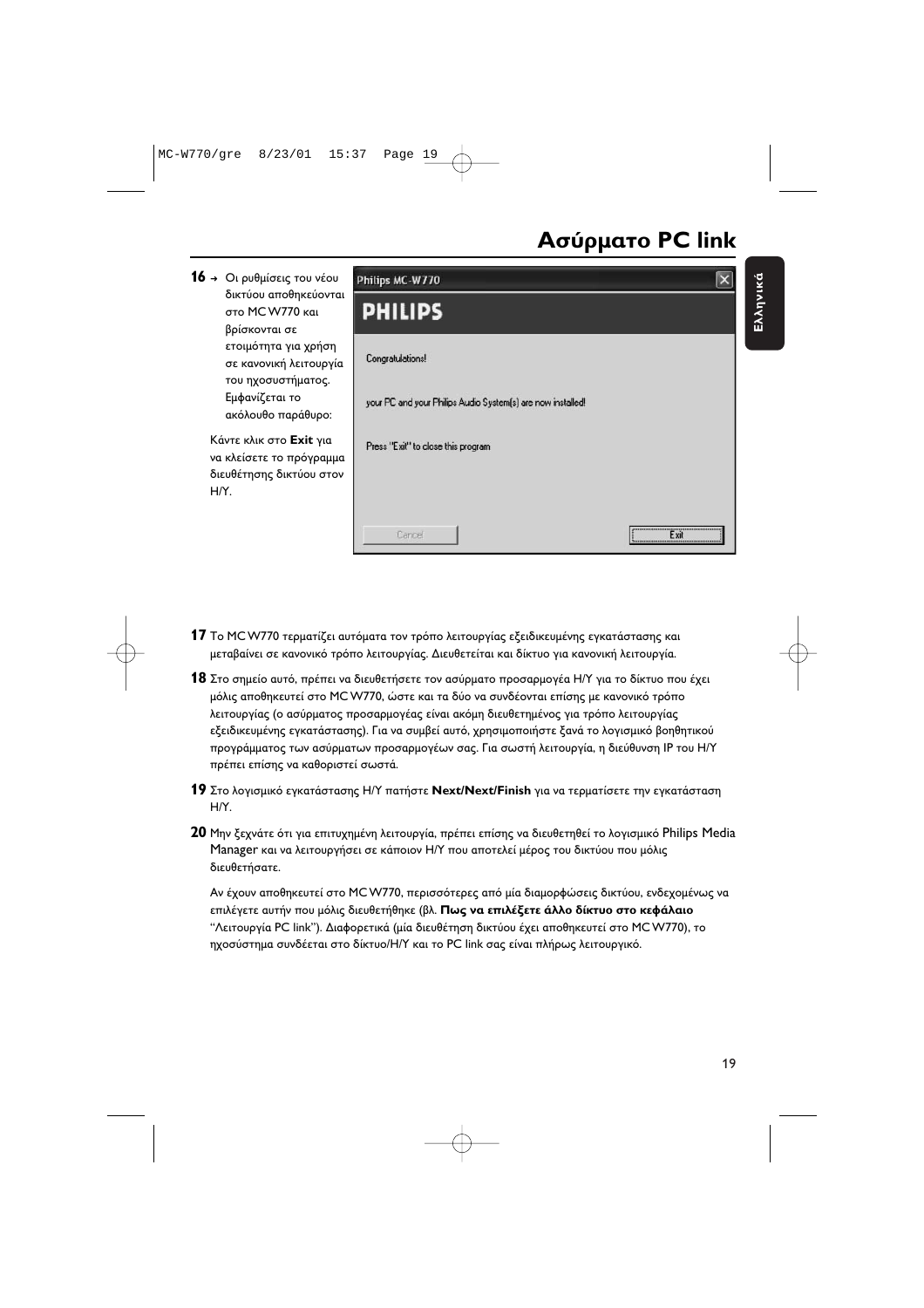### Περιεχόμενα

| Τεχνικά χαρακτηριστικά -                                            |       |
|---------------------------------------------------------------------|-------|
| Γενικές πληροφορίες                                                 |       |
|                                                                     |       |
| Περιβαλλοντικές πληροφορίες  ———— 111                               |       |
| $\overline{\phantom{1}}$ 111<br>Συντήρηση ——                        |       |
| .<br>Χειρισμός δίσκου —————————— 111                                |       |
|                                                                     |       |
| Τηλεχειριστήριο                                                     |       |
| Χρήση τηλεχειριστηρίου <sup>_____________</sup> 112                 |       |
| Πλήκτρα τηλεχειριστηρίου - 112-113                                  |       |
| Έλεγχοι και συνδέσεις                                               |       |
|                                                                     |       |
| -<br>Στο μπροστινό μέρος —————— 114–115                             |       |
| Εγκατάσταση                                                         |       |
|                                                                     |       |
|                                                                     |       |
|                                                                     |       |
|                                                                     |       |
| Εγκατάσταση διακομιστή Η/Υ ————— 117                                |       |
| Σύνδεση πρόσθετης συσκευής ———— 117                                 |       |
| Ηλεκτρικό δίκτυο <del>- - - - - - - - - - - - - - - - - -</del> 117 |       |
| Χαρακτηριστικά Ασύρματο PC link                                     |       |
| Λειτουργία PC LINK —————————— 118                                   |       |
| Πως να εμφανίσετε το όνομα του                                      |       |
| τρέχοντος διακομιστή <mark>————————</mark> 118                      |       |
| Πως να επιλέξετε άλλο                                               |       |
| $\overline{\phantom{1}}$ 118                                        |       |
| Πως να επιλέξετε άλλο δίκτυο ------ 118                             |       |
| Πλοήγηση και αναπαραγωγή κομματιών 119                              |       |
| Κατά τη διάρκεια                                                    |       |
| $\overline{\phantom{a}}$ 119<br>της αναπαραγωγής -                  |       |
| Βασικές λειτουργίες                                                 |       |
| Ενεργοποίηση, μετάβαση σε αναμονή - 120                             |       |
| Τρόπος λειτουργίας επίδειξης - 120                                  |       |
| Ρύθμιση ρολογιού - 121                                              |       |
| -<br>Εμφάνιση ρολογιού ——————————— 121                              |       |
| Τρόπος λειτουργίας μείωσης                                          |       |
|                                                                     | - 121 |

| Έλεγχος έντασης ήχου    | 122 |
|-------------------------|-----|
| Προσαρμογή έντασης ήχου | 122 |
| MUTE -                  | 122 |
| Έλεγχος ήχου            | 122 |
| DSC.                    | 122 |
| VFC                     | 177 |

#### Αναπαραγωγή

| Δίσκοι αναπαραγωγής                | 123    |
|------------------------------------|--------|
| Φόρτωση δίσκων                     | 123    |
| Αναπαραγωγή δίσκων                 | 174    |
| Άμεση επιλογή και αναπαραγωγή ενός |        |
| συγκεκριμένου δίσκου               | 124    |
| Αναπαραγωγή όλων των δίσκων που    |        |
| έχουν φορτωθεί                     | 174    |
| Για τερματισμό αναπαραγωγής        | 124    |
| Διακοπή και συνέχιση αναπαραγωγής  | $-124$ |

#### Χαρακτηριστικά αναπαραγωγής

| Επιλογή και αναζήτηση - 125                                   |  |
|---------------------------------------------------------------|--|
| Επιλογή κομματιού όταν τερματιστεί η                          |  |
| αναπαραγωγή - 125                                             |  |
| Επιλογή κομματιού                                             |  |
|                                                               |  |
| Αναζήτηση μουσικού αποσπάσματος                               |  |
| κατά την αναπαραγωγή ——————— 125                              |  |
| Πρόσθετη επιλογή και αναζήτηση (μόνο σε                       |  |
|                                                               |  |
| Επιλογή άλμπουμ όταν τερματιστεί                              |  |
| η αναπαραγωγή $\overline{\hspace{1.5cm}125}$                  |  |
| Επιλογή άλμπουμ κατά την                                      |  |
| aναπαραγωγή <del>- - - - - - - - - - - - - - - - - 1</del> 25 |  |
| Επιλογή κομματιού                                             |  |
| από το άλμπουμ ———————————— 125                               |  |
| Εμφάνιση ονόματος άλμπουμ και κομματιού                       |  |
| (μόνο σε MP3-CD) - 126                                        |  |
|                                                               |  |
| Επανάληψη κομματιού,                                          |  |
| δίσκου ή προγράμματος ————— 126                               |  |
| SHUFFLE - Αναπαραγωγή κομματιών σε                            |  |
| τυχαία σειρά - 126                                            |  |
| Προγραμματισμός αριθμών κομματιών – 127                       |  |
| Εκκαθάριση προγράμματος - 127                                 |  |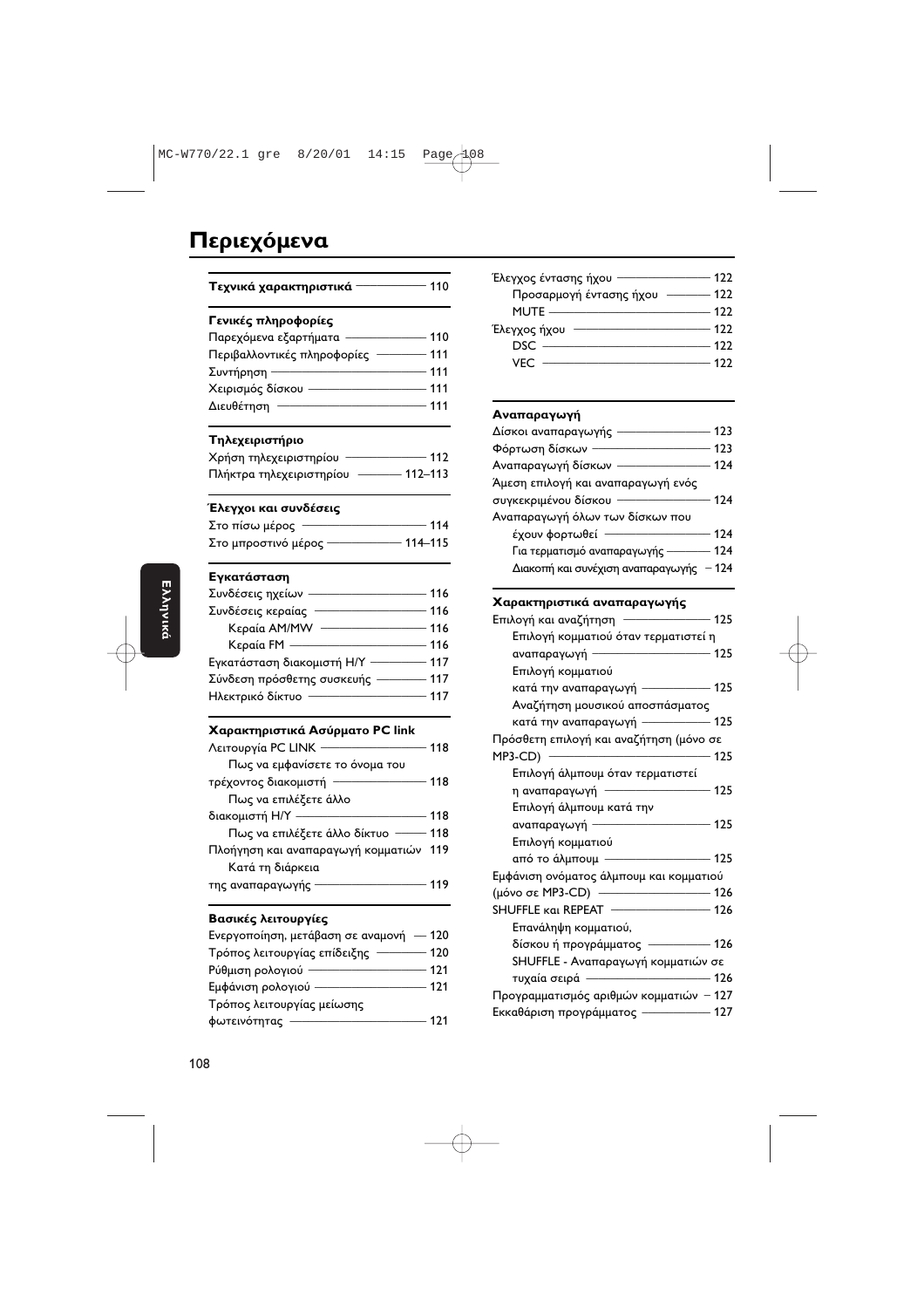#### Δέκτης

| Συντονισμός ραδιοφωνικών σταθμών — 128           |  |
|--------------------------------------------------|--|
| Αποθήκευση ραδιοφωνικών σταθμών - 128-129        |  |
| Αποθήκευση με «Plug and Play» - 128              |  |
| Αποθήκευση με αυτόματο                           |  |
| προγραμματισμό ———                               |  |
| Αποθήκευση με χειροκίνητο                        |  |
| προγραμματισμό <del>- - - - - - - - - 1</del> 29 |  |
| Συντονισμός προεπιλεγμένων ραδιοφωνικών          |  |
| —— 129<br>σταθμών                                |  |
| Διαγραφή προεπιλεγμένου ραδιοφωνικού             |  |
| $\frac{1}{2}$<br>σταθμού                         |  |
| RDS.                                             |  |
| Μετάβαση σε πληροφορίες RDS --- 130              |  |
| Αυτόματη ρύθμιση ρολογιού μέσω RDS - 130         |  |
| ΕΙΔΗΣΕΙΣ                                         |  |
| Ενεργοποίηση της λειτουργίας ΕΙΔΗΣΕΙΣ -- 131     |  |
| Απενεργοποίηση της λειτουργίας ΕΙΔΗΣΕΙΣ - 131    |  |
|                                                  |  |

#### **Χρονοδιακόπτης**

| Συχνές ερωτήσεις              | 136-141 |
|-------------------------------|---------|
| Επίλυση προβλημάτων           | 134-135 |
| Χρονοδιακόπτης Sleep          | - 134   |
| χρονοδιακόπτη –               | 133     |
| Έλεγχος ρύθμισης              |         |
| χρονοδιακόπτη -               | 133     |
| Ενεργοποίηση ή απενεργοποίηση |         |
| Ρύθμιση χρονοδιακόπτη         | 132     |
| Χρονοδιακόπτης αφύπνισης ———  | 132-133 |

**To παρόν συμμορφώνεται με τις προδιαγραφές περί ραδιοηλεκτρικώ**ν **παρεμβολών της Ευρωπαϊκής Κοινότητας.** 

Διά του παρόντος η Philips Consumer *Electronics, BCU Audio Video* **Entertainment, δηλώνει ότι το παρόν προϊόν MC-W770 συμμορφώνεται με τις** αναγκαίες προδιαγραφές και άλλες σχετικές διατάξεις της Οδηγίας **1999/5/.**

### **ΠΡΟΣΟΧΗ**

Χρήση ελέγχων, προσαρμογές ή εκτέλεση διαδικασιών διαφορετικών από αυτές που **ορίζονται στο παρόν ενδέχεται να** οδηγήσουν σε επικίνδυνη έκθεση σε ακτινοβολία ή σε άλλη μη **ασφαλή λειτουργία.** 

### *ΚΙΝΔΥΝΟΣ*

Αόρατη ακτινοβολία λέιζερ όταν είναι ανοιχτό. *ΑΠΟΦΥΓΕΤΕ ΑΠΕΥΘΕΙΑΣ* **ΕΚΘΕΣΗ ΣΤΗ ΔΕΣΜΗ.**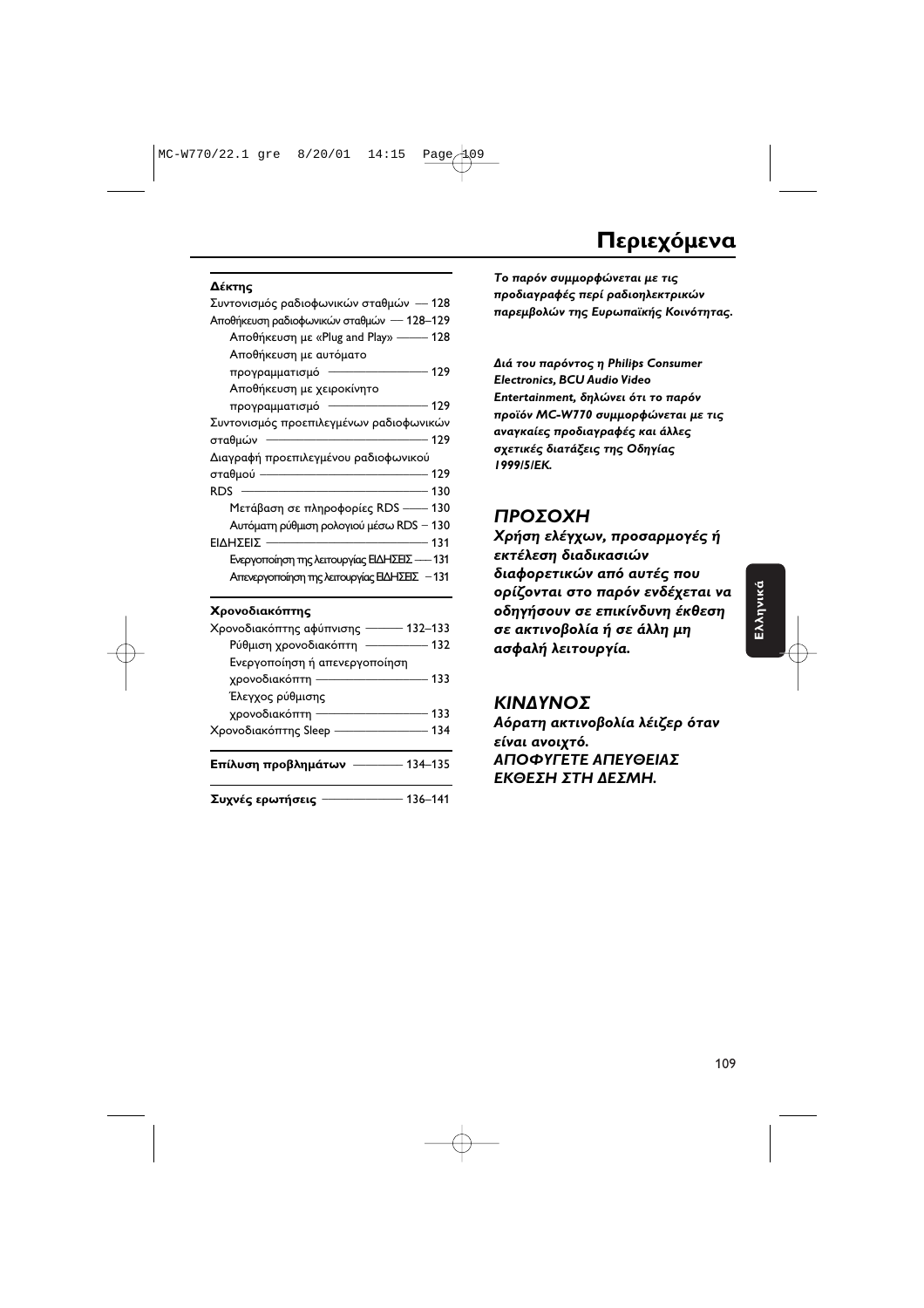### Τεχνικά χαρακτηριστικά / Γενικές πληροφορίες

#### Τεχνικά χαρακτηριστικά

Υπόκεινται σε τροποποίηση χωρίς προειδοποίηση.

#### **Γενικά**

| Ισχύς AC                                   | 230V / 50-60 Hz |
|--------------------------------------------|-----------------|
| Κατανάλωση ισχύος                          |                 |
| Ενεργό                                     | 44 W            |
| Κατάσταση αναμονής ——————— < 10 W          |                 |
| Κατάσταση αναμονής Εξοικονόμησης           |                 |
| Ισχύος -                                   | < 0.5 W         |
| Διαστάσεις,                                |                 |
| πλάτος x ύψος x μήκος   175 x 285 x 340 mm |                 |
| Βάρος (χωρίς ηχεία) –                      | $5,5$ kg        |

#### Ενισχυτής

| lσχύς εξόδου - 2 x 150 W MPO                           |  |
|--------------------------------------------------------|--|
| $2 \times 75$ W RMS (6 $\Omega$ , 1kHz, 10% THD)       |  |
| Απόκριση συχνότητας — 50–20000 Hz, - 3dB               |  |
| $\Lambda$ όγος S/N $\_\_\_\_\_\_\_\_\_$ ≥ 75 dBA (IEC) |  |
| Ευαισθησία εισόδου                                     |  |
| AUX/CDR IN <u>_____________________</u> 500 mV/1V      |  |
| Έξοδος                                                 |  |
| Hχεία σύνθετης αντίστασης ———— ≥ 6 Ω                   |  |
| Ακουστικά συνθέτης                                     |  |
|                                                        |  |
|                                                        |  |

#### Συσκευή αλλαγής CD

| Αριθμός των προγραμματιζόμενων               |                     |
|----------------------------------------------|---------------------|
| κομματιών —                                  | 99                  |
| Εύρος συχνότητας - 50-20000 Hz, - 3dB        |                     |
| $Λόγος$ S/N $\longrightarrow$ 275 dBA (IEC)  |                     |
| Διαχωρισμός καναλιών - ≥ 60 dB (1 kHz)       |                     |
| MPEG 1 Layer 3 (MP3-CD) - MPEG AUDIO         |                     |
| MP3-CD ρυθμός                                |                     |
| μετάδοσης ——                                 |                     |
|                                              | συνιστάται 128 kbps |
| Συχνότητες δειγματοληψίας - 32, 44,1, 48 kHz |                     |
|                                              |                     |

#### **PC LINK**

|  |  |  |  | Βασικός τρόπος λειτουργίας ασύρματου - 802.11b |
|--|--|--|--|------------------------------------------------|
|--|--|--|--|------------------------------------------------|

| Εύρος συχνότητας                             | 50-20000 Hz, - 3dB          |
|----------------------------------------------|-----------------------------|
| $\Lambda$ όγος S/N $\_\_\_\_\_\_\_\_\_\_\_$  | $\cdot$ $\geq$ 75 dBA (IEC) |
| Συνολική αρμονική παραμόρφωση - 0,3% (1 kHz) |                             |

#### **Δέκτης**

| Εύρος κύματος                                  |
|------------------------------------------------|
|                                                |
|                                                |
| Αριθμός προεπιλογών - 40                       |
| Κεραία                                         |
| FM $\frac{1}{2}$ καλώδιο 75 Ω                  |
| AM - Bροχοκεραία                               |
| Ηχεία                                          |
| Σύστημα - 3 δρόμων, Bass reflex                |
| Σύνθετη αντίσταση $\overline{\phantom{a}}$ 6 Ω |
| Γούφερ $\frac{1}{1}$ x 6.5"                    |
| Tουΐτερ - 1 x 2"                               |
| Διαστάσεις,                                    |
| πλάτος x ύψος x μήκος - 175 x 285 x 248 mm     |
|                                                |

#### **Παρεχόμενα εξαρτήματα**

- CD-ROM εγκατάστασης λογισμικού PC link
- Ασύρματος προσαρμογέας USB και καλώδιο προέκτασης
- Τηλεχειριστήριο και 2 μπαταρίες, μέγεθος AA
- 2 κουτιά ηχείων συμπεριλαμβανομένων και 2 καλωδίων ηχείων
- Βροχοκεραία ΑΜ
- Κεραία σύρματος FM
- Καλώδιο ηλεκτρικού δικτύου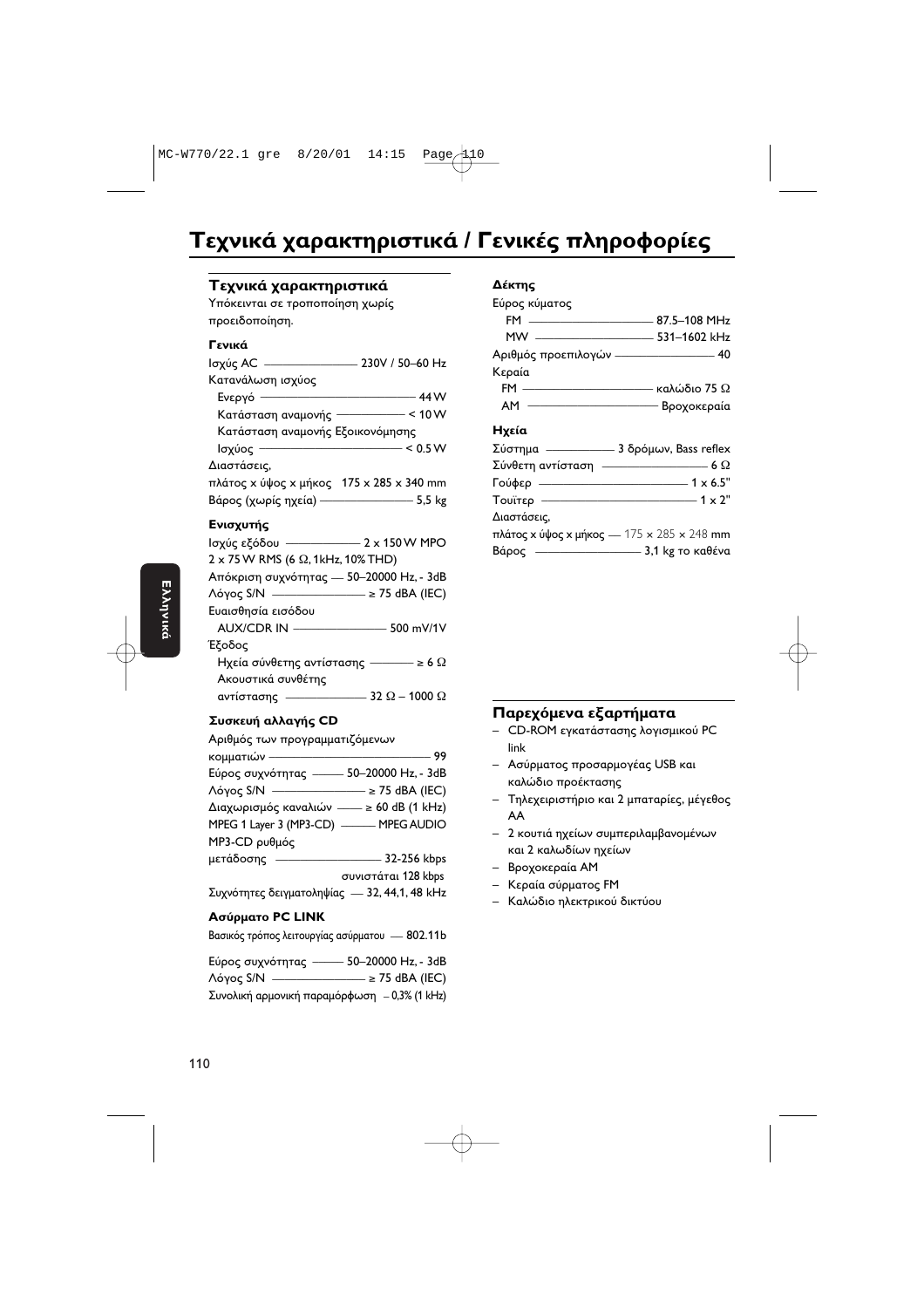### Περιβαλλοντικές πληροφορίες

Όλα τα περιττά υλικά συσκευασίας έχουν παραληφθεί. Καταβάλαμε κάθε δυνατή προσπάθεια για να διευκολύνουμε το διαχωρισμό της συσκευασίας σε τρία μόνο υλικά: χαρτόνι (κουτί), αφρώδες πολυστυρένιο (ενίσχυση) και πολυαιθυλένιο (σακούλες, προστατευτικά αφρώδη φύλλα).

Το σύστημα αποτελείται από ανακυκλώσιμα υλικά αν αποσυναρμολογηθούν από εξειδικευμένη εταιρεία. Τηρείτε τις τοπικές διατάξεις για την απόρριψη υλικών συσκευασίας, άδειων μπαταριών και παλιού εξοπλισμού.

### Συντήρηση

Καθαρίστε το ηχοσύνολο με ένα μαλακό, ελαφρώς υγρό πανί που δεν αφήνει χνούδι. Μην χρησιμοποιείτε καθαριστικά προϊόντα που

μπορεί να προκαλούν διάβρωση.

Μην εκθέτετε το σύστημα, τις μπαταρίες ή τους δίσκους σε υγρασία, βροχή, άμμο ή υπερβολική θερμότητα (που προκαλείται από θερμαντικές συσκευές ή από άμεση ηλιακή ακτινοβολία).



Διατηρείτε τους υποδοχείς του συστήματος κλειστούς για την προστασία του φακού από τη σκόνη. Αν το σύστημα αποτύχει να διαβάσει σωστά τους δίσκους, χρησιμοποιήστε ένα CD καθαρισμού που διατίθεται ευρέως για να καθαρίσετε το φακό πριν υποβάλλετε το σύστημα σε επισκευή. Άλλες μέθοδοι καθαρισμού ενδέχεται να καταστρέψουν το φακό.

Ο φακός μπορεί να θολώσει όταν το σύστημα μετακινείται από ψυχρό σε θερμό περιβάλλον. Σε αυτήν την περίπτωση δεν είναι δυνατή η αναπαραγωγή ενός δίσκου. Αφήστε το σύστημα σε ζεστό χώρο μέχρι να εξατμιστεί η υγρασία.

#### Χειρισμός δίσκου

Για να αφαιρέσετε με ευκολία ένα δίσκο από το κουτί του, πιέστε τον κεντρικό άξονα καθώς το ανασηκώνετε. Μετά τη



χρήση, απομακρύνετε πάντα το δίσκο από το σύστημα και αποθηκεύετέ τον στη θήκη του.

Ποτέ μην βάζετε αυτοκόλλητα σε δίσκους. Αν θέλετε ο δίσκος να αναγράφει πληροφορίες, χρησιμοποιήστε ένα μαλακό μαρκαδόρο και γράψτε μόνο στην τυπωμένη πλευρά.

Για να καθαρίσετε ένα δίσκο, σκουπίστε τον σε ευθεία γραμμή από το κέντρο προς την άκρη με ένα μαλακό πανί που δεν αφήνει χνούδι.



Κάποιοι καθαριστικοί παράγοντες ενδέχεται να καταστρέψουν το δίσκο!

#### Διευθέτηση

Τοποθετήστε το σύστημα σε μία επίπεδη, σκληρή και σταθερή επιφάνεια.

Μην τοποθετείτε το σύστημα πάνω σε εξοπλισμό που μπορεί να προκαλέσει αύξηση θερμοκρασίας του (π.χ. δέκτης ή ενισχυτής).

Τοποθετήστε το μηχάνημα σε σημείο με επαρκή εξαερισμό για την αποφυγή αύξησης εσωτερικής θερμοκρασίας. Αφήστε κενό τουλάχιστον 10 cm

(4 ίντσες) από το πίσω και το πάνω μέρος της μονάδας και 5 cm (2 ίντσες) από κάθε πλευρά.



Το μηχάνημα δεν πρέπει να βραχεί.

Μην τοποθετείτε πηγές κινδύνου πάνω στο μηχάνημα (π.χ. αντικείμενα γεμάτα με υγρό, αναμμένα κεριά).

Μην μπλοκάρετε ανοίγματα εξαερισμού.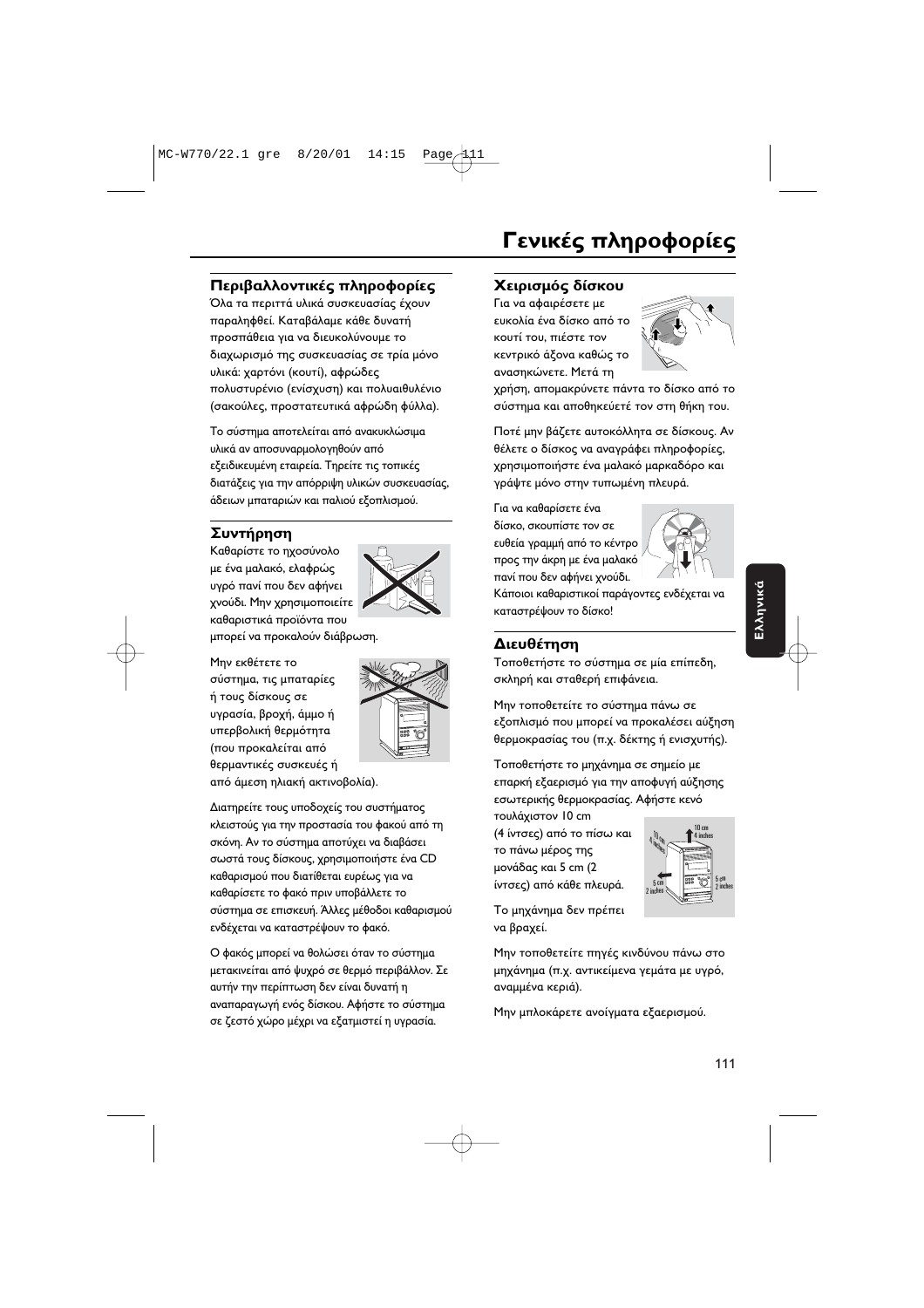### Τηλεχειριστήριο

#### **Χ**ρήση τηλεχειριστηρίου



- **1** Ανοίξτε τη θήκη του τηλεχειριστηρίου για τις μπαταρίες και εισάγετε 2 αλκαλικές μπαταρίες, τύπου **ΑΑ** (R06, UM-3).
- **2** Κλείστε τη θήκη μπαταριών.

Μη συνδυάζετε παλιές και καινούργιες ή διαφορετικών τύπων μπαταρίες.

Αφαιρέστε τις μπαταρίες αν είναι άδειες ή αν το τηλεχειριστήριο δεν πρόκειται να χρησιμοποιηθεί για μεγάλο χρονικό διάστημα.

#### Οι μπαταρίες περιέχουν χημικές ουσίες και για το λόγο αυτό θα πρέπει να **απορρίπτονται σωστά.**

Τα κουμπιά πάνω στο τηλεχειριστήριο λειτουργούν όπως και τα αντίστοιχα κουμπιά του συστήματος.

#### **Σημαντικό!**

Επιλέγετε πάντα την πηγή που επιθυμείτε να ελέγξετε πρώτη πατώντας ένα από τα πλήκτρα πηγής στο τηλεχειριστήριο (π.χ. CD,TUNER). Επιλέγετε έπειτα την επιθυμητή λειτουργία (π.χ. I**<I →, E→I, MI** ).

Το τηλεχειριστήριο παραμένει συντονισμένο στην επιλεγμένη πηγή μέχρι να πατηθεί στο τηλεχειριστήριο κάποιο άλλο κουμπί πηγής.

#### **Πλήκτρα τηλεχειριστηρίου**

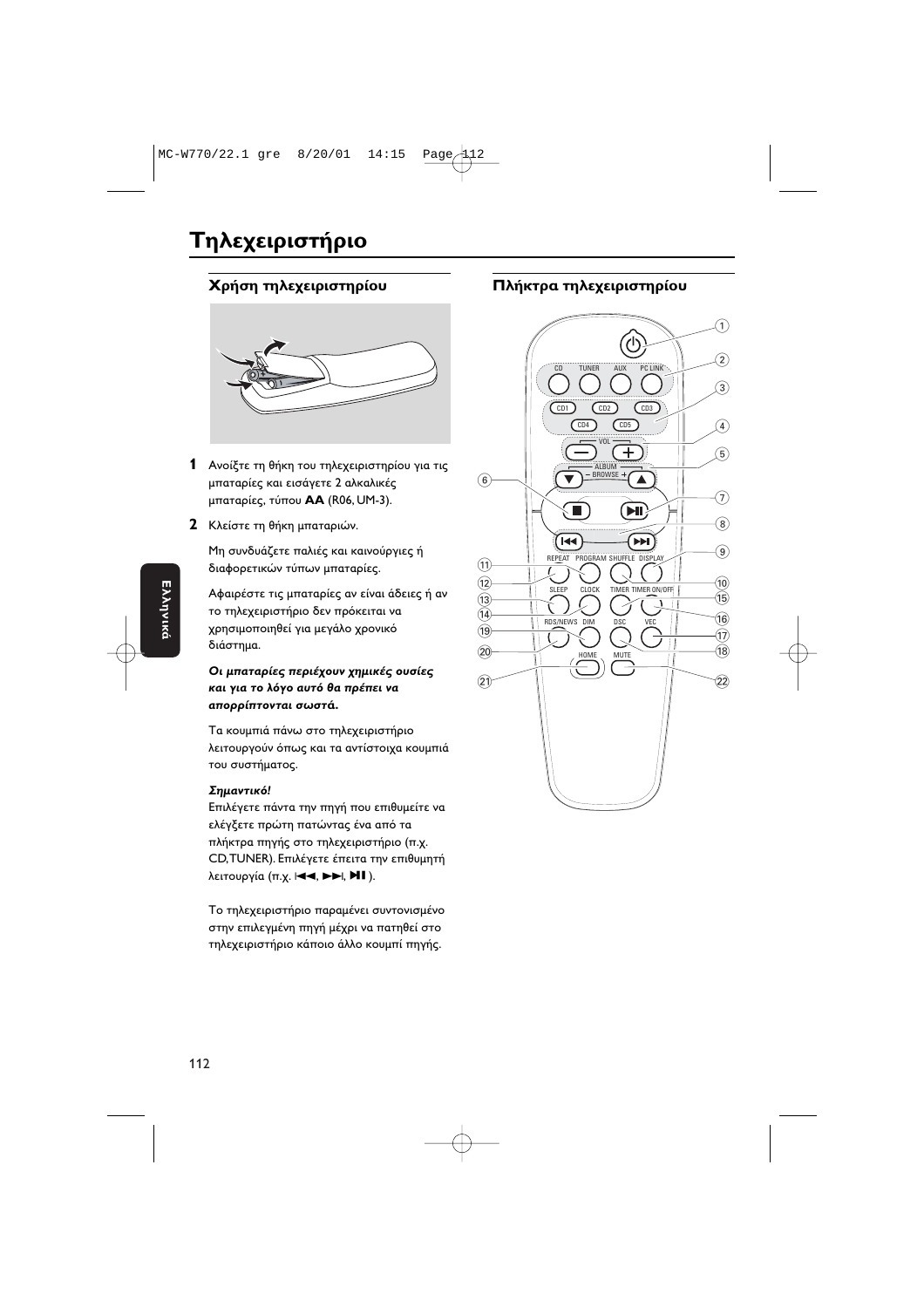## **Τηλεχειριστήριο**

#### $(1)$   $(2)$

μετάβαση του συστήματος σε αναμονή (εξοικονόμησης ισχύος)

#### **(2)** Κουμπιά πηγής **CD**

επιλογή της συσκευής αλλαγής CD

#### **TUNER**

επιλογή του δέκτη και εναλλαγή στις ζώνες συχνοτήτων: TUNER FM και TUNER MW

#### **AUX**

επιλογή της εισόδου για πρόσθετη συνδεδεμένη συσκευή και εναλλαγή στις ευαισθησίες εισόδου: <u>ΑUX (ευαισθησία εισόδου υψηλού επιπέδου) και</u> AUX .CDR (ευαισθησία εισόδου χαμηλού επιπέδου) **PC LINK**  $\Box$ 

επιλογή του συνδεδεμένου Η/Υ ως πηγή

#### 3 **CD1**, **CD2**, **CD3**, **CD4**, **CD5**

επιλογή ενός υποδοχέα δίσκου και έναρξη αναπαραγωγής

4 **VOLUME**-, **VOLUME**+

αύξηση/μείωση του επιπέδου έντασης ήχου

5 **ALBUM** ∞ **BROWSE**-, **ALBUM** 5 **BROWSE**+

CD: επιλογή του προηγούμενου/επόμενου άλμπουμ σε ένα MP3-CD TUNER: επιλογή προηγούμενου/ επόμενου

προεπιλεγμένου ραδιοφωνικού σταθμού PC LINK: επιλογή του προηγούμενου/επόμενου επιπέδου CLOCK ή TIMER: ρύθμιση των ωρών

 $\circ$ 

τερματισμός αναπαραγωγής

 $(7)$  FII

εκκίνηση και διακοπή αναπαραγωγής

 $\circledR$   $\vdash \blacktriangle$ 

CD: – επιλογή προηγούμενου/επόμενου κομματιού αναζήτηση προς τα εμπρός/προς τα πίσω (κρατήστε πατημένο το κουμπί) μέσα στο τρέχον κομμάτι TUNER: συντονισμός σε χαμηλότερη/ υψηλότερη ραδιοφωνική συχνότητα (κρατήστε πατημένο το κουμπί για πάνω από μισό δευτερόλεπτο) CLOCK ή TIMER: ρύθμιση των λεπτών PC LINK: επιλογή του προηγούμενου/επόμενου στοιχείου

#### 9 **DISPLAY**

CD: εμφάνιση ονόματος άλμπουμ και κομματιού σε ένα MP3-CD PC LINK: εναλλαγή στην εμφάνιση της υπολειπόμενης διάρκειας αναπαραγωγής, του ονόματος κομματιού και του ονόματος αρχείου

#### 0 **SHUFFLE**

αναπαραγωγή κομματιών σε τυχαία σειρά

#### ! **PROGRAM**

εισαγωγή στο μενού του προγράμματος

#### @ **REPEAT**

επανάληψη ενός κομματιού, ενός δίσκου ή προγραμματισμένων κομματιών

#### # **SLEEP**

ρύθμιση του χρονοδιακόπτη sleep

#### \$ **CLOCK**

– εμφάνιση της ρυθμισμένης ώρας

– καταχώρηση του τρόπου λειτουργίας ρύθμισης ώρας (κρατήστε πατημένο για πάνω από 2 δευτερόλεπτα)

#### % **TIMER**

- εμφάνιση της ρύθμισης χρονοδιακόπτη
- καταχώρηση του τρόπου λειτουργίας ρύθμισης χρονοδιακόπτη (κρατήστε πατημένο για πάνω από 2 δευτερόλεπτα)

#### $\sqrt{16}$  **TIMER ON/OFF**

ενεργοποίηση/απενεργοποίηση χρονοδιακόπτη

#### & **VEC**

επιλογή προκαθορισμένων ρυθμίσεων περιφερειακού ήχου

#### 18 **DSC**

επιλογή προκαθορισμένων ρυθμίσεων ήχου

#### ( **DIM**

έλεγχος της φωτεινότητας της οθόνης

#### ) **RDS/NEWS**

TUNER: επιλογή πληροφοριών RDS Σε άλλους τρόπους λειτουργίας: ενεργοποίηση/απενεργοποίηση ειδήσεων

#### ¡ **HOME**

PC LINK: επιστροφή στο πρώτο επίπεδο της δομής αρχείου

#### ™ **MUTE**

προσωρινή απενεργοποίηση του ήχου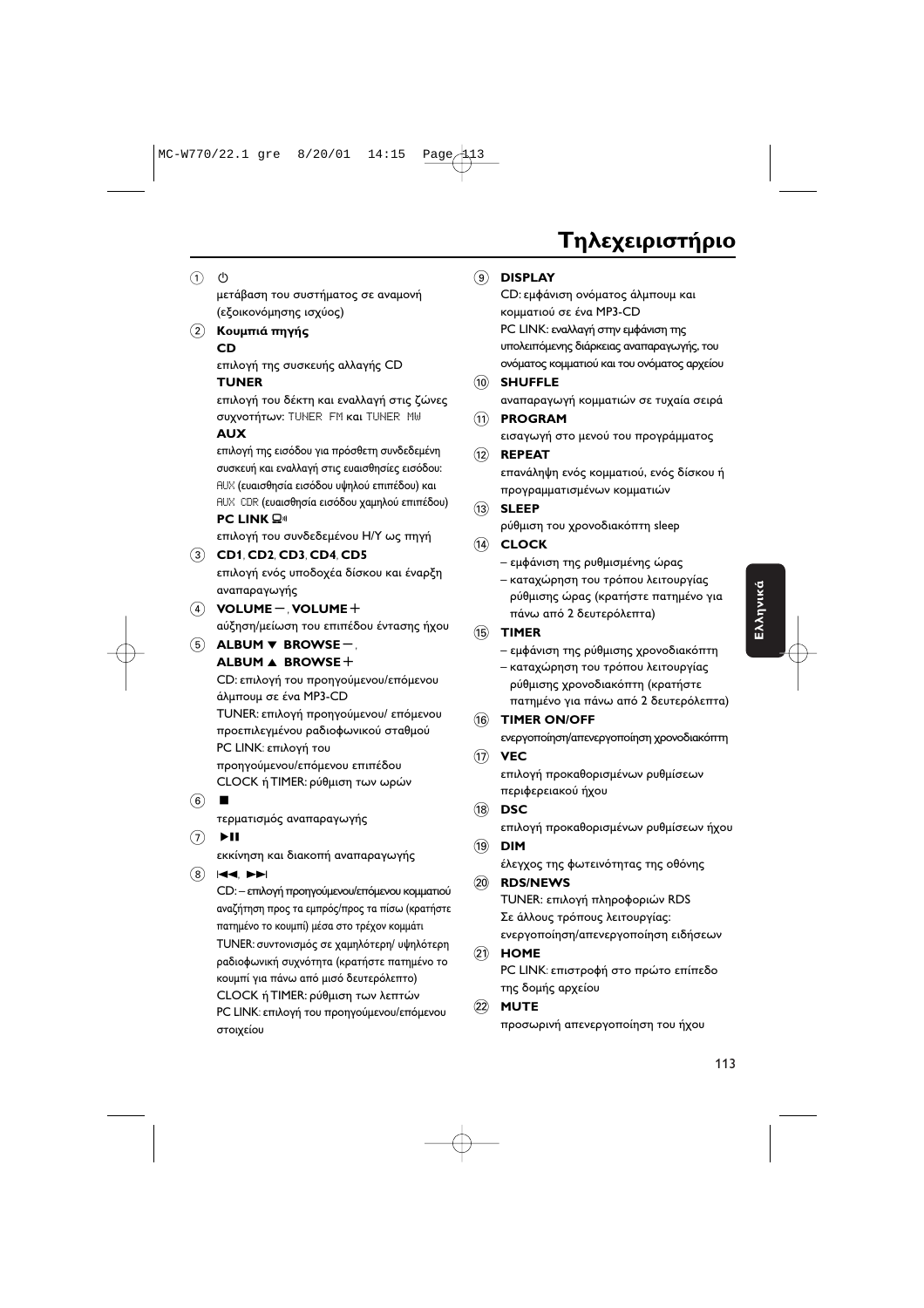### Έλεγχοι και συνδέσεις



#### Στο πίσω μέρος

- $(1)$  SPEAKERS 6  $\Omega$  L/R συνδέστε τα παρεχόμενα ηχεία
- $(2)$  AC MAINS ~

Αφού ολοκληρωθούν όλε οι άλλες συνδέσεις, συνδέστε την απαγωγή ηλεκτρικού δικτύου στην πρίζα τοίχου.

#### 3 AUX/CDR IN R/L

συνδέστε την αναλογική έξοδο ήχου για μια πρόσθετη συσκευή

#### 4 AM ANTENNA

συνδέστε εδώ την παρεχόμενη βροχοκεραία

#### (5) FM ANTENNA

συνδέστε εδώ την παρεχόμενη κεραία σύρματος

#### Στο μπροστινό μέρος

 $\circledcirc$  DISC 1, DISC 2, DISC 3, DISC 4, DISC 5 επιλογή ενός υποδοχέα δίσκου και εκκίνηση αναπαραγωγής

#### $(7)$  OPEN/CLOSE  $\blacktriangle$

άνοιγμα/κλείσιμο του υποδοχέα δίσκου

(8) υποδοχείς δίσκων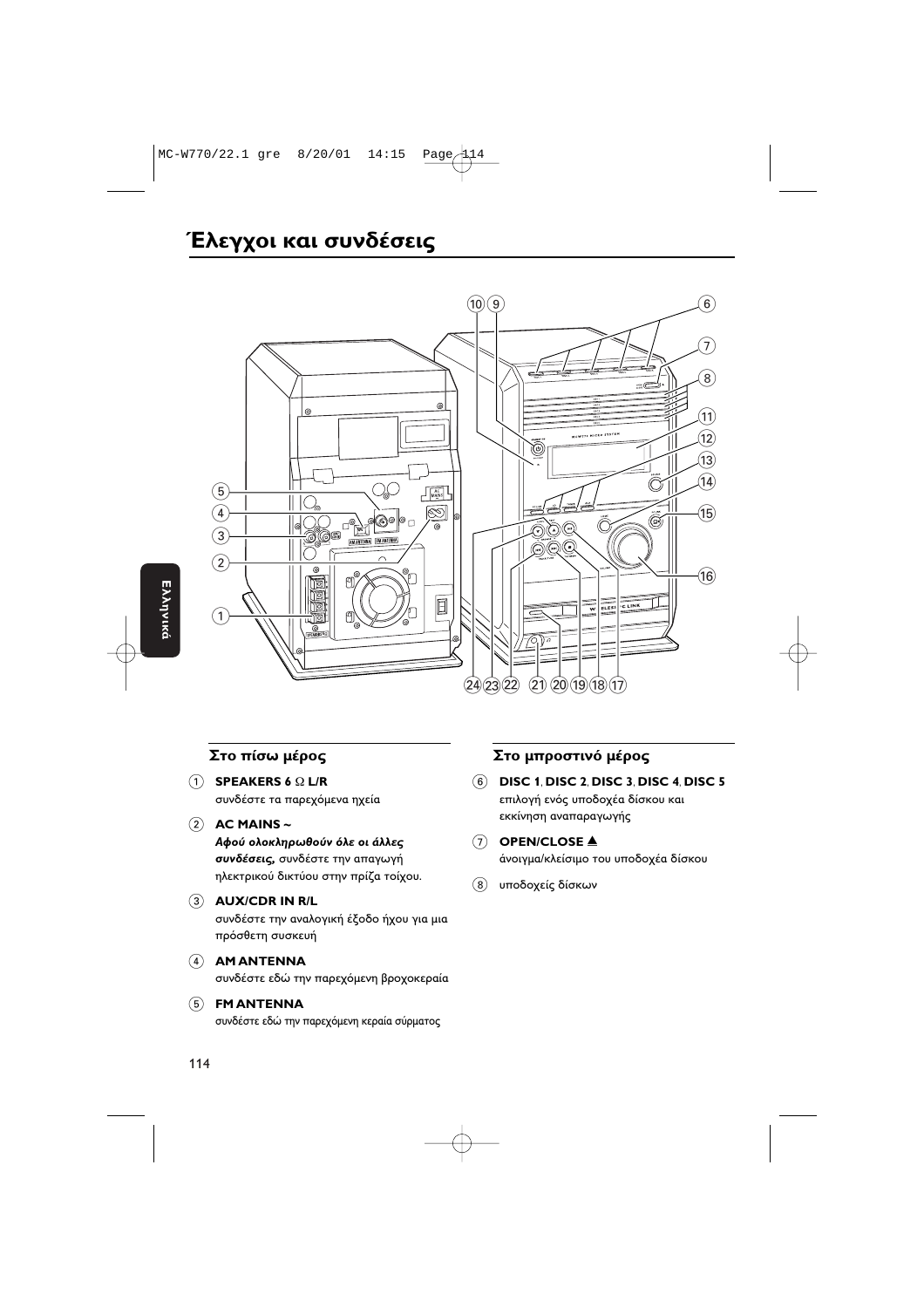(9) **STANDBY-ON** (<sup>1</sup>)

μετάβαση του συστήματος σε αναμονή (εξοικονόμηση ισχύος)

#### $\circledcirc$  iR

αισθητήρας για το υπέρυθρο τηλεχειριστήριο Σημείωση: Στρέφετε πάντα το τηλεχειριστήριο προς τον αισθητήρα.

 $(11)$  oθόνη

### (12) ενδεικτικές λυγνίες πηγής

όταν μια πηγή είναι ενεργή, ανάβει η σχετική ενδεικτική λυχνία

13 **SOURCE** 

εναλλαγή ανάμεσα στις πηγές: CD: επιλογή της συσκευής αλλαγής CD TUNER FM: επιλογή της ζώνης συχνοτήτων δέκτη FM

TUNER MW: επιλογή της ζώνης συχνοτήτων δέκτη MW RUX: επιλογή της ευαισθησίας εισόδου υψηλού επιπέδου για μια πρόσθετη συνδεδεμένη συσκευή RUX CDR: επιλογή της ευαισθησίας εισόδου χαμηλού επιπέδου για μια πρόσθετη

#### $(14)$  HOME

PC LINK: επιστροφή στο πρώτο επίπεδο της δομής αρχείου

15 PC LINK Q<sup>11</sup>

επιλογή του συνδεδεμένου Η/Υ ως πηγή

#### (16) **VOLUME** περιστρεφόμενο προσαρμογή της έντασης ήχου

συνδεδεμένη συσκευή

 $\overline{17}$   $\rightarrow$   $\overline{11}$ 

εκκίνηση και διακοπή της αναπαραγωγής

#### **18 STOP DEMO ■**

- τερματισμός της αναπαραγωγής
- απενεργοποίηση/ενεργοποίηση του τρόπου λειτουργίας επίδειξης (κρατήστε πατήμενο του κουμπί για 5 δευτερόλεπτα)

#### $(19)$   $\blacktriangleright\blacktriangleright$

 $CD:$ 

- επιλογή του επόμενου κομματιού
- αναζήτηση προς τα εμπρός (κρατήστε πατημένο το κουμπί) μέσα στο τρέγον κομμάτι **TUNER: συντονισμός σε μια υψηλότερη** ραδιοφωνική συχνότητα (κρατήστε πατημένο το κουμπί για πάνω από μισό δευτερόλεπτο) CLOCK ή TIMER: ρύθμιση των λεπτών ΡΟ LINK: επιλογή του επόμενου στοιχείου

#### ഐ ενδεικτική λυχνία WIRELESS PC LINK ανάβει και αναβοσβήνει κατά τη μεταφορά δεδομένων PC LINK

#### 

πρίζα ακουστικών 3,5 mm

Σημείωση: Η σύνδεση των ακουστικών θα οδηγήσει στην απενεργοποίηση των ηχείων.

#### $(22)$  $\blacktriangleleft$

#### $CD:$

- επιλογή του προηγούμενου κομματιού
- αναζήτηση προς τα πίσω (κρατήστε πατημένο το κουμπί) μέσα στο τρέχον κομμάτι

TUNER: συντονισμός σε μια χαμηλότερη ραδιοφωνική συχνότητα (κρατήστε πατημένο το κουμπί για πάνω από μισό δευτερόλεπτο)

CLOCK ή TIMER: ρύθμιση των λεπτών PC LINK: επιλογή του προηγούμενου στοιχείου

#### 23 ALBUM/PRESET ▼ BROWSE-

CD: επιλογή του προηγούμενου άλμπουμ σε ένα MP3-CD

**TUNER: επιλογή του προηγούμενου** προεπιλεγμένου ραδιοφωνικού σταθμού PC LINK: επιλογή του προηγούμενου επιπέδου CLOCK ή TIMER: ρύθμιση των ωρών

#### 24 ALBUM/PRESET ▲ BROWSE+

CD: επιλογή του επόμενου άλμπουμ σε ένα MP3-CD **TUNER: επιλογή του επόμενου** προεπιλεγμένου ραδιοφωνικού σταθμού PC LINK: επιλογή του επόμενου επιπέδου CLOCK ή TIMER: ρύθμιση των ωρών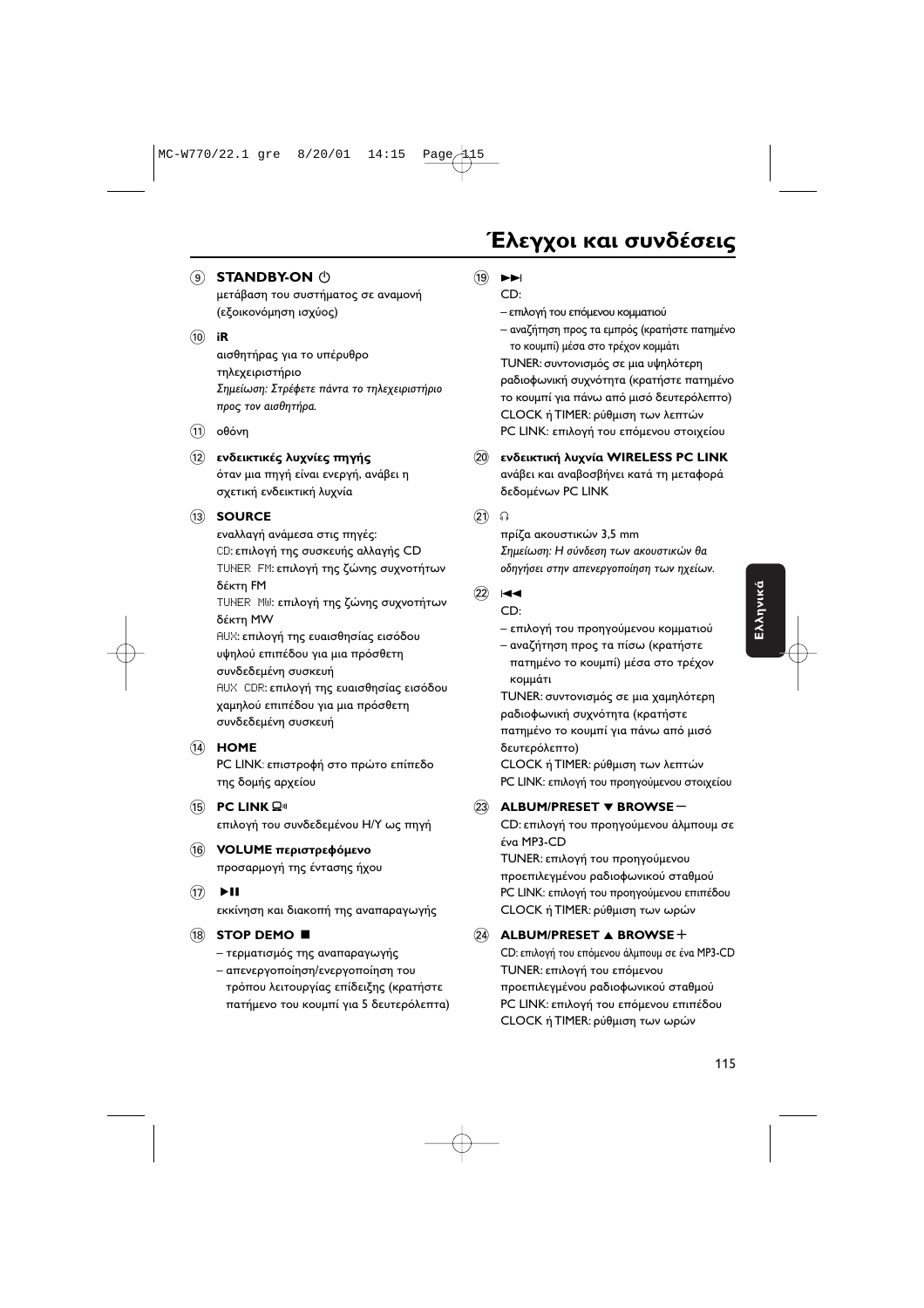### Εγκατάσταση

#### Προειδοποίηση:

Ποτέ μη συνδέετε ή τροποποιείτε τις συνδέσεις όταν είναι ενεργοποιημένη η τροφοδοσία ηλεκτρικού δικτύου.

#### Συνδέσεις ηχείων

Χρησιμοποιήστε μόνο τα παρεχόμενα ηχεία. Η χρήση άλλων ηχείων ενδέχεται να προκαλέσει φθορά στο σύστημα ή η ποιότητα ήχου να επηρεαστεί αρνητικά.

Συνδέστε το καλώδιο του αριστερού ηχείου στο L (κόκκινο και μαύρο) και το καλώδιο του δεξιού ηχείου στο R (κόκκινο και μαύρο) ως εξής:



Πιέστε το κλιπ του κόκκινου τερματικού και εισάγετε πλήρως το τμήμα με τις ρίγες του έγχρωμου (ή επισημασμένου) καλωδίου ηχείου στην πρίζα και μετά απελευθερώστε το κλιπ.

Πιέστε το κλιπ του μαύρου τερματικού και εισάγετε πλήρως το τμήμα με τις ρίγες του μαύρου (ή μη επισημασμένου) καλωδίου ηχείου στην πρίζα και έπειτα απελευθερώστε το κλιπ.

#### Συνδέσεις κεραίας

#### Κεραία AM/MW

Η βροχοκεραία που παρέχεται ενδείκνυται μόνο για εσωτερική χρήση.

Συναρμολογήστε τη βροχοκεραία ως εξής. 1



2 Εφαρμόστε το βύσμα της βροχοκεραίας στο AM ANTENNA ως εξής.



3 Προσαρμόστε τη θέση της κεραίας για βέλτιστη λήψη (όσο το δυνατόν πιο μακριά από την τηλεόραση, το βίντεο ή άλλες πηγές ακτινοβολίας).

#### Κεραία FM

Η κεραία σύρματος που παρέχεται μπορεί να χρησιμοποιηθεί μόνο για τη λήψη κοντινών σταθμών. Για καλύτερη λήψη, συνιστάται η χρήση ενός συστήματος καλωδιακής κεραίας ή μιας εξωτερικής κεραίας.

1 Προεκτείνετε την κεραία σύρματος και εφαρμόστε την στο FM ANTENNA ως εξής.



Σημείωση: Αν χρησιμοποιείτε ένα σύστημα καλωδιακής κεραίας ή μια εσωτερική κεραία, στερεώστε το βύσμα της κεραίας στο FM ANTENNA αντί για την κεραία σύρματος.

- 2 Μετακινήστε την κεραία σε διαφορετικές θέσεις για βέλτιστη λήψη (όσο το δυνατόν πιο μακριά από την τηλεόραση, το βίντεο ή άλλες πηγές ακτινοβολίας).
- 3 Στερεώστε το άκρο της κεραίας στον τοίχο.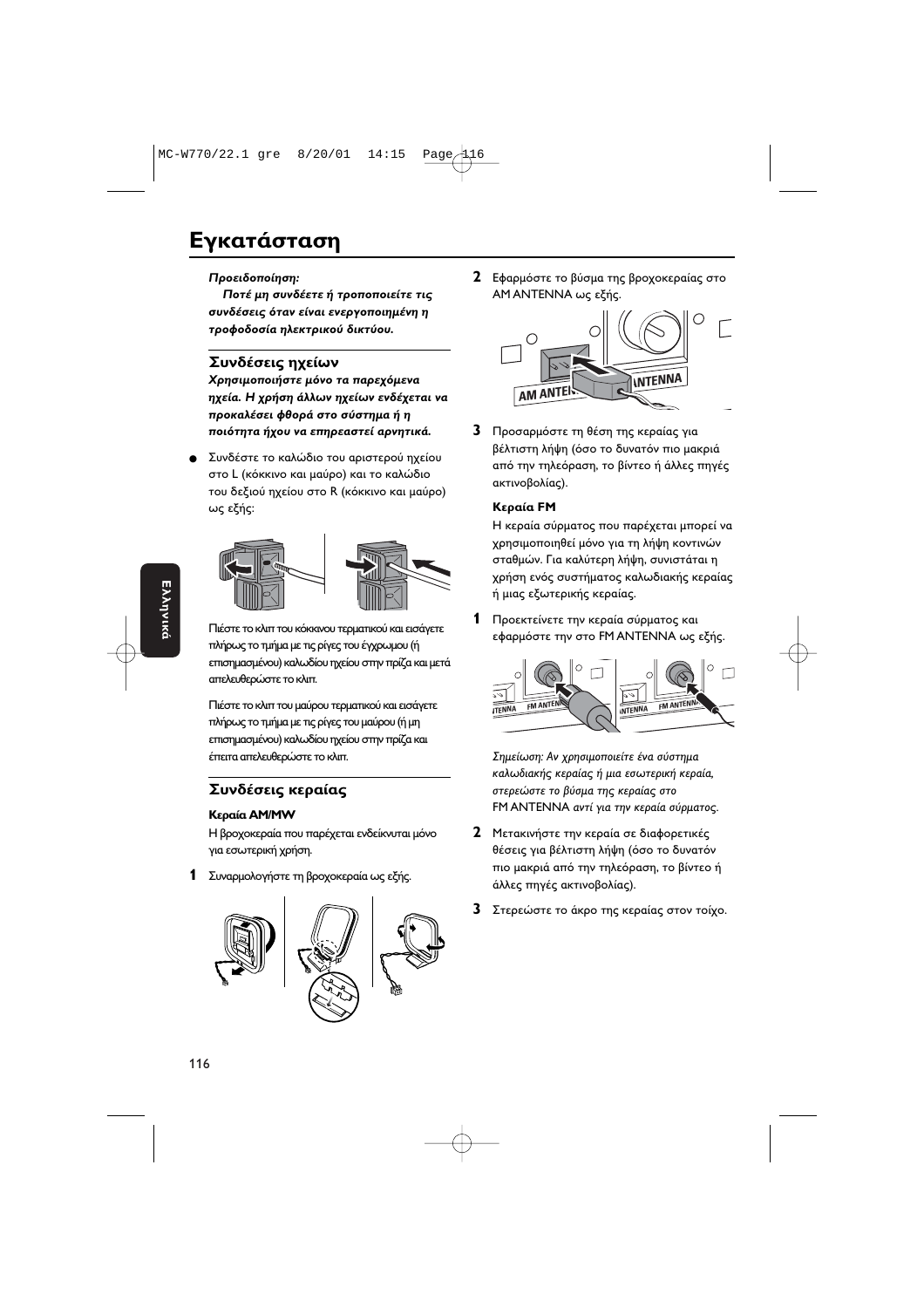#### Εγκατάσταση διακομιστή Η/Υ

Βλ. "Ασύρματο PC link Γρήγορη εγκατάσταση".

#### Σύνδεση πρόσθετης συσκευής

Είναι εφικτή η χρήση μιας πρόσθετης συσκευής, π.χ. τηλεόραση, βίντεο ή συσκευή εγγραφής CD, μαζί με το σύστημα. Μπορείτε να επιλέξετε ανάμεσα σε ευαισθησία εισόδου υψηλού επιπέδου (π.χ. για μια συνδεδεμένη τηλεόραση ή βίντεο) και σε ευαισθησία εισόδου χαμηλού επιπέδου (π.χ. για μια συνδεδεμένη συσκευή εγγραφής CD).

- 1 Εισάγετε το κόκκινο βύσμα ενός καλωδίου cinch στην κόκκινη υποδοχή AUX IN R και το λευκό βύσμα στη λευκή υποδοχή AUX IN L.
- 2 Συνδέστε το άλλο άκρο του καλωδίου cinch στις εξόδους ήχου της πρόσθετης συσκευής.
- 3 Πατήστε SOURCE στο σύστημα επανειλημμένα μέχρι να επιλεγεί το AUX.
	- → AUX: επιλογή της ευαισθησίας εισόδου υψηλού επιπέδου για μια πρόσθετη συνδεδεμένη συσκευή.

Για να επιλέξετε την ευαισθησία εισόδου χαμηλού επιπέδου, πατήστε και κρατήστε πατημένο το SOURCE πάνω στο σύστημα για πάνω από 2 δευτερόλεπτα μέχρι να επιλεγεί το AUX CDR.

→ AUX CDR: επιλογή της ευαισθησίας εισόδου χαμηλού επιπέδου για μια πρόσθετη συνδεδεμένη συσκευή.

Για εναλλαγή στις ευαισθησίες εισόδου, πατήστε ξανά πάνω στο σύστημα το SOURCE για 2 δευτερόλεπτα.

#### ń

Πατήστε επανειλημμένα AUX στο τηλεχειριστήριο μέχρι να εμφανιστεί η επιθυμητή ευαισθησία εισόδου (AUX ή AUX CDR).

Σημείωση: Δεν είναι εφικτή η απευθείας σύνδεση ενός πικ-απ στο AUX IN L/R. Αν θέλετε να χρησιμοποιήσετε ένα πικ-απ, πρέπει να συνδέσετε έναν ενισχυτή RIAA στο AUX IN L/R του συστήματος. Συνδέστε μετά το πικ-απ στον ενισχυτή RIAA.

#### Ηλεκτρικό δίκτυο

Η πινακίδα τύπου του δικτύου βρίσκεται στο πίσω μέρος του συστήματος.

- 1 Ελέγξτε αν η τάση ηλεκτρικού δικτύου όπως αναγράφεται στην πινακίδα τύπου αντιστοιχεί στην τάση του τοπικού ηλεκτρικού δικτύου. Σε διαφορετική περίπτωση, συμβουλευτείτε τον αντιπρόσωπο ή το τμήμα συντήρησης.
- 2 Βεβαιωθείτε ότι έχουν γίνει όλες οι συνδέσεις πριν ενεργοποιήσετε την τροφοδοσία ηλεκτρικού δικτύου.
- 3 Συνδέστε το καλώδιο ηλεκτρικού δικτύου που παρέχεται στο AC MAINS ~ και στην πρίζα τοίχου. Αυτό ενεργοποιεί την τροφοδοσία ηλεκτρικού δικτύου.
- Ο Όταν το καλώδιο ηλεκτρικού δικτύου συνδεθεί για πρώτη φορά στην πρίζα τοίχου, εμφανίζεται το TUNER και AUTO INSTALL · PRESS PLAY. Πατήστε είτε ▶ ΙΙ στο σύστημα για να αποθηκεύσετε αυτόματα όλους τους διαθέσιμους ραδιοφωνικούς σταθμούς (βλ. επίσης κεφάλαιο «Αποθήκευση ραδιοφωνικών σταθμών») ή, αν δε θέλετε να τους αποθηκεύσετε, πατήστε τώρα ■ πάνω στο σύστημα για έξοδο.

Όταν το σύστημα μεταβαίνει σε κατάσταση αναμονής, συνεχίζει να καταναλώνει ισχύ. Για να αποσυνδέσετε πλήρως το σύστημα από το ηλεκτρικό δικτυο, αφαιρέστε το βύσμα ηλεκτρικού δικτύου από την πρίζα τοίχου.

Προς αποφυγή υπερθέρμανσης του συστήματος, έχει ενσωματωθεί κύκλωμα ασφαλείας. Συνεπώς, το σύστημά σας μπορεί να αποσυνδεθεί σε εξαιρετικές περιπτώσεις. Αν συμβεί αυτό, απενεργοποιήστε το σύστημα και αφήστε το να κρυώσει πριν την εκ νέου χρήση.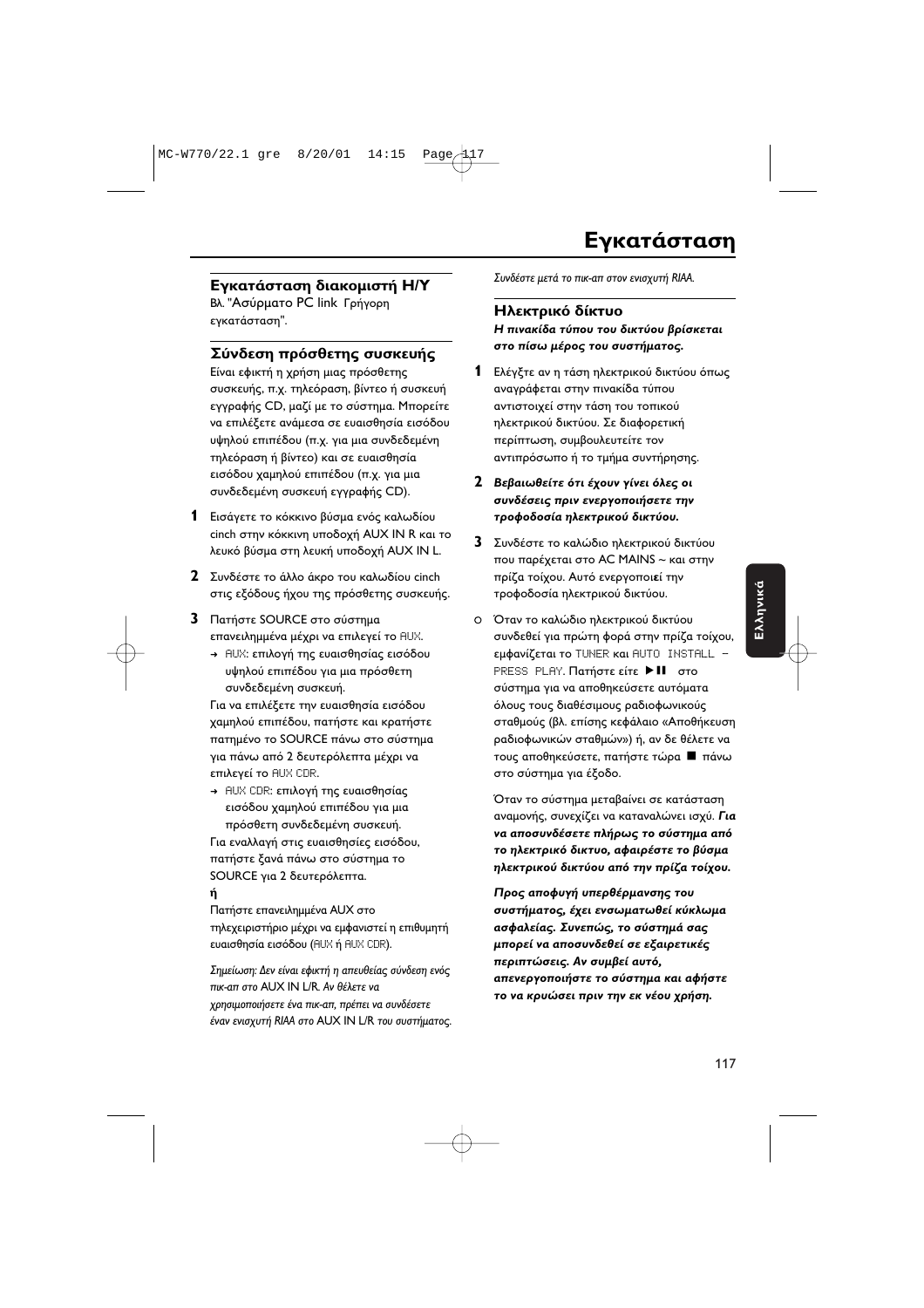### Χαρακτηριστικά Ασύρματο PC link

Σημαντικό! για το Προετοιμασία, Βλ. **"Ασύρματο PC link Γρήγορη** εγκατάσταση" και **www.philips.com/support.**

#### **Λειτουργία PC LINK**

Η λειτουργία PC LINK παρέχει τη δυνατότητα αναπαραγωγής της μουσικής σας συλλογής από τον Η/Υ μέσω του ηχοσυστήματος. Πριν την έναρξη της αναπαραγωγής, πρέπει να ξεκινήσει η σύνδεση με ένα εγκατεστημένο δίκτυο/διακομιστή. Βεβαιωθείτε ότι ο ασύρματος προσαρμογέας USB είναι συνδεδεμένος ή ότι κάποια άλλη σύνδεση δικτύου λειτουργεί κανονικά.



- **1** Ενεργοποιήστε τον Η/Υ σας και περιμένετε μέχρι να ολοκληρωθεί η εκκίνηση του Η/Υ.
- **2** PC LINK A "-  \$/%  $ω$ ς πηγή.
	- → Εμφανίζεται το PC LINK.
	- → Εμφανίζεται το SERUER καθώς και το όνομα του τελευταίου ενεργού διακομιστή ως κυλιόμενο μήνυμα.
	- → Εμφανίζεται το όνομα του τελευταίου ενεργού διακομιστή και κυλάει το CONNECTING.

Σημείωση: Αν δεν έχει εγκατασταθεί κανένας διακομιστής Η/Υ εμφανίζεται το PC LINK και κυλάει το NOT INSTALLED. Εγκαταστήστε το διακομιστή Η/Υ (βλ. "**Ασύρματο PC link Γρήγορη εγκατάσταση").** 

- **3** Μόλις επιβεβαιωθεί η σύνδεση:
	- → Εμφανίζεται το PC LINK και κυλάει το όνομα του τραγουδιού.

Σημείωση: Το κομμάτι που αναπαράχθηκε τελευταίο έχει αποθηκευτεί και έχει επιλεγεί αυτόματα. Ωστόσο, αν μεταβείτε από ένα διακομιστή Η/Υ σε άλλον, επιλέγεται το πρώτο κομμάτι.

#### Πως να εμφανίσετε το όνομα του τρέχοντος διακομιστή

- Ο Για να εμφανίσετε το όνομα του τρέχοντος διακομιστή πατήστε PC LINK Ω<sup>η</sup> ενώ η οθόνη δεν εμφανίζει **ούτε** όνομα διακομιστή **ούτε** όνομα δικτύου.
	- → Εμφανίζεται το SERUER και κυλάει το όνομα του τρέχοντος διακομιστή.

#### **Πως να επιλέξετε άλλο διακομιστή Η/Υ**

- Ο Για να εναλλάσσεστε μεταξύ περισσότερων εγκατεστημένων διακομιστών Η/Υ (βλ **www.philips.com/support**) πατήστε PC LINK Q<sup>.</sup>
	- → Εμφανίζεται το SERUER και κυλάει το όνομα του επόμενου διακομιστή.

Για να επιλέξετε το διακομιστή που εμφανίζεται, πατήστε Ι< τή >> όσες φορές χρειάζεται ενώ εμφανίζεται ένα όνομα διακομιστή. Για να επιβεβαιώσετε τον επιλεγμένο διακομιστή πατήστε ALBUM  $\blacktriangledown$ 

#### **Πως να επιλέξετε άλλο δίκτυο**

- **1** Για να εναλλάσσεστε μεταξύ περισσότερων εγκατεστημένων δικτύων Η/Υ (βλ **www.philips.com/support**) πατήστε PC LINK Ω και στη συνέχεια ALBUM A για να εισέλθετε στην εμφάνιση δικτύου. Για να επιλέξετε το δίκτυο που εμφανίζεται πατήστε |<< ή >> όσες φορές χρειάζεται ενώ εμφανίζεται το όνομα δικτύου. Για να επιβεβαιώσετε το επιλεγμένο δίκτυο πατήστε ALBUM <sup>•</sup> Σημείωση: Αν το δίκτυο δεν είναι διαθέσιμο, εμφανίζεται το όνομα του πρώτου διακομιστή και **κυλάει το NO CONNECTION.**
- **2** Μετά τη σύνδεση του δικτύου, επιλέγεται αυτόματα ένας διακομιστής Η/Υ.
	- → Εμφανίζεται το όνομα διακομιστή και κυλάει TO CONNECTING.

Σημείωση: Αν δεν έχει εντοπιστεί καμία σύνδεση εμφανίζεται το όνομα διακομιστή και κυλάει το NO CONNECTION.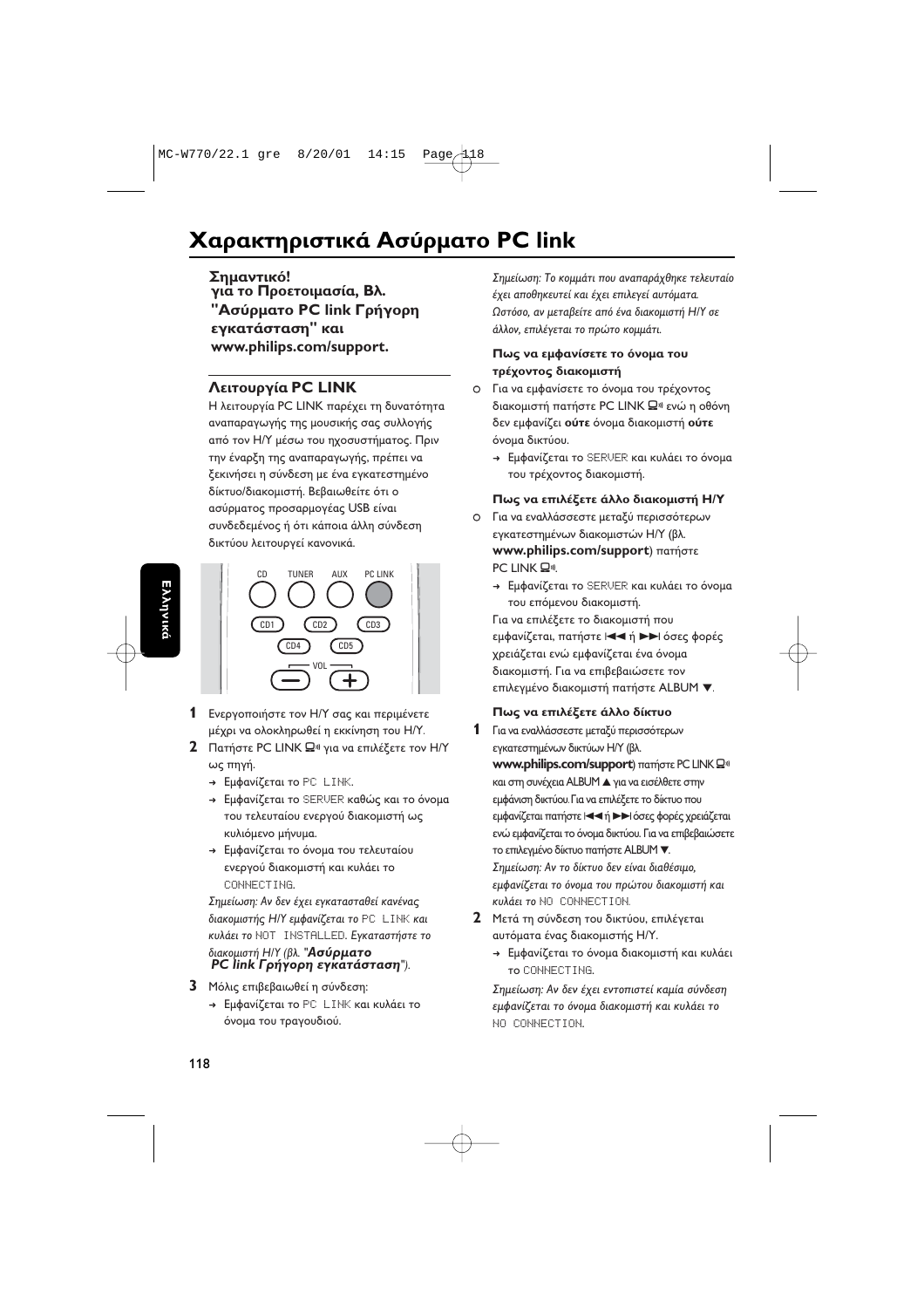#### Πλοήγηση και αναπαραγωγή **κομματιών** (εικόνα του βασικού συστήματος στη σελίδα 3, εγχειρίδιο *<u>xρήσης)</u>*

Για ευκολότερη εύρεση του επιθυμητού κομματιού, μπορείτε να πλοηγηθείτε ως εξής: BROWSE — : μετάβαση προς τα κάτω κατά ένα επίπεδο

BROWSE +: μετάβαση προς τα πάνω κατά ένα επίπεδο

l**≪ :** μετάβαση στο προηγούμενο στοιχείο του ίδιου επιπέδου

**>>** : μετάβαση στο επόμενο στοιχείο του ίδιου επιπέδου

- 1 Πατήστε BROWSE + ή BROWSE επανειλημμένα για να επιλέξετε το επιθυμητό επίπεδο.
	- → Εμφανίζεται το επιλεγμένο επίπεδο (π.χ. ALBUM) και το όνομα του επιλεγμένου στοιχείου (π.χ. όνομα πρώτου άλμπουμ).
- **2** Πατήστε Ι←← ή ▶▶ επανειλημμένα για να επιλέξετε ένα στοιχείο εντός του επιλεγμένου επιπέδου.
	- → Εμφανίζεται το όνομα του επιλεγμένου επιπέδου (π.χ. όνομα πρώτου άλμπουμ) και το όνομα του επιλεγμένου στοιχείου.
- Ο Για να επιστρέψετε στο πρώτο επίπεδο της δομής του αρχείου πατήστε HOME.



Σημείωση: Το ηχοσύστημα τερματίζει τον τρόπο λειτουργίας πλοήγησης αν δεν πατηθεί κανένα κουμπί μέσα σε διάστημα 30 δευτερολέπτων

- **3** Πατήστε DII για να ξεκινήσει η αναπαραγωγή.
	- → Εμφανίζεται το PC LINK και κυλάει το όνομα του τραγουδιού.
	- → Εμφανίζεται το PC LINK και κυλάει η υπολειπόμενη διάρκεια αναπαραγωγής.

#### Κατά την διάρκεια της αναπαραγωγής

- Ο Για να εναλλάσσεστε μεταξύ της εμφάνισης της υπολειπόμενης διάρκειας αναπαραγωγής, του ονόματος κομματιού και του ονόματος αρχείου πατήστε επανειλημμένα DISPLAY στο τηλεχειριστήριο.
- Ο Για να βρείτε ένα συγκεκριμένο απόσπασμα σε κατεύθυνση προς τα πίσω ή προς τα εμπρός εντός του τρέχοντος κομματιού πατήστε και κρατήστε πατημένο το Ι<ι ή ►►Ι και απελευθερώστε το πλήκτρο στο επιθυμητά απόσπασμα
- Ο Πατήστε Ι<< ή ►►Ι για να μεταπηδήσετε στην αρχή του προηγούμενου ή του επόμενου κομματιού στον επιλεγμένο δίσκο.
- Ο Για αναπαραγωγή κομματιών σε τυχαία σειρά πατήστε SHUFFLE στο τηλεχειριστήριο
	- → Εμφανίζεται το PC LINK και κυλάει, π.χ, το SHUFFLE TRACKS.

Για να απενεργοποιήσετε τη λειτουργία πατήστε ξανά SHUFFLE στο τηλεχειριστήριο.

- Ο  Για επανάληψη των κομματιών πατήστε επανειλημμένα REPEAT στο τηλεχειριστήριο για να επιλέξετε είτε:
	- → REPEAT TRACK: Επανάληψη αναπαραγωγής του τρέχοντος κομματιού.
	- → REPEAT ALL: Επανάληψη αναπαραγωγής όλων των κομματιών της τρέχουσας ρύθμισης..

Για να επιστρέψετε στην κανονική αναπαραγωγή, πατήστε επανειλημμένα REPEAT στο τηλεχειριστήριο μέχρι να εμφανιστεί το REPEAT OFF.

**4** Πατήστε STOP **Π** για να διακοπεί η αναπαραγωγή.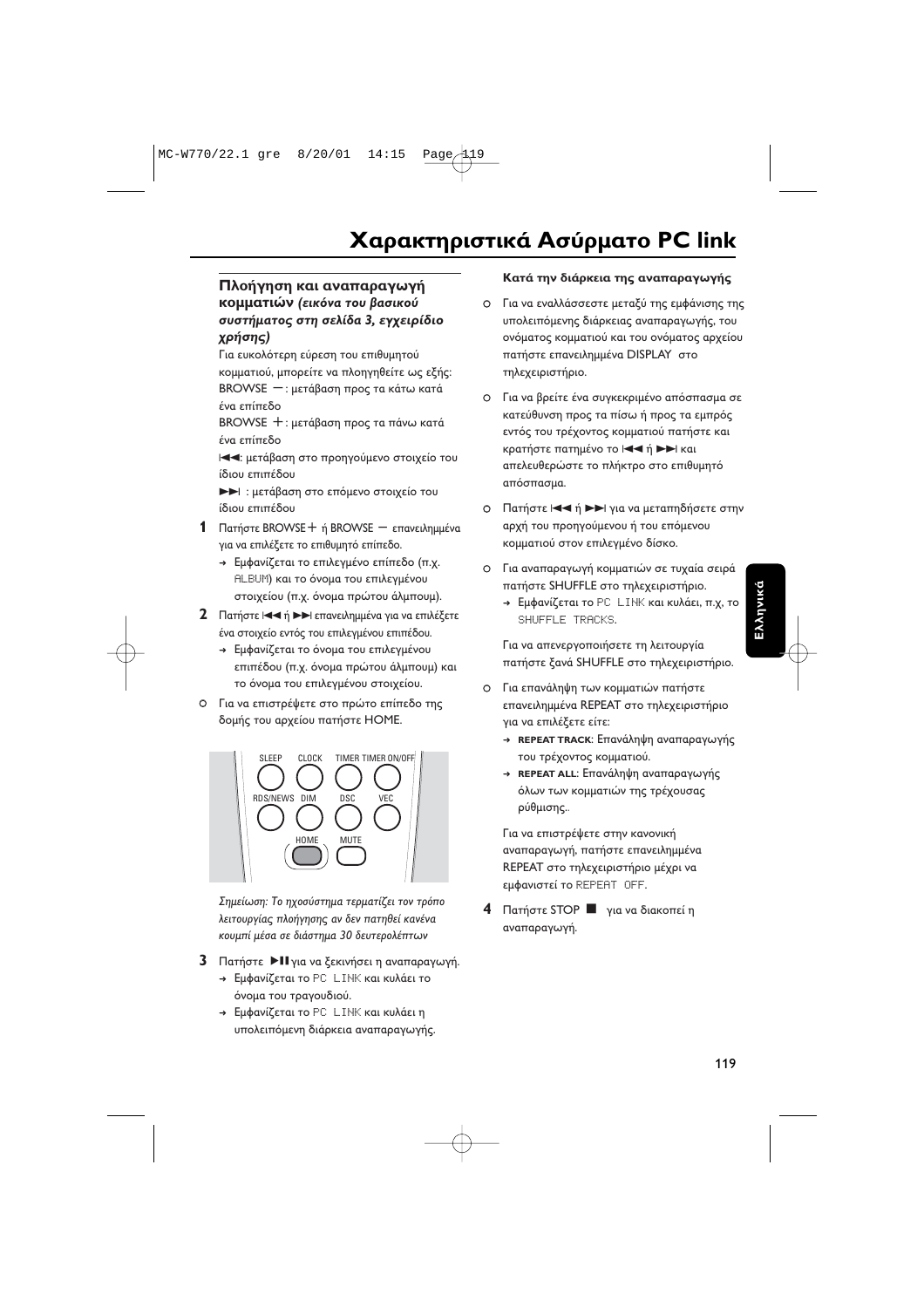#### **Ενεργοποίηση, μετάβαση σε** αναμονή



Για να μεταβεί το σύστημα σε έναν **ενεργό τρόπο λειτουργίας** πατήστε ένα από τα πλήκτρα πηγής στο τηλεχειριστήριο (CD,TUNER,AUX, PC LINK)

#### ń

επιλέξτε μια πηγή πατώντας επανειλημμένα SOURCE στο σύστημα μέχρι να εμφανιστεί CD, TUNER ή AUX,

ń

επιλέξτε τον Η/Υ ως πηγή πατώντας PC LINK Ω<mark>»</mark> στο σύστημα.

- **·** Για να μεταβεί το σύστημα σε αναμονή πατήστε και κρατήστε πατημένο το STANDBY-ON  $\bigcirc$  για πάνω από 2 δευτερόλεπτα.
	- → Εμφανίζεται το ρολόι.
- **Για να μεταβεί το σύστημα σε αναμονή εξοικονόμησης ισχύος** πατήστε STANDBY-ON (!).

#### **Τρόπος λειτουργίας επίδειξης**

Ο τρόπος λειτουργίας επίδειξης εμφανίζει διάφορα χαρακτηριστικά του συστήματος.



- **Για να ενεργοποιήσετε τον τρόπο λειτουργίας επίδειξης** πατήστε και κρατήστε πατημένο το STOP DEMO  $\blacksquare$  στο σύστημα για 5 δευτερόλεπτα κατά τη διάρκεια της κατάστασης αναμονής ή της κατάστασης αναμονής εξοικονόμησης ισχύος μέχρι να εμφανιστεί DEMO ON.
- Για να απενεργοποιήσετε τον τρόπο **λειτουργίας επίδειξης** πατήστε ξανά και κρατήστε πατημένο το STOP DEMO  $\blacksquare$  στο σύστημα για 5 δευτερόλεπτα μέχρι να εμφανιστεί DEMO OFF.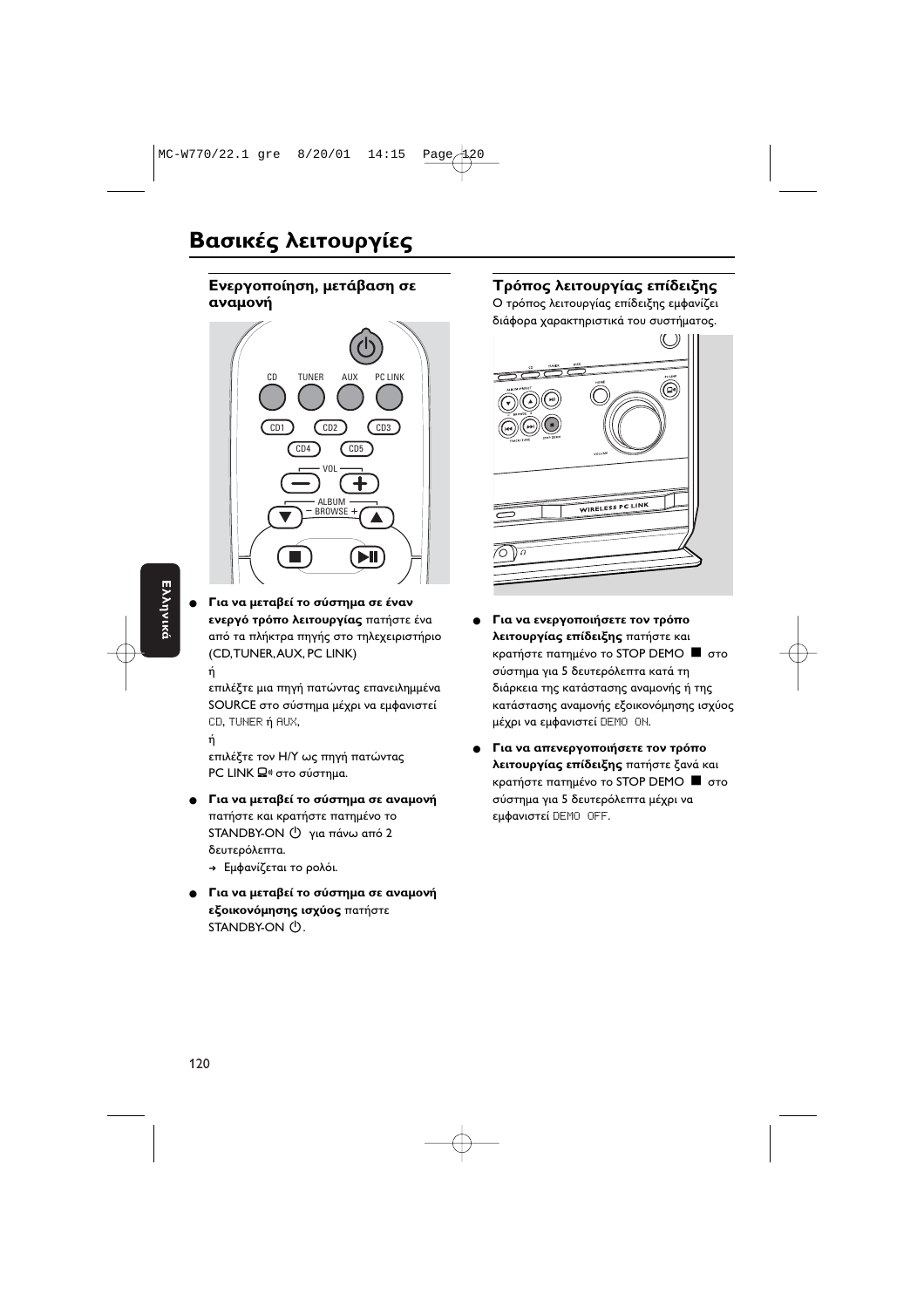#### Ρύθμιση ρολογιού



**1** Πατήστε και κρατήστε πατημένο το CLOCK στο τηλεχειριστήριο για πάνω από 2 δευτερόλεπτα.

- → Εμφανίζεται το SET CLOCK, και τα ψηφία για τις ώρες και τα λεπτά αναβοσβήνουν.
- **2** Πατήστε επανειλημμένα ALBUM ▲ ή ALBUM ▼ στο τηλεχειριστήριο για τη ρύθμιση της ώρας.
- **3** Πατήστε επανειλημμένα I<I<I ή DDI στο τηλεχειριστήριο για τη ρύθμιση των λεπτών.
- **4** Πατήστε CLOCK στο τηλεχειριστήριο για να επιβεβαιώσετε τη ρύθμιση.
	- → Το ρολόι εμφανίζει την ώρα που έχει ρυθμιστεί.
- Ο Για έξοδο χωρίς αποθήκευση της ρύθμισης του ρολογιού πατήστε STOP ■.

#### Σημειώσεις:

Η ρύθμιση του ρολογιού θα διαγραφεί όταν το σύστημα αποσυνδεθεί από την τροφοδοσία ισχύος.

Το σύστημα θα βγει από τον τρόπο λειτουργίας ρύθμισης ρολογιού αν δεν πατηθεί κανένα κουμπί εντός 90 δευτερολέπτων.

Για την αυτόματη ρύθμιση του ρολογιού χρησιμοποιώντας ένα σήμα χρόνου που εκπέμπεται μαζί με το σήμα RDS βλ. κεφάλαιο «Αυτόματη ρύθμιση ρολογιού μέσω RDS».

#### Εμφάνιση ρολογιού

Η λειτουργία αυτή εμφανίζει την ώρα που έχει ρυθμιστεί

● \_ Σε κάθε τρόπο λειτουργίας (εκτός από τη ρύθμιστ ρολογιου η χρονοοιακοπτη) πατηστε επανειλημμενο CLOCK στο τηλεχειριστηριο για να εναλλασσεστε αναμεσα στην εμφανιση ρολογιου και στην κανονικη εμφανιση

Σημείωση: Αν πατήσετε κάποιο κουμπί κατά την εμφάνιση του ρολογιού, η εμφάνιση αλλάζει και ο πληροφορίες που σχετίζονται με το κουμπί που πατήθηκε φαίνονται για λίγο. Αργότερα θα εμφανιστεί ξανά το ρολόι.

#### **Τρόπος λειτουργίας μείωσης** φωτεινότητας

Με τη λειτουργία αυτή μπορείτε να ελέγξετε τη φωτεινότητα την οθόνης.



- **e** Σε τρόπο λειτουργίας αναμονής πατήστε επανειλημμένα DIM στο τηλεχειριστήριο για να εναλλάσσεστε ανάμεσα σε:
	- → Το ρολόι εμφανίζεται με μισή φωτεινότητα.
	- $\rightarrow$  Το ρολόι εμφανίζεται με πλήρη φωτεινότητα
- **Επιλέξτε μια πηγή** (CD,AUX,TUNER ή PC LINK) και πατήστε επανειλημμένα DIM στο τηλεχειριστήριο για να εναλλάσσεστε ανάμεσα σε
	- → DIM 1: η ένδειξη ανάβει, η οθόνη έχει πλήρη φωτεινότητα, ο αναλυτής φάσματος είνα απενεργοποιημένος
	- → DIM 2: η ένδειξη ανάβει, η οθόνη έχει μισή φωτεινότητα, ο αναλυτής φάσματος είναι ενεργοποιημένος
	- → DIM 3: η ένδειξη ανάβει, η οθόνη έχει μισή φωτεινότητα ο αναλυτής φάσματος είναι απενεργοποιημένος
	- → DIM OFF: η ένδειξη ανάβει, η οθόνη έχει πλήρη φωτεινότητα, ο αναλυτής φάσματος είνα ενεργοποιημένος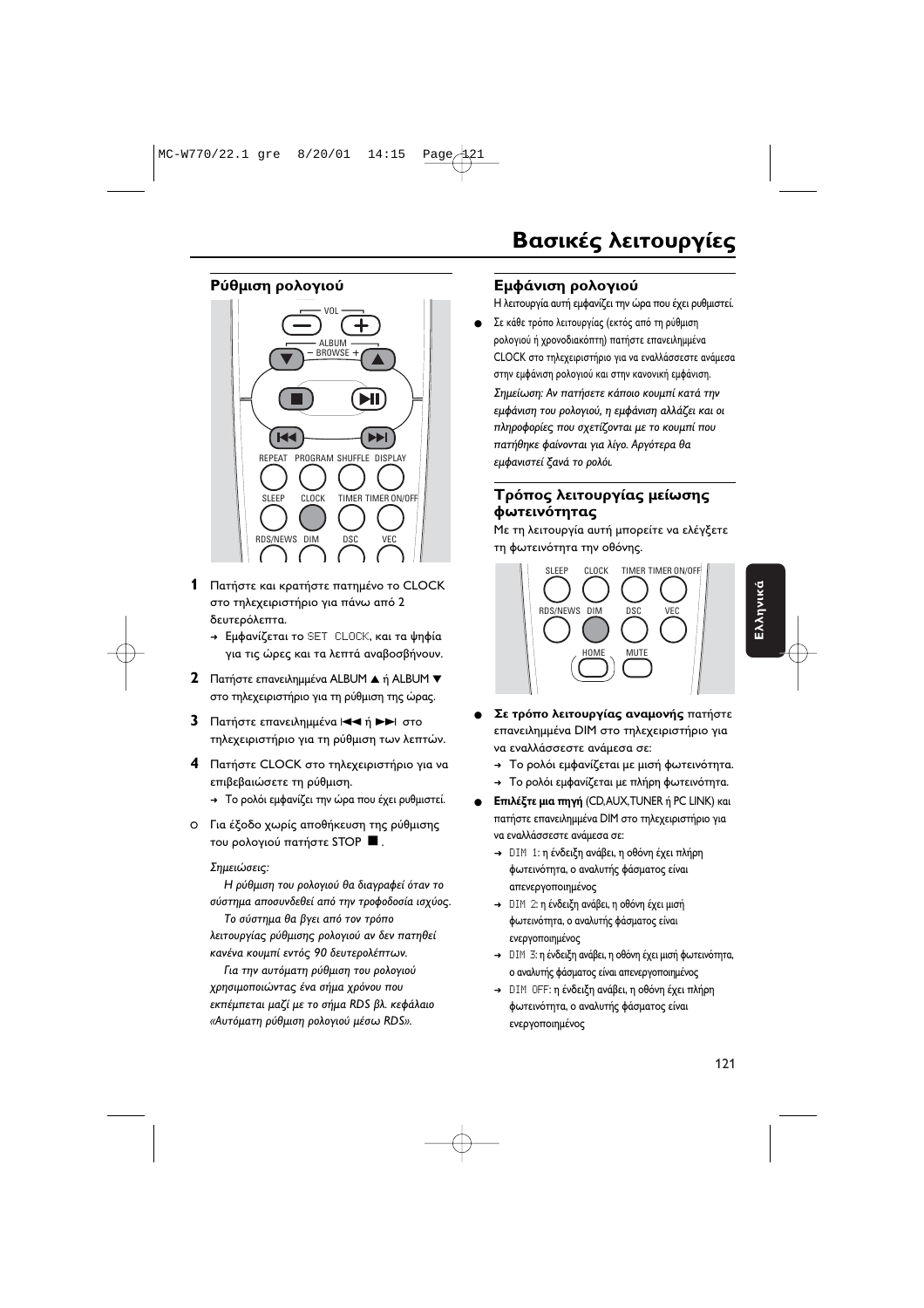#### Έλεγχος έντασης ήχου

#### Προσαρμογή έντασης ήχου



- Προσαρμόστε την ένταση ήχου χρησιμοποιώντας το περιστρεφόμενο κουμπί VOLUME στο σύστημα ή πατώντας VOLUME+ ή VOLUME- στο τηλεχειριστήριο.
	- → Εμφανίζονται το UOLUME και η πραγματική τιμή (μεταξύ | και 39).
	- > Το VOLUME MIN είναι το ελάχιστο επίπεδο έντασης ήχου. Το VOLUME MAX είναι το μέγιστο επίπεδο έντασης ήχου.

#### **MUTE**

Μπορείτε να απενεργοποιήσετε προσωρινά τον ήχο χωρίς να απενεργοποιήσετε το σύστημα.



- 1 Πατήστε MUTE στο τηλεχειριστήριο για να απενεργοποιήσετε τον ήχο.
	- + Εμφανίζεται η επιλεγμένη πηγή και το ΜUTE. Η αναπαραγωγή θα συνεχιστεί χωρίς ήχο.
- 2 Πατήστε ξανά MUTE στο τηλεχειριστήριο για να ενεργοποιήσετε ξανά τον ήχο.

#### Έλεγχος ήχου

Για να επιτευχθεί βέλτιστος ήχος, μπορείτε να προσαρμόσετε μόνο έναν από τους ακόλουθους ελέγχους κάθε φορά: DSC ή VEC.

#### **DSC**

Το κουμπί Digital Sound Control σας παρέχει τη δυνατότητα επιλογής προκαθορισμένων ρυθμίσεων ήχου.



Πατήστε επανειλημμένα DSC για να επιλέξετε την επιθυμητή ρύθμιση ήχου. → Εμφανίζεται η επιλεγμένη πηγή και είτε POP, ROCK, JAZZ ή OPTIMAL.

#### **VEC**

Το κουμπί Virtual Environment Control σας παρέχει τη δυνατότητα επιλογής προκαθορισμένων ρυθμίσεων περιφερειακού ήχου.



- Πατήστε επανειλημμένα το VEC για να επιλέξετε την επιθυμητή ρύθμιση περιφερειακού ήχου.
	- → Εμφανίζεται η επιλεγμένη πηγή και είτε CYBER, HALL, CONCERT ή CINEMA.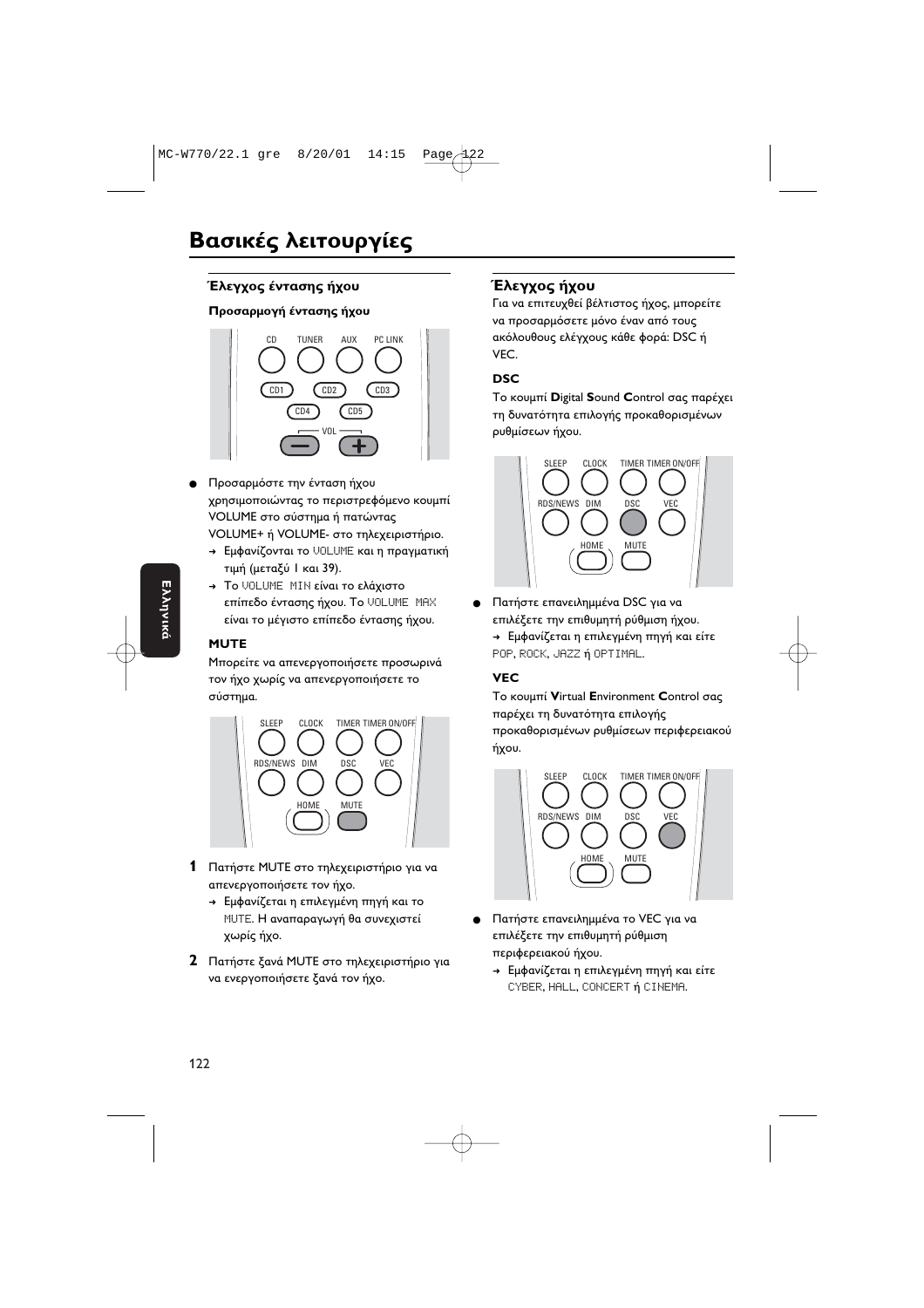#### Δίσκοι αναπαραγωγής

Για αναπαραγωγή στο σύστημα αυτό μπορείτε να χρησιμοποιήσετε τους ακόλουθους δίσκους (οι λογότυποι παρατίθενται παρακάτω):

– Όλα τα προ εγγεγραμμένα CD ήχου



– Όλοι οι τερματισμένοι δίσκοι ήχου CDR και CDRW





— MP3-CDs (CD-ROMs με κομμάτια MP3)

#### Μορφότυποι δίσκων ΜΡ3 που υποστηρίζονται

Οι ακόλουθοι μορφότυποι υποστηρίζονται σε αυτό το σύστημα:

- Μορφότυπος δίσκου: ISO 9660, Joliet ή UDF 1.5
- **Συχνότητες δειγματοληψίας**: 32 kHz, 44,1 kHz, 48 kHz
- **Ρυθμοί μετάδοσης: 32-256 kbps,** διάφοροι ρυθμοί μετάδοσης
- **ID3-tag**:V1,1,V2,2,V2,3,V2,4
- **Μέγιστος αριθμός τίτλων**: 999 (ανάλογα με το μέγεθος του ονόματος του αρχείου)
- Μέγιστος αριθμός άλμπουμ: 99

#### **Σημαντικό!**

**1) Το σύστημα αυτό έχει σχεδιαστεί για** κανονικούς δίσκους. Συνεπώς, μην **χρησιμοποιείτε εξαρτήματα όπως** δακτύλιους σταθεροποίησης δίσκου ή φύλλα μεταχείρισης δίσκων κτλ. που διατίθενται στην αγορά, διότι ενδέχεται να μπλοκάρουν το μηχανισμό της συσκευής αλλαγής.

2) Μη φορτώνετε περισσότερους από ένα δίσκους σε κάθε υποδοχή δίσκου.

**3) ΓΔ κωδικοποιημένα με τεχνολογίες προστασίας πνευματικών δικαιωμάτων** από μερικές δισκογραφικές εταιρίες ενδέχεται να μην μπορούν να **αναπαραχθούν από αυτό το προϊόν.** 

#### Φόρτωση δίσκων



- **1** Πατήστε OPEN/CLOSE **Δ** στο σύστημα. → Εμφανίζονται τα CD και SELECT DISC.
- **2** Πατήστε ένα από τα πλήκτρα δίσκου DISC 1, DISC 2, DISC 3, DISC 4, ή DISC 5) στο σύστημα για να επιλέξετε τον επιθυμητό υποδοχέα δίσκου που πρόκειται να ανοίξει
	- $\rightarrow$  Ta CD 1 (ή 2, 3, 4, 5) και OPEN 1 (ή 2, 3, 4, 5) εμφανίζονται και ανοίγει ο επιθυμητός υποδοχέας
- **3** Φορτώστε ένα δίσκο με την εκτυπωμένη πλευρά προς τα πάνω. Για δίσκους δύο πλευρών, φορτώστε με την πλευρά που θέλετε να αναπαραχθεί προς τα πάνω.
- **4** Πατήστε ξανά το OPEN/CLOSE **Δ** στο σύστημα για να κλείσετε τον υποδοχέα
	- → Ο υποδοχέας κλείνει και εμφανίζεται CD 1 (ή 2, 3, 4, 5) και READING.
	- → Αν εισαχθεί ένας μη τερματισμένος δίσκος θα εμφανιστεί DISC NOT FINALIZED.
	- → Εμφανίζεται το CD 1 (ή 2, 3, 4, 5), ο συνολικός αριθμός των κομματιών και η συνολική διάρκεια αναπαραγωγής δίσκου.
	- **7-**  *MP3-CD:*
	- $\rightarrow$  Εμφανίζεται το CD-1 (ή 2, 3, 4, 5) και το READING Λόγω του μεγάλου αριθμού των κομματιών r ενέργεια αυτή μπορεί να διαρκέσει έως 2 λεπτά
	- → Εμφανίζεται ως κυλιόμενο μήνυμα το όνομα του πρώτου άλμπουμ.
	- → Εμφανίζεται ο αριθμός του τρέχοντος άλμπουμ και ο αριθμός του πρώτου κομματιού. Αν δε βρεθεί κάποιο άλμπουμ, θα εμφανιστεί A00
- Ο Για να φορτώσετε πρόσθετους δίσκους σε άλλους υποδοχείς επαναλάβετε τα βήματα 1-4. Σημείωση: Μόνο ένας υποδοχέας μπορεί να ανοίγει κάθε φορά. Αν ένας υποδοχέας είναι ανοιχτός και προσπαθήσετε να ανοίξετε κάποιον άλλο, πρώτα θα κλείσει ο ανοιχτός υποδοχέας και μετά ο άλλος.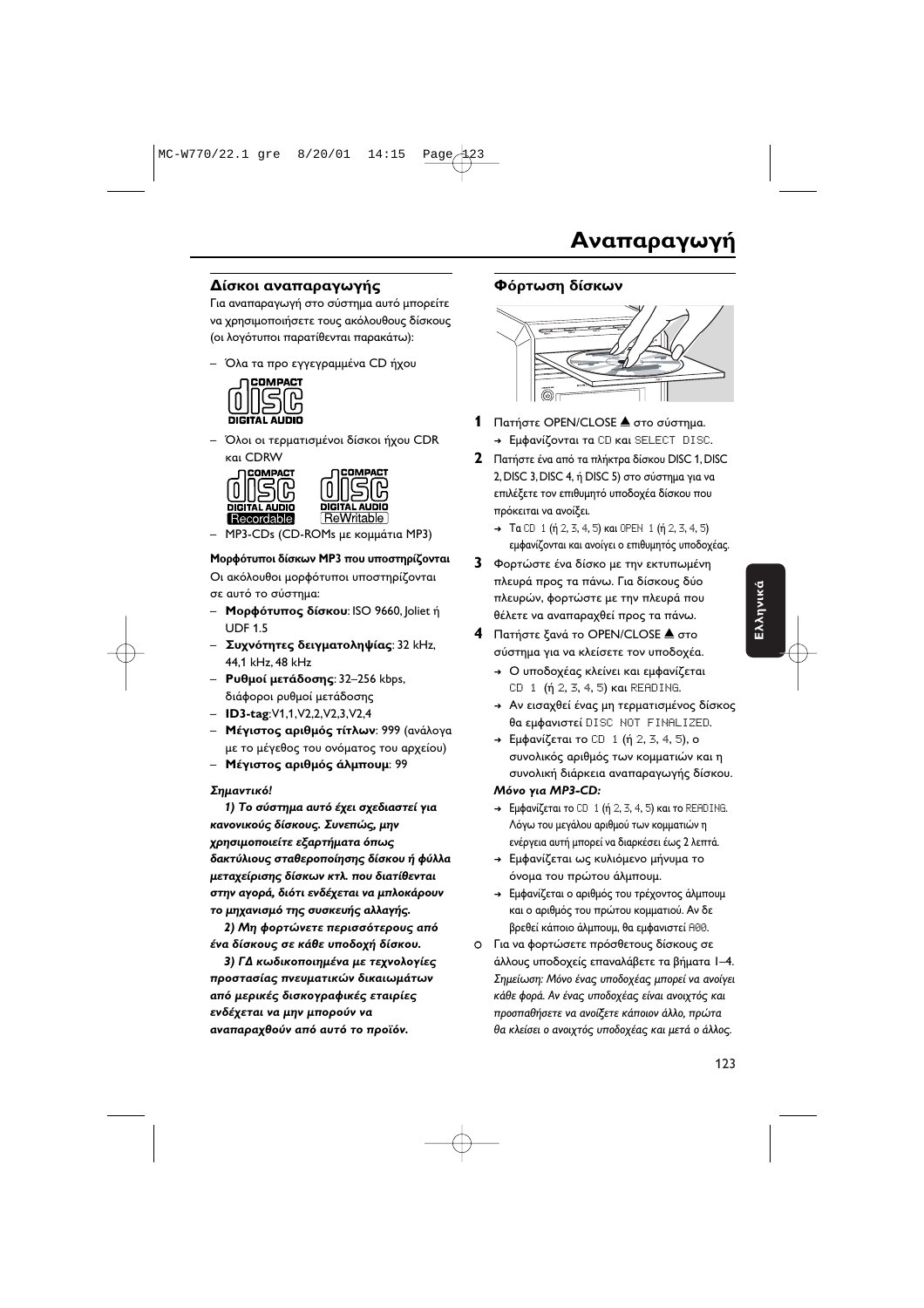#### Αναπαραγωγή δίσκων

Άμεση επιλογή και αναπαραγωγή ενός συγκεκριμένου δίσκου



- Πατήστε ένα από τα πλήκτρα δίσκου DISC 1, DISC 2, DISC 3, DISC 4, ή DISC 5 στο ηχοσύνολο ή CD 1, CD 2, CD 3, CD 4, ή CD 5 στο τηλεχειριστήριο για έναρξη αναπαραγωγής του επιθυμητού δίσκου στον επιλεγμένο υποδοχέα.
	- → Εμφανίζεται το CD 1 (ή 2, 3, 4, 5), ο αριθμός του τρέχοντος κομματιού και ο χρόνος αναπαραγωγής που απομένει. Ένα σύμβολο CD που αναβοσβήνει υποδεικνύει τον ενεργό υποδοχέα δίσκου.

#### Αναπαραγωγή όλων των δίσκων που έχουν φορτωθεί



1 Πατήστε επανειλημμένα SOURCE στο σύστημα μέχρι να επιλεγεί το CD ή πατήστε CD στο τηλεχειριστήριο.

- **2** Πατήστε **> ΙΙ** για έναρξη αναπαραγωγής.
	- → Η αναπαραγωγή ξεκινάει από το πρώτο κομμάτι του τρέχοντος δίσκου. Πρόκειται να αναπαραχθούν όλοι οι δίσκοι που έχουν φορτωθεί. Αν κάποιος υποδοχέας είναι κενός, θα επιλεγεί ο επόμενος διαθέσιμος δίσκος.
	- ➜ !-2 - CD 1 ( 2, 3, 4, 5), αριθμός του τρέχοντος κομματιού και ο χρόνος αναπαραγωγής που απομένει. Ένα σύμβολο CD που αναβοσβήνει υποδεικνύει τον ενεργό υποδοχέα δίσκου.

#### **Για τερματισμό αναπαραγωγής**



· Πατήστε STOP | για τερματισμό αναπαραγωγής → Η αναπαραγωγή τερματίζεται. Αν δεν πατηθεί κάποιο κουμπί για 30 δευτερόλεπτα το σύστημα θα μεταβεί σε κατάσταση αναμονής.

#### Διακοπή και συνέχιση αναπαραγωγής



- **1** Πατήστε **> ΙΙ** κατά τη διάρκεια της αναπαραγωγής για διακοπή της αναπαραγωγής.
	- → Θα αναβοσβήνει ο χρόνος αναπαραγωγής τη στιγμή που διακόπηκε.
- **2** Πατήστε ξανά **> ΙΙ** για συνέχιση αναπαραγωγής.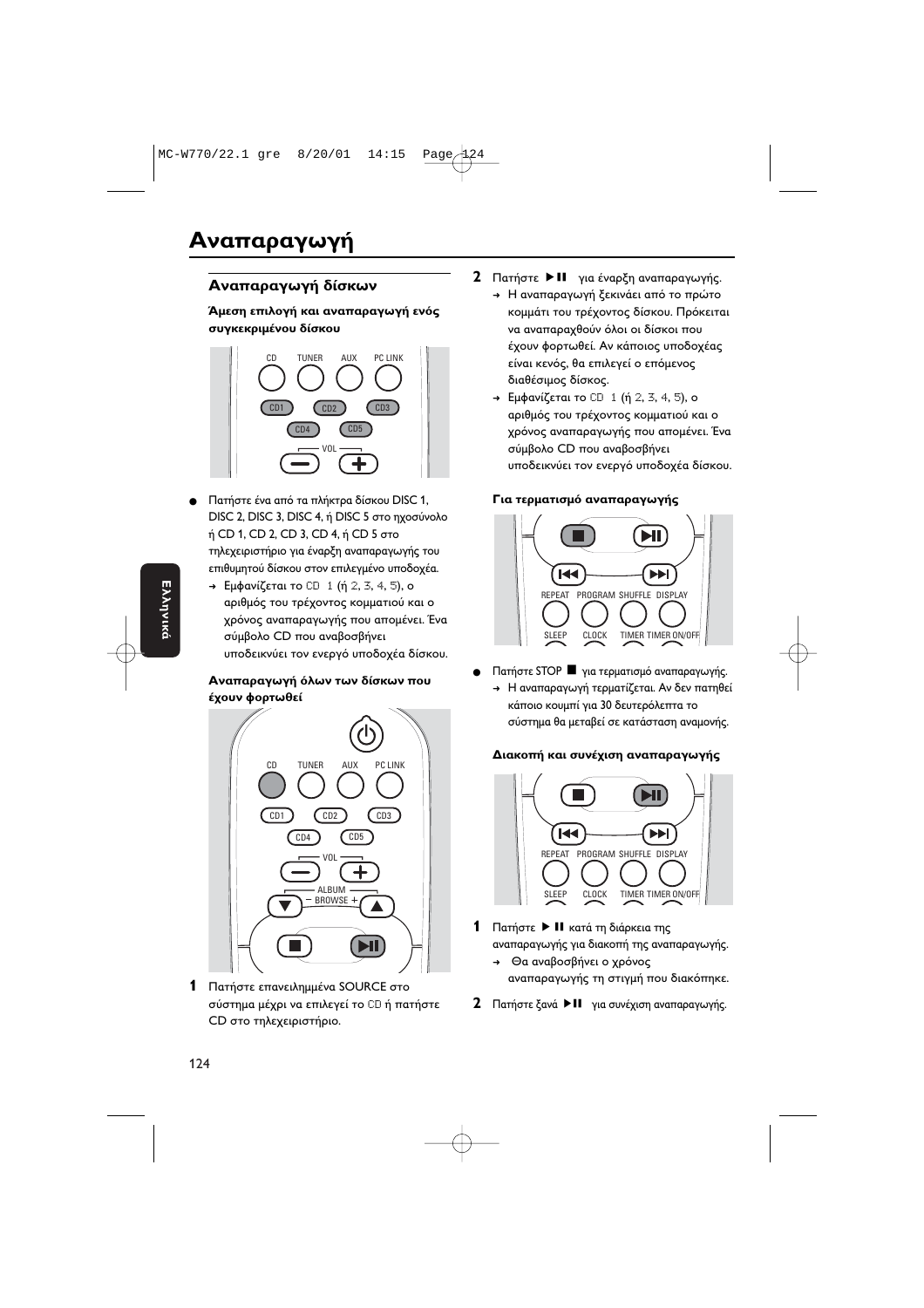#### Επιλογή και αναζήτηση

#### Επιλονή κομματιού όταν τερματιστεί η αναπαραγωγή



- $\mathbf 1$ Πατήστε επανειλημμένα |<< ή ▶▶ για να μεταπηδήσετε στον επιθυμητό αριθμό κομματιού.
- 2 Πατήστε > II για έναρξη αναπαραγωγής. + Η αναπαραγωγή ξεκινά με το επιλεγμένο
	- κομμάτι.

#### Επιλογή κομματιού κατά την αναπαραγωγή

- Πατήστε Ι< τή > Η για να μεταπηδήσετε στην αρχή του προηγούμενου ή του επόμενου κομματιού στον επιλεγμένο δίσκο.
	- + Η αναπαραγωγή συνεχίζεται με το επιλεγμένο κομμάτι.

#### Αναζήτηση μουσικού αποσπάσματος κατά την αναπαραγωγή

- 1 Πατήστε και κρατήστε πατημένο το 144 ή **>** για να βρείτε ένα συγκεκριμένο απόσπασμα σε κατεύθυνση προς τα εμπρός ή προς τα πίσω στο τρέχον κομμάτι.
	- + Η αναζήτηση ξεκινά και η αναπαραγωγή συνεχίζεται με μειωμένη ένταση ήχου.
- 2 Αφήστε το πλήκτρο στο επιιθυμητό απόσπασμα.
	- + Η κανονική αναπαραγωγή συνεχίζεται.

Σημείωση: Κατά τη διάρκεια της λειτουργίας SHUFFLE, αν πατήσετε το 144 δεν θα επηρεαστεί η τρέχουσα αναπαραγωγή.

#### Πρόσθετη επιλογή και αναζήτηση (μόνο σε MP3-CD)

Επιλογή άλμπουμ όταν τερματιστεί η αναπαραγωγή



- Πατήστε επανειλημμένα ALBUM ▲ ή ALBUM V για να βρείτε τον αριθμό του άλμπουμ που θέλετε να επιλέξετε.
	- $\rightarrow$  To CD 1 (ή 2, 3, 4, 5), το όνομα του άλμπουμ μαζί με το όνομα του καλλιτέχνη και το όνομα του μουσικού κομματιού εμφανίζονται ως κυλιόμενα μηνύματα.
	- → Εμφανίζονται ο αριθμός του άλμπουμ και ο αριθμός του πρώτου μουσικού κομματιού.
- Ο Για έναρξη αναπαραγωγής ολόκληρου του άλμπουμ πατήστε ▶ ΙΙ.

#### Επιλογή άλμπουμ κατά την αναπαραγωγή

- Πατήστε επανειλημμένα ALBUM ▲ ή ALBUM ▼ για να μεταπηδήσετε στην αρχή του προηγούμενου ή του επόμενου άλμπουμ στον επιλεγμένο δίσκο.
	- + Η αναπαραγωγή συνεχίζεται με το πρώτο μουσικό κομμάτι του επιλεγμένου άλμπουμ αν δεν πατήσετε ξανά το πλήκτρο.
	- $\rightarrow$  To CD 1 (ή 2, 3, 4, 5), το όνομα του άλμπουμ μαζί με τον αριθμό του κομματιού και τη διάρκεια αναπαραγωγής που απομένει εμφανίζονται.

#### Επιλογή κομματιού από το άλμπουμ

- Πατήστε επανειλημμένα |<< ή ▶▶ για να μεταπηδήσετε στο επιθυμητό κομμάτι.
	- → Εμφανίζεται CD 1 (ή 2, 3, 4, 5) και κυλάει το όνομα του κομματιού.
	- > Αν πατήσατε |  $\blacktriangleleft$  ή  $\blacktriangleright$  | όταν τερματίστηκε η αναπαραγωγή: Εμφανίζονται ο αριθμός του άλμπουμ και ο επιλεγμένος αριθμός του κομματιού.
	- > Αν πατήσατε και ή >> κατά την αναπαραγωγή: Θα εμφανιστούν ο αριθμός του κομματιού και η υπολειπόμενη διάρκεια αναπαραγωγής.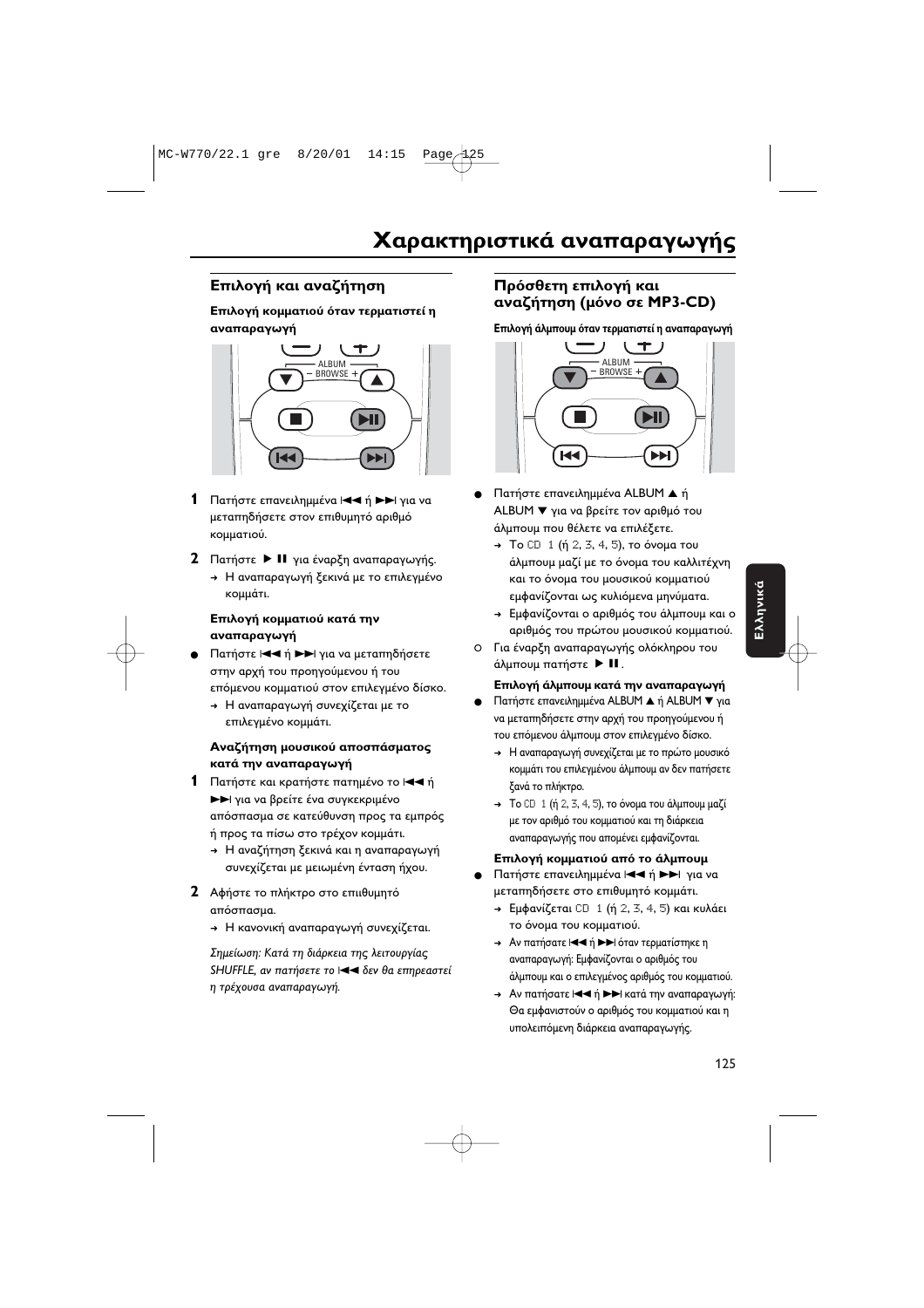### Χαρακτηριστικά αναπαραγωγής

#### Εμφάνιση ονόματος άλμπουμ και **κομματιού (μόνο σε MP3-CD)**



- Κατά τη διάρκεια της αναπαραγωγής πατήστε DISPLAY στο τηλεχειριστήριο για να δείτε τις ακόλουθες πληροφορίες, που θα εμφανιστούν ως κυλιόμενα μηνύματα μία φορά (αν διατίθενται):
	- → Όνομα άλμπουμ
	- → Όνομα κομματιού

#### **SHUFFLE REPEAT**

#### Επανάληψη κομματιού, δίσκου ή προγράμματος



- 1 ΓΚατά την αναπαραγωγή πατήστε επανειλημμένα REPEAT στο τηλεχειριστήριο για να επιλέξετε:
	- **→ REPEAT TRACK: Τ**ο τρέχον κομμάτι αναπαράγεται επανειλημμένα.
	- → REPEAT DISC: Ολόκληρος ο επιλεγμένος δίσκος αναπαράγεται επανειλημμένα.
	- <u>→ REPEAT PROG TRACK: Το τρέχ</u>ον προγραμματισμένο κομμάτι αναπαράγεται επανειλημμένα (μόνο αν είναι ενεργός ο τρόπος λειτουργίας προγράμματος).
	- → REPEAT ALL PROG: Όλα τα προγραμματισμένα κομμάτια αναπαράγονται επανειλημμένα (μόνο αν είναι ενεργός ο τρόπος λειτουργίας προγράμματος).
- **2** Η αναπαραγωγή ξεκινά στον επιλεγμένο τρόπο λειτουργίας.
- $\,$ **3**  $\,$  Για να επιστρέψετε στην κανονική αναπαραγωγή, πατήστε επανειλημμένα REPEAT στο τηλεχειριστήριο μέχρι να εμφανιστεί OFF.

#### Σημειώσεις.

Δεν είναι δυνατοί όλοι οι τρόποι λειτουργίας REPEAT κατά τη διάρκεια της λειτουργίας SHUFFLE ή κατά την αναπαραγωγή ενός προγράμματος.

Πατώντας OPEN/CLOSE Δ ακυρώνεται και ο τρόπος λειτουργίας REPEAT.

#### SHUFFLE - Αναπαραγωγή κομματιών σε **τυχαία σειρά**



- Πατήστε SHUFFLE στο τηλεχειριστήριο για να ενεργοποιήσετε τη λειτουργία
	- → Το **shuFFLE** φαίνεται και όλοι οι δίσκοι που έχουν φορτωθεί αναπαράγονται σε τυχαία σειρά. Η αναπαραγωγή σε τυχαία σειρά θα ξεκινήσει από τον τρέχοντα δίσκο. Αφού ολοκληρωθεί η αναπαραγωγή σε τυχαία σειρά όλων των κομματιών του δίσκου αυτού, το σύστημα θα μεταβεί στον επόμενο διαθέσιμο δίσκο. Αν είναι ενεργός ο τρόπος λειτουργίας προγράμματος, μόνο τα προγραμματισμένα κομμάτια θα αναπαραχθούν σε τυχαία σειρά.
- Ο  Για να απενεργοποιήσετε την λειτουργία πατήστε ξανά SHUFFLE στο τηλεχειριστήριο.
	- → Το **shuffle** εξαφανίζεται από την οθόνη και η λειτουργία απενεργοποιείται.

Σημείωση: Πατώντας OPEN/CLOSE Δ ακυρώνεται και ο τρόπος λειτουργίας SHUFFLE.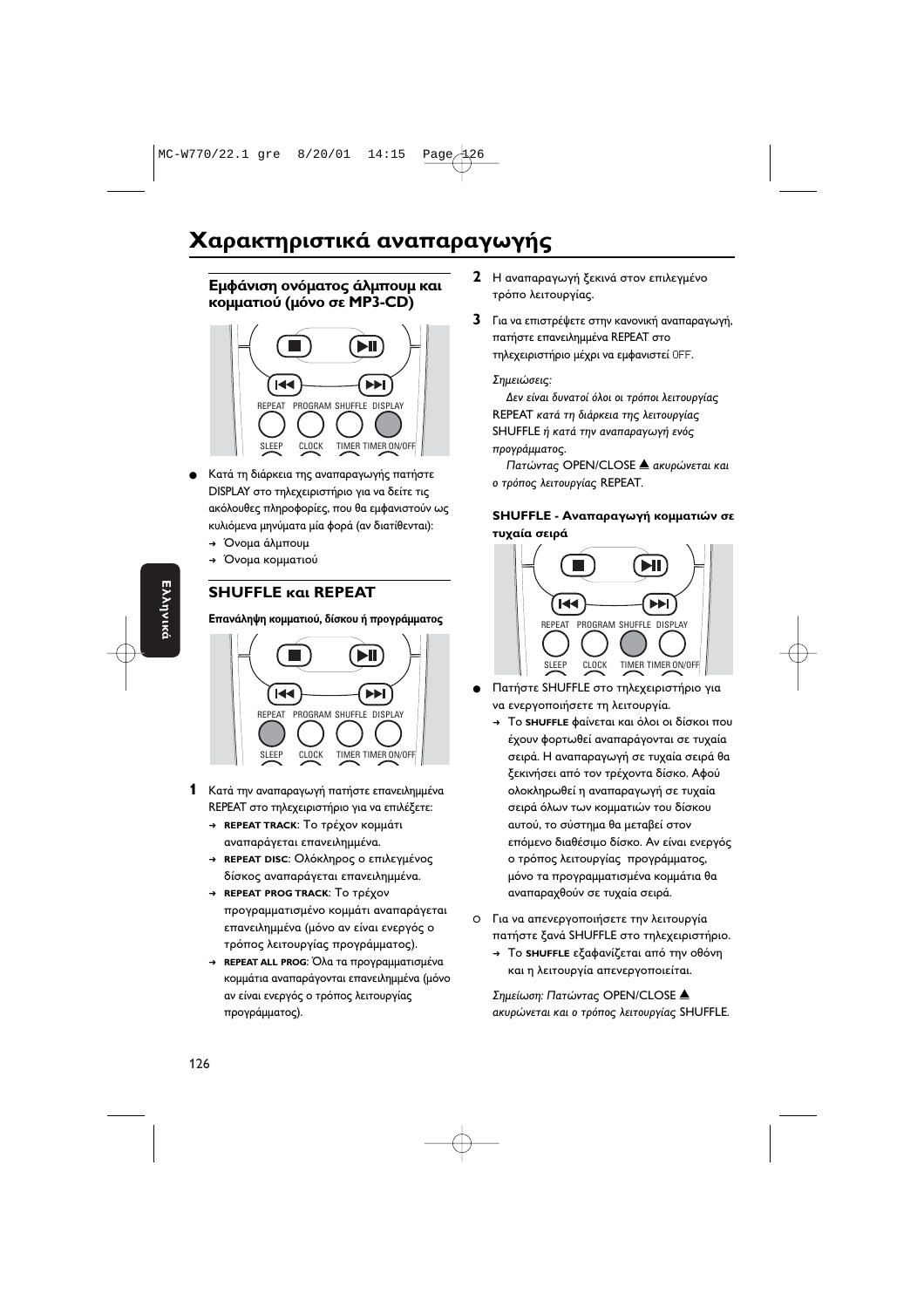## Χαρακτηριστικά αναπαραγωγής

#### Προγραμματισμός αριθμών κομματιών

Ο προγραμματισμός των κομματιών είναι εφικτός όταν τερματιστεί η αναπαραγωγή. Μπορείτε να επιλέξετε έως 99 κομμάτια (επίσης κομμάτια MP3) και να τα αποθηκεύσετε στη μνήμη. Ο προγραμματισμός είναι εφικτός μόνο από τον τρέχοντα επιλεγμένο δίσκο. Συνεπώς, δεν μπορείτε να συνδυάσετε κομμάτια MP3 και κομμάτια ήχου ή κομμάτια από περισσότερα από ένα CD.



- **1** Φορτώστε τον επιθυμητό δίσκο στον υποδοχέα δίσκου.
- **2** Σε περίπτωση που δεν είναι ενεργή η πηγή CD (π.χ. TUNER) πατήστε επανειλημμένα SOURCE στο σύστημα μέχρι να επιλεγεί το CD ή πατήστε CD στο τηλεχειριστήριο.
- $\,$  3  $\,$  Πατήστε <code>PROGRAM</code> στο τηλεχειριστήριο για να εισάγετε το μενού προγράμματος.

→ Το **PROGRAM** αρχίζει να αναβοσβήνει. Σημείωση: Αν δεν πατηθεί κάποιο κουμπί εντός 20 δευτερολέπτων, το σύστημα βγαίνει αυτόματα από το μενού προγράμματος.

**4** Πατήστε επανειλημμένα Ι<< ή >>Ι για να επιλέξετε το επιθυμητό μουσικό κομμάτι. **7-**  *MP3-CD:*

Πατήστε ALBUM ▲ ή ALBUM ▼ για να βρείτε τον αριθμό του άλμπουμ που θέλετε να επιλέξετε και μετά πατήστε επανειλημμένα |<< ή A>| για να μεταπηδήσετε στο επιθυμητό κομμάτι

- $\,$ 5  $\,$  Πατήστε <code>PROGRAM</code> στο τηλεχειριστήριο για να αποθηκεύσετε την επιλογή σας στη μνήμη.
	- → Εμφανίζεται το CD 1 (ή 2, 3, 4, 5), το P με το συνολικό αριθμό των κομματιών και τη συνολική διάρκεια αναπαραγωγής.
	- → Εμφανίζεται ο αριθμός του **προγραμματισμένου κομματικού και το** PR0G.

#### **7-**  *MP3-CD:*

- $\rightarrow$  Εμφανίζεται CD  $\rightarrow$  (ή 2, 3, 4, 5) και P με το συνολικό αριθμό κομματιών που έχουν προγραμματιστεί
- → Εμφανίζονται ο αριθμός του άλμπουμ και ο αριθμός κομματιού του προγραμματισμένου κομματιού
- **6** Επαναλάβετε τα βήματα 4–5 για να επιλέξετε και να αποθηκεύσετε άλλα κομμάτια.

#### Σημειώσεις.

Αν προσπαθήσετε να αποθηκεύσετε περισσότερο από 99 κομμάτια, θα εμφανιστεί PROGRAM FULL.

Αν η συνολική διάρκεια αναπαραγωγής του προγράμματος ξεπεράσει τα 100 λεπτά εμφανίζεται το --:-- αντί για τη συνολική διάρκεια αναπαραγωγής.

- **7** Πατήστε STOP **Πμία φορά** για να τερματίσετε τον προγραμματισμό.
- Ο Για έναρξη αναπαραγωγής προγράμματος πατήστε > II.

#### Εκκαθάριση προγράμματος

- 1 Αν χρειάζεται αναγκαίο πατήστε STOP  $\blacksquare$ για να τερματίσετε την αναπαραγωγή.
- **2** Πατήστε ξανά STOP **Π** για να διαγράψετε το πρόγραμμα.
	- → Το **PROGRAM** εξαφανίζεται από την οθόνη και κυλάει PROGRAM CLEARED.

Σημείωση: Το πρόγραμμα θα διαγραφεί αν ανοίξετε τον υποδοχέα δίσκου, μεταβείτε σε άλλη πηγή ή αποσυνδέσετε το σύστημα από την τροφοδοσία ισχύος.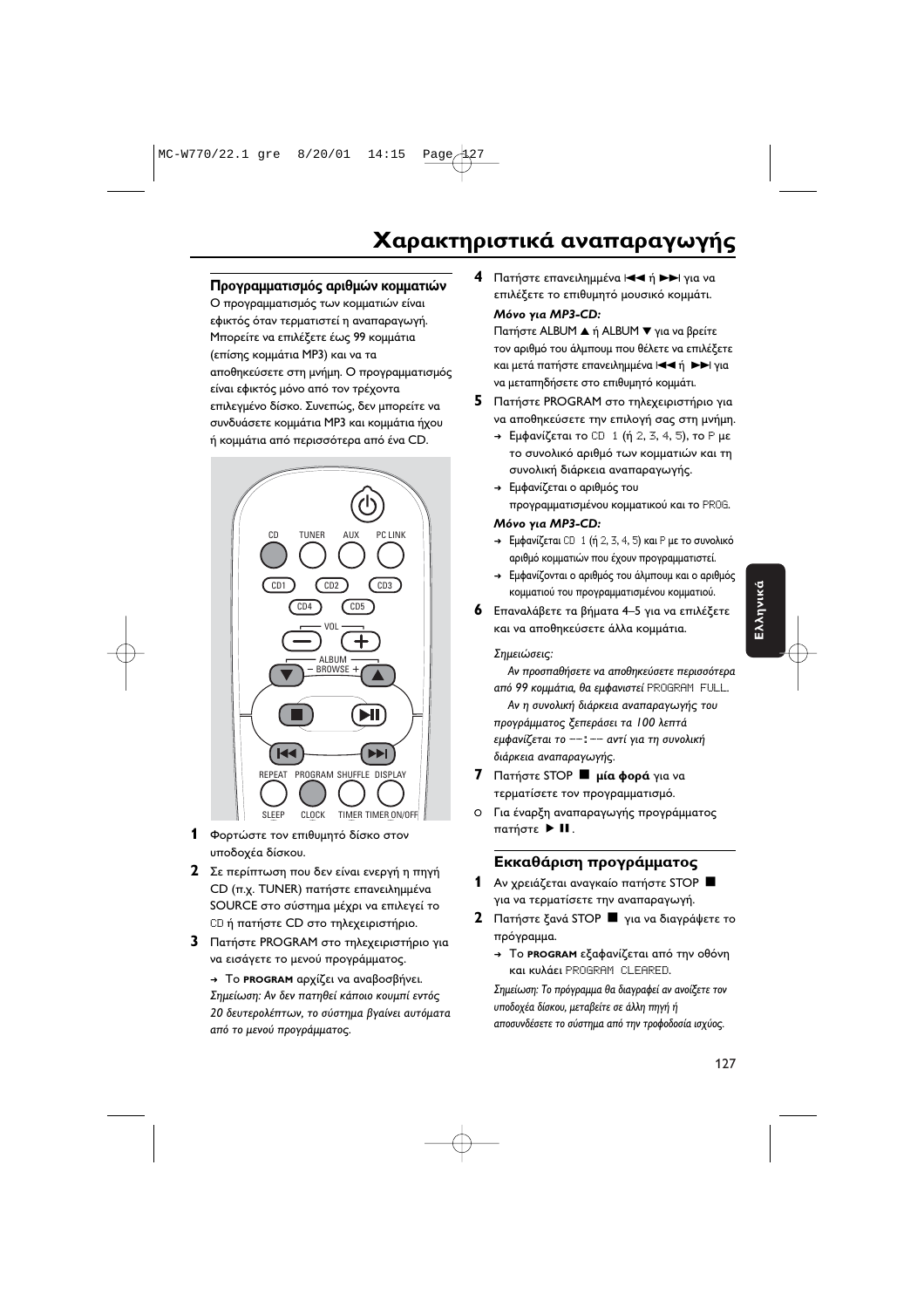#### Συντονισμός ραδιοφωνικών σταθμών



- $\mathbf{1}$ Πατήστε επανειλημμένα SOURCE στο σύστημα ή πατήστε επανειλημμένα TUNER στο τηλεχειριστήριο μέχρι να εμφανιστεί η επιθυμητή ζώνη συχνοτήτων (TUNER FM ή TUNER MW).
- 2 Πατήστε και κρατήστε πατημένο το και ή το >> για πάνω από μισό δευτερόλεπτο και έπειτα απελευθερώστε το.
	- + Το σύστημα συντονίζεται αυτόματα στον επόμενο σταθμό με επαρκή ισχύ σήματος.
	- → Το Φ ανάβει όταν λαμβάνει ένα στερεοφωνικό σήμα (μόνο στη ζώνη συχνοτήτων FM).
	- → Το RDS ανάβει όταν διατίθενται δεδομένα RDS (μόνο στη ζώνη συχνοτήτων FM).
- 3 Επαναλάβετε το βήμα 2 μέχρι να βρείτε τον επιθυμητό σταθμό.
- Ο Για το συντονισμό σε ένα σταθμό με ασθενές σήμα πατήστε σύντομα και επανειλημμένα 144 ή >> μέχρι να βρεθεί μια βέλτιστη λήψη.

#### Αποθήκευση ραδιοφωνικών σταθμών

Μπορείτε να αποθηκεύσετε στη μνήμη έως 40 ραδιοφωνικούς σταθμούς, ξεκινώντας από τη ζώνη συχνοτήτων FM και συνεχίζοντας στη ζώνη συχνοτήτων MW. Οι σταθμοί αποθηκεύονται αυτόματα ή χειροκίνητα ή χρησιμοποιώντας τη λειτουργία «Plug and Pla». Αν δεν πατηθεί κάποιο κουμπί εντός 20 δευτερολέπτων το σύστημα θα βγει από τον τρόπο λειτουργίας αποθήκευσης.

#### Αποθήκευση με «Plug and Play»

Μπορείτε να αποθηκεύσετε αυτόματα όλους τους διαθέσιμους ραδιοφωνικούς σταθμούς. Προσοχή: Όλοι οι ραδιοφωνικοί σταθμοί που αποθηκεύτηκαν προηγούμενα θα αντικατασταθούν.

- 1 Συνδέστε το σύστημα στην τροφοδοσία ισχύος.
	- > Εμφανίζονται τα TUNER και AUTO INSTALL - PRESS PLAY. ή

Σε τρόπο λειτουργίας αναμονής πατήστε και κρατήστε πατημένο το ▶ II στο σύστημα μέχρι να εμφανιστούν TUNER Kal AUTO INSTALL PRESS PLAY.

- 2 Πατήστε > II στο σύστημα για έναρξη εγκατάστασης.
	- > Εμφανίζεται το TUNER INSTALL και ξεκινά η αυτόματη αναζήτηση και αποθήκευση.
	- → Κατά τη διάρκεια της αναζήτησης εμφανίζεται το TUNER AUTO.
	- → Μόλις βρεθεί και αποθηκευτεί κάποιος ραδιοφωνικός σταθμός εμφανίζονται η συχνότητα και η ζώνη συχνοτήτων.
	- A Μόλις ολοκληρωθεί, ο ραδιοφωνικός σταθμός που συντονίστηκε τελευταίος αναπαράγεται. Σημείωση: Αν δεν εντοπιστεί κάποιο ραδιοφωνικό σήμα εμφανίζεται το CHECK ΑΝΤΕΝΝΑ.
- 3 Αν η πρώτη προεπιλογή είναι ένας σταθμός RDS, το σύστημα θα προχωρήσει με τη ρύθμιση του ρολογιού RDS.
	- > Εμφανίζεται το INSTALL.
	- > Εμφανίζεται ΤΙΜΕ μετά από το SEARCH RDS TIME.
	- > Όταν γίνει η ανάγνωση της ώρας RDS, εμφανίζεται το RDS TIME και αποθηκεύεται η τρέχουσα ώρα. Σημείωση: Αν ο σταθμός RDS δε μεταδώσει ώρα RDS εντός 90 δευτερολέπτων εμφανίζεται το NO RDS ΤΙΜ και το σύστημα βγαίνει από το πρόγραμμα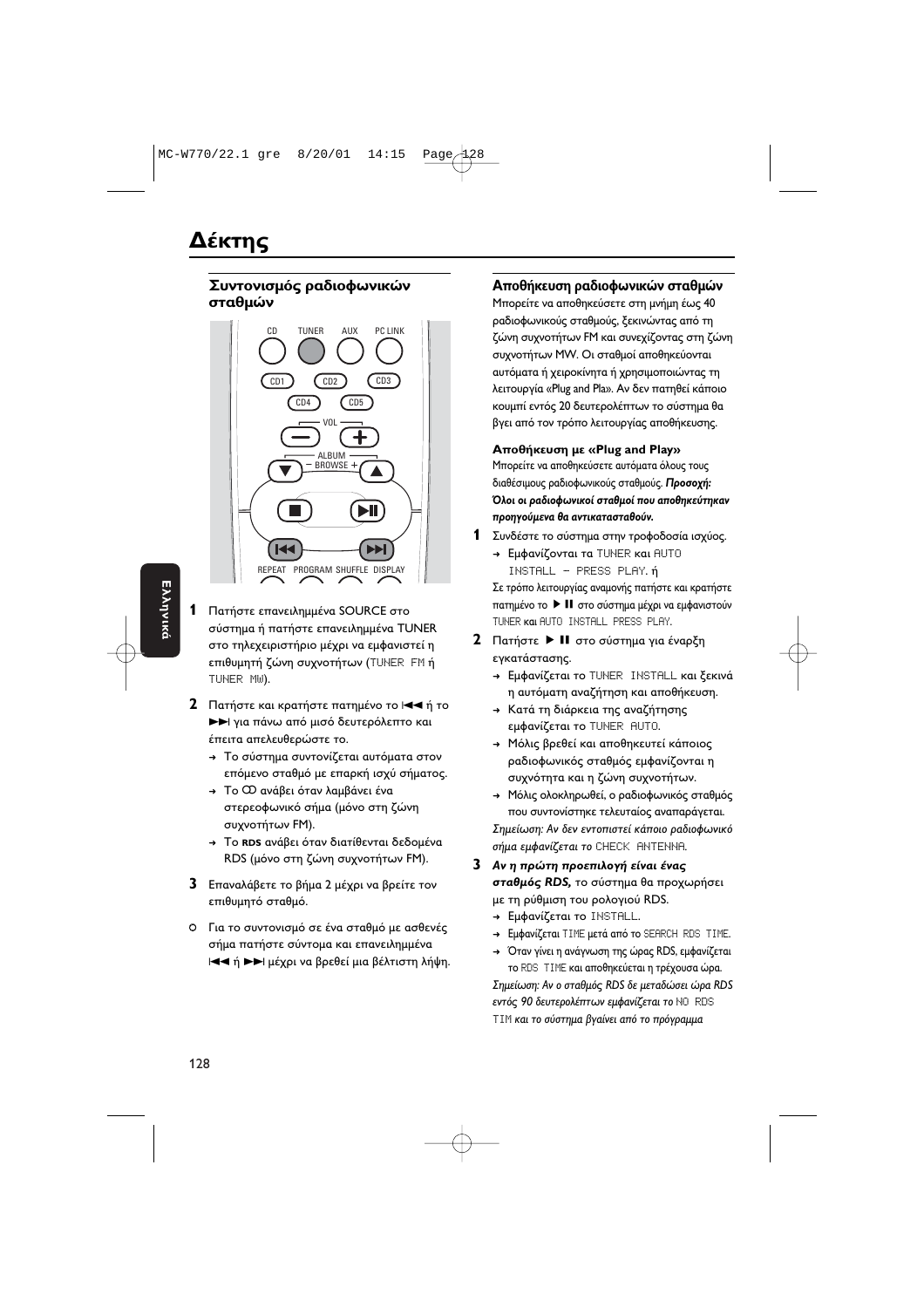#### Αποθήκευση με αυτόματο προγραμματισμό

Μπορείτε να ξεκινήσετε τον αυτόματο προγραμματισμό από έναν προεπιλεγμένο αριθμό. Αν δεν έχει επιλεγεί κάποιος προεπιλεγμένος αριθμός, ο αυτόματος προγραμματισμός θα ξεκινήσει από τον προεπιλεγμένο αριθμό 1 και όλες οι προηγούμενες προεπιλογές θα αντικατασταθούν.

- 1 Πατήστε επανειλημμένα SOURCE στο σύστημα ή πατήστε επανειλημμένα TUNER στο τηλεχειριστήριο μέχρι να εμφανιστεί η επιθυμητή ζώνη συχνοτήτων (TUNER FM ή TUNER MW).
- 2 Πατήστε ALBUM A ή ALBUM  $\blacktriangledown$  για να επιλέξετε έναν προεπιλεγμένο αριθμό.
- 3 Πατήστε και κρατήστε πατημένο το PROGRAM στο τηλεχειριστήριο μέχρι να εμφανιστεί AUT0.
	- → Το PROG αρχίζει να αναβοσβήνει. Όλοι οι διαθέσιμοι ραδιοφωνικοί σταθμοί αποθηκεύονται αυτόματα.
	- Το PROG εξαφανίζεται από την οθόνη, και ο προεπιλεγμένος αριθμός, η ζώνη συχνοτήτων και η συχνότητα του τελευταίου προεπιλεγμένου σταθμού εμφανίζονται σύντομα.
- Ο Για να βγείτε από τον αυτόματο προγραμματισμό πατήστε STOP ■.

Σημειώσεις: Αν κάποιος ραδιοφωνικός σταθμός έχει ήδη αποθηκευτεί σε μια από τις προεπιλογές, δε θα αποθηκευτεί ξανά σε κάποιον άλλον προεπιλεγμένο αριθμό.

Αν διατίθενται σταθμοί RDS, θα προγραμματιστούν πρώτοι.

Οι σταθμοί με ισχυρό σήμα της επιλεγμένης ζώνης συχνοτήτων θα προγραμματίζονται πάντα πρώτοι αυτομάτως, ακολουθούμενοι από τους σταθμούς με ασθενές σήμα.

#### Αποθήκευση με γειροκίνητο προνραμματισμό

Μπορείτε να χρησιμοποιήσετε το χειροκίνητο προγραμματισμό για να αποθηκεύσετε μόνο τους αγαπημένους ραδιοφωνικούς σταθμούς.

- 1 Συντονιστείτε στον επιθυμητό σας ραδιοφωνικό σταθμό (βλ. «Συντονισμός ραδιοφωνικών σταθμών»).
- 2 Πατήστε PROGRAM στο τηλεχειριστήριο λιγότερο από 1 δευτερόλεπτο.
	- → Το PROG και ο τρέχων προεπιλεγμένος αριθμός αρχίζουν να αναβοσβήνουν.
- Ο Για να αντιστοιχίσετε το ραδιοφωνικό σταθμό σε κάποιον άλλο προεπιλεγμένο αριθμό πατήστε ALBUM ▲ ή ALBUM ▼.
- 3 Πατήστε ξανά το PROGRAM στο τηλεχειριστήριο για επιβεβαίωση ρύθμισης.
	- > Το PROG εξαφανίζεται από την οθόνη. Εμφανίζονται ο προεπιλεγμένος αριθμός, η ζώνη συχνοτήτων και ο προεπιλεγμένος σταθμός.
- Ο Για να αποθηκεύσετε πρόσθετους ραδιοφωνικούς σταθμού επαναλάβετε τα βήματα 1-3.
- Ο Για να βγείτε από το χειροκίνητο προγραμματισμό πατήστε STOP ■.

#### Συντονισμός προεπιλεγμένων ραδιοφωνικών σταθμών

Σε τρόπο λειτουργίας δέκτη, πατήστε PRESET ▲ ή PRESET ▼ μέχρι να εμφανιστεί ο προεπιλεγμένος αριθμός του επιθυμητού σταθμού.

#### Διαγραφή προεπιλεγμένου ραδιοφωνικού σταθμού

- 1 Συντονιστείτε στον προεπιλεγμένο ραδιοφωνικό σταθμό που πρόκειται να διαγραφεί.
- 2 Πατήστε και κρατήστε πατημένο STOP <sup>1</sup>για πάνω από 2 δευτερόλεπτα.
	- > Κυλάει PRESET DELETED και διαγράφεται ο τρέχων προεπιλεγμένος ραδιοφωνικός σταθμός.
	- → Όλοι οι υπόλοιποι προεπιλεγμένοι ραδιοφωνικοί σταθμοί με υψηλότερους αριθμούς μειώνονται κατά ένα.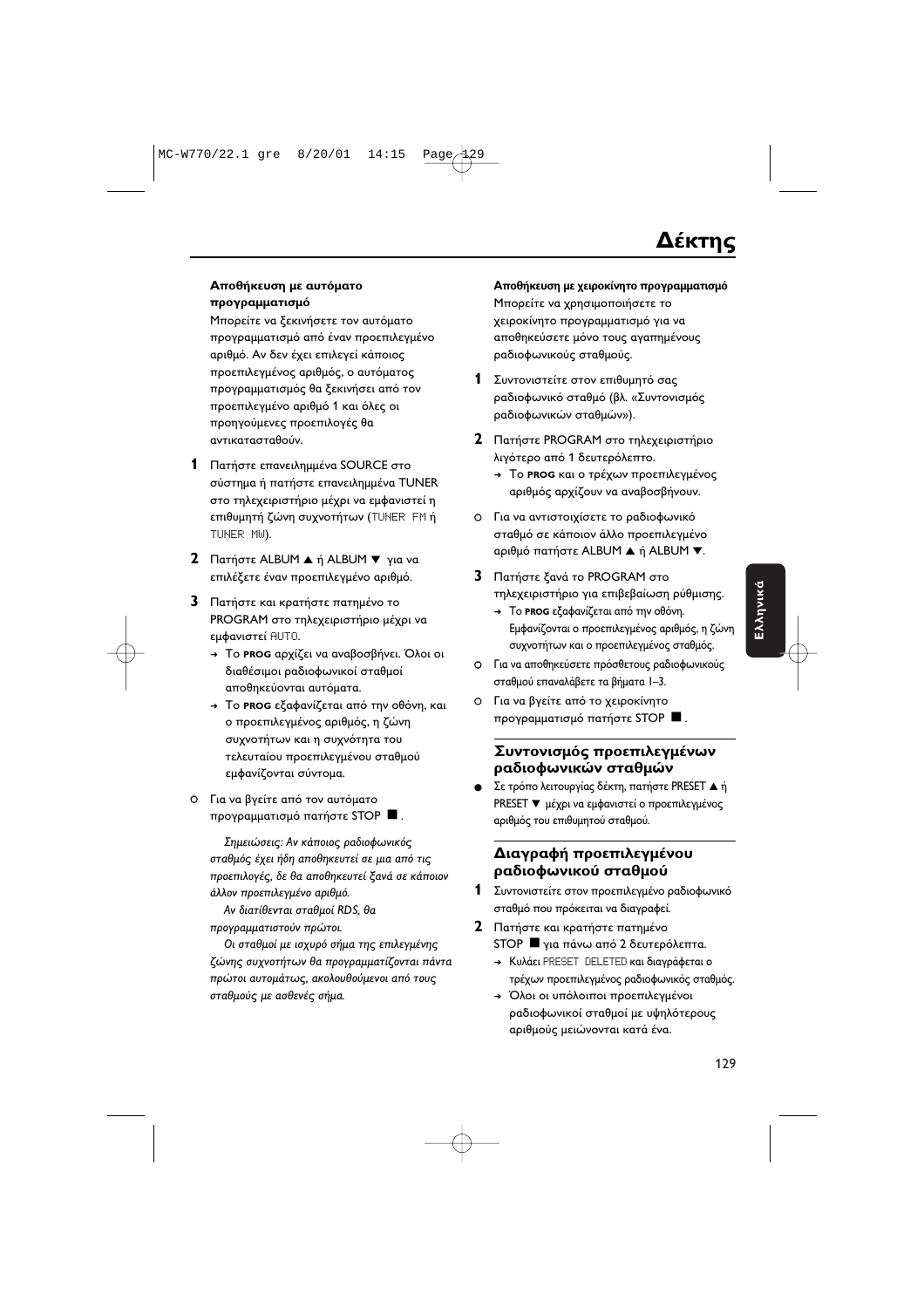### Δέκτης

#### **RDS**

Το χαρακτηριστικό RDS (Radio Data System) αποτελεί μια υπηρεσία που επιτρέπει στους σταθμούς FM να αποστέλλουν πρόσθετες πληροφορίες μαζί με το συνηθισμένο ραδιοφωνικό σήμα FM. Όταν λαμβάνετε ένα σταθμό RDS, εμφανίζεται το RDS και το όνομα του σταθμού.

#### Μετάβαση σε πληροφορίες RDS



- 1 Συντονιστείτε στον επιθυμητό ραδιοφωνικό σταθμό RDS στη ζώνη συχνοτήτων FM (βλ. «Συντονισμός των ραδιοφωνικών σταθμών»).
- 2 Πατήστε επανειλημμένα RDS•NEWS στο τηλεχειριστήριο για να μεταβείτε στις ακόλουθες πληροφορίες (αν διατίθενται):
	- Όνομα σταθμού
	- Είδος προγράμματος (για παράδειγμα: News, Affairs, Sport, KTA.)
	- Μηνύματα κειμένου ραδιοφώνου
	- Συχνότητα

#### Αυτόματη ρύθμιση ρολονιού μέσω RDS

Είναι εφικτή η ρύθμιση του ρολογιού με ένα σήμα ώρας που εκπέμπεται μαζί με το σήμα RDS. Αυτό μπορεί να πραγματοποιηθεί μόνο αν ο σταθμός RDS αποστέλλει αυτό το σήμα ώρας.



- 1 Συντονιστείτε σε ένα ραδιοφωνικό σταθμό RDS στη ζώνη συχνοτήτων FM (βλ. «Συντονισμός ραδιοφωνικών σταθμών»).
- 2 Πατήστε και κρατήστε πατημένο για περισσότερο από 2 δευτερόλεπτα το CLOCK στο τηλεχειριστήριο.
	- → Εμφανίζεται το SET CLOCK, και τα ψηφία για τις ώρες και τα λεπτά αναβοσβήνουν.
- 3 Πατήστε RDS.NEWS στο τηλεχειριστήριο.
	- > Εμφανίζεται το SEARCH RDS TIME.
	- + Μόλις βρεθεί ένα σήμα ώρας RDS, θα εμφανιστεί η τρέχουσα ώρα.

#### Σημειώσεις:

Αν εμφανιστεί ΝΟ RDS ΤΙΜΕ, δεν μεταδίδεται κανένα σήμα ώρας. Στην περίπτωση αυτή πρέπει να συντονιστείτε σε κάποιον άλλο σταθμό RDS ή να ρυθμίσετε το ρολόι χειροκίνητα (βλ. «Ρύθμιση του ρολογιού»).

Η μετάδοση σήματος ώρας από ορισμένους σταθμούς RDS ενδέχεται να μην είναι ακριβής. Αν εντοπίσετε ασυμφωνία στην ώρα του ρολογιού, ρυθμίστε το ρολόι χειροκίνητα και η ώρα θα λειτουργεί στο εξής σωστά.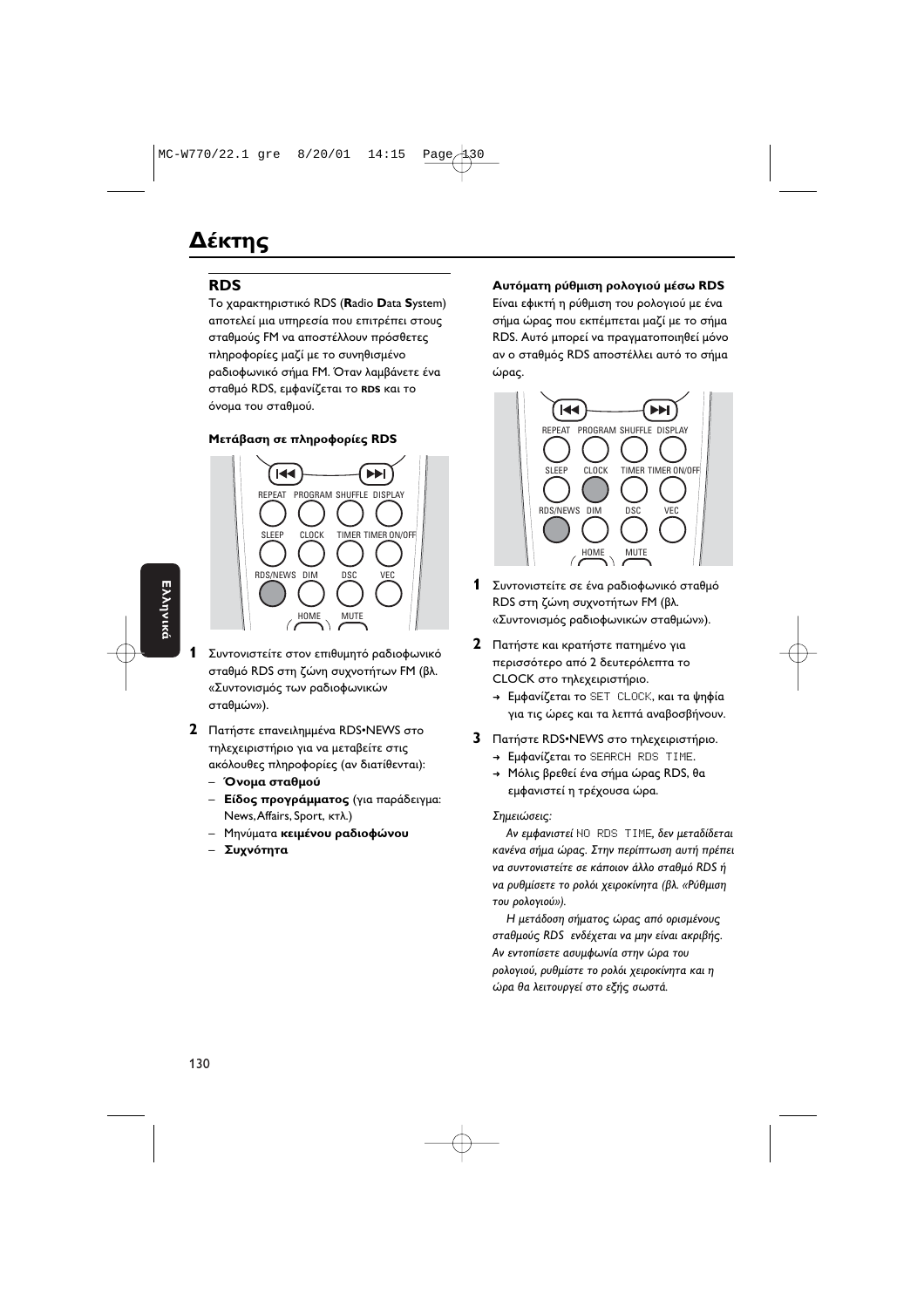#### **ΕΙΔΗΣΕΙΣ**

Είναι δυνατή η διευθέτηση του δέκτη κατά τέτοιον τρόπο ώστε να διακόπτεται η αναπαραγωγή από τις ειδήσεις ενός σταθμού RDS. Ωστόσο, αυτό ισχύει αν ο ραδιοφωνικός σταθμός RDS εκπέμπει το αναγκαίο σήμα κατά την αποστολή των ειδήσεων. Η λειτουργία NEWS μπορεί να ενεργοποιηθεί από κάθε τρόπο λειτουργίας εκτός από τους τρόπους λειτουργίας δέκτη.

#### Ενεργοποίηση της λειτουργίας ΕΙΔΗΣΕΙΣ

- Σε κάθε ενεργό τρόπο λειτουργίας (εκτός από τους τρόπους λειτουργίας δέκτη), πατήστε RDS•NEWS στο τηλεχειριστήριο.
	- → Φαίνεται το **NEWS** και το NEWS εμφανίζεται σύντομα.
	- → Ο τρέχων ενεργός τρόπος λειτουργίας παραμένει αδιάλειπτος ενώ το σύστημα σαρώνει τους 5 πρώτους προεπιλεγμένους ραδιοφωνικούς σταθμούς και περιμένει σήμα από κάποιον από τους σταθμούς RDS.
	- → Όταν ανιχνευτεί μια μετάδοση ειδήσεων, το σύνολο θα γλινει δέκτης και το **news** θα αρχίσει να αναβοσβήνει.

#### Σημειώσεις:

Βεβαιωθείτε ότι οι 5 πρώτοι προεπιλεγμένοι ραδιοφωνικοί σταθμοί έχουν σταθμούς RDS. Αν δεν ανιχνευτεί σταθμός RDS στις 5 πρώτες προεπιλογές, το σύστημα θα βγει από τη  $\lambda$ ειτουργία NEWS, το **NEWS** εξαφανίζεται και εμφανίζεται το NO RDS NEWS.

Η λειτουργία NEWS ισχύει μόνο μία φορά για κάθε ενεργοποίηση .

#### **Απενεργοποίηση της λειτουργίας ΕΙΔΗΣΕΙΣ**

- Πατήστε ξανά RDS•NEWS στο τηλεχειριστήριο ή θέσατε το σύστημα στο δέκτη.
	- → Το **NEWS** εξαφανίζεται και εμφανίζεται σύντομα το NEWS OFF.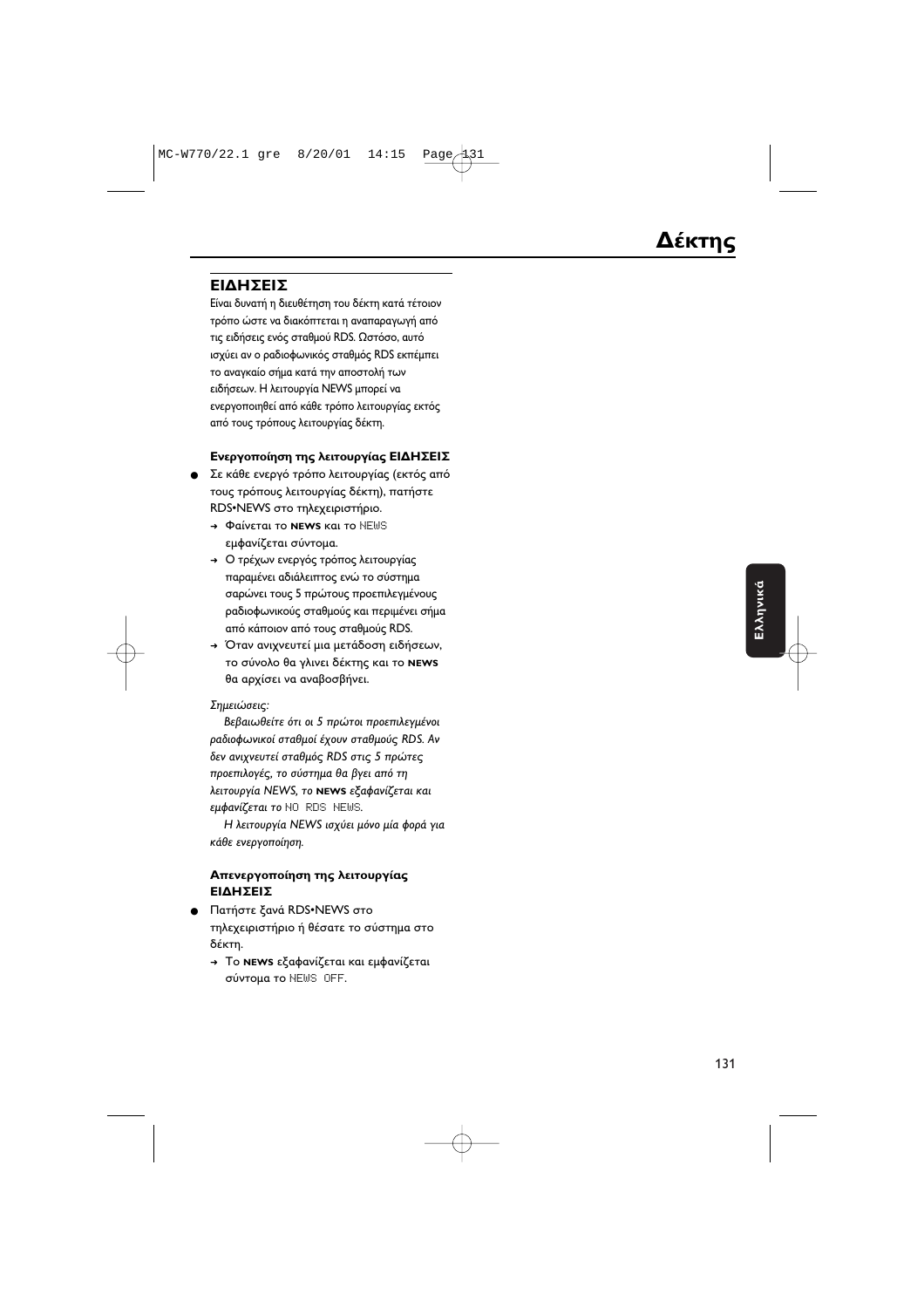## **Χρονοδιακόπτης**

Μπορείτε να επιλέξετε διαφορετικές λειτουργίες διακόπτη που θα ενεργοποιηθούν σε μια δεδομένη στιγμή. **Βεβαιωθείτε ότι το** ρολόι έχει ρυθμιστεί πριν τη χρήση κάποιων από αυτά τα χαρακτηριστικά.

#### **Χρονοδιακόπτης αφύπνισης**

Το σύστημα μπορεί να χρησιμοποιηθεί ως ξυπνητήρι, με το οποίο η επιλεγμένη πηγή (TUNER, CD ή PC LINK) ξεκινάει την αναπαραγωγή στον προεπιλεγμένο χρόνο.

#### Ρύθμιση χρονοδιακόπτη



Σημείωση: Το σύστημα θα βγει από τον τρόπο λειτουργίας ρύθμισης χρονοδιακόπτη αν δεν πατηθεί κανένα κουμπί εντός 90 δευτερολέπτων.

- **1** Πατήστε και κρατήστε πατήμενο για πάνω από 2 δευτερόλεπτα το TIMER στο τηλεχειριστήριο.
	- → Το  $\overline{\oplus}$  αρχίζει να αναβοσβήνει, εμφανίζεται το SET TIMER και τα ψηφία ωρών και λεπτών αρχίζουν επίσης να αναβοσβήνουν.
- **2** Πατήστε επανειλημμένα SOURCE στο σύστημα ή πατήστε CD,TUNER ή PC LINK  $\mathbf{Q}$ » στο τηλεχειριστήριο για να επιλέξετε την πηγή με την οποία θέλετε να ξυπνήσετε. <del>→</del> Η επιλεγμένη πηγή ανάβει.
- **3** Πατήστε επανειλημμένα ALBUM  $\blacktriangle$  ή ALBUM ▼ για να ρυθμίσετε την ώρα.
- **4** Πατήστε επανειλημμένα **| 4 + ή DD** για ρυθμίσετε τα λεπτά.
- Ο Για να βγείτε χωρίς να αποθηκεύσετε τη ρύθμιση χρονοδιακόπτη πατήστε STOP **·**
- **5** Πατήστε TIMER στο τηλεχειριστήριο για να επιβεβαιώσετε τη ρύθμιση.
	- $\rightarrow$  Το  $\oplus$  συνεχίζει να φαίνεται και εμφανίζονται τα ΤΙΜΕR ON, η επιλεγμένη πηγή και η ώρα έναρξης που έχει ρυθμιστεί.
	- → Στην προεπιλεγμένη ώρα, η επιλεγμένη ηχητική πηγή θα ξεκινήσει την αναπαραγωγή για 30 λεπτά. Αν δεν πατηθεί κάποιο κουμπι στη διάρκεια των 30 λεπτών, το σύστημα μεταβαίνει σε κατάσταση αναμονής.
	- → Όταν ενεργοποιείται ο χρονοδιακόπτης αφύπνισης, η ένταση ήχου αυξάνεται σταδιακά έως το τελευταίο επίπεδο έντασης ήχου που συντονίστηκε.

#### **Αν επιλεγεί το** CD:

Αναπαράγεται το πρώτο κομμάτι στον υποδοχέα CD που επιλέχθηκε τελευταίος. Αν αυτός ο υποδοχέας είναι κενός, τα σύστημα θα αναζητήσει τον επόμενο διαθέσιμο δίσκο. Αν όλοι οι υποδοχείς είναι κενοί, το σύστημα θα μεταβεί σε δέκτη

#### **Αν επιλεγεί το** TUNER:

Αναπαράγεται ο ραδιοφωνικός σταθμός που συντονίστηκε τελευταίος.

#### **Αν επιλεγεί το PC LINK:**

Αναπαράγεται το κομμάτι που αναπαράχθηκε τελευταίο στο διακομιστή που επιλέχθηκε τελευταίος. Αν δεν ανιχνευτεί κάποια σύνδεση Η/Υ, το σύστημα αλλάζει σε δέκτη.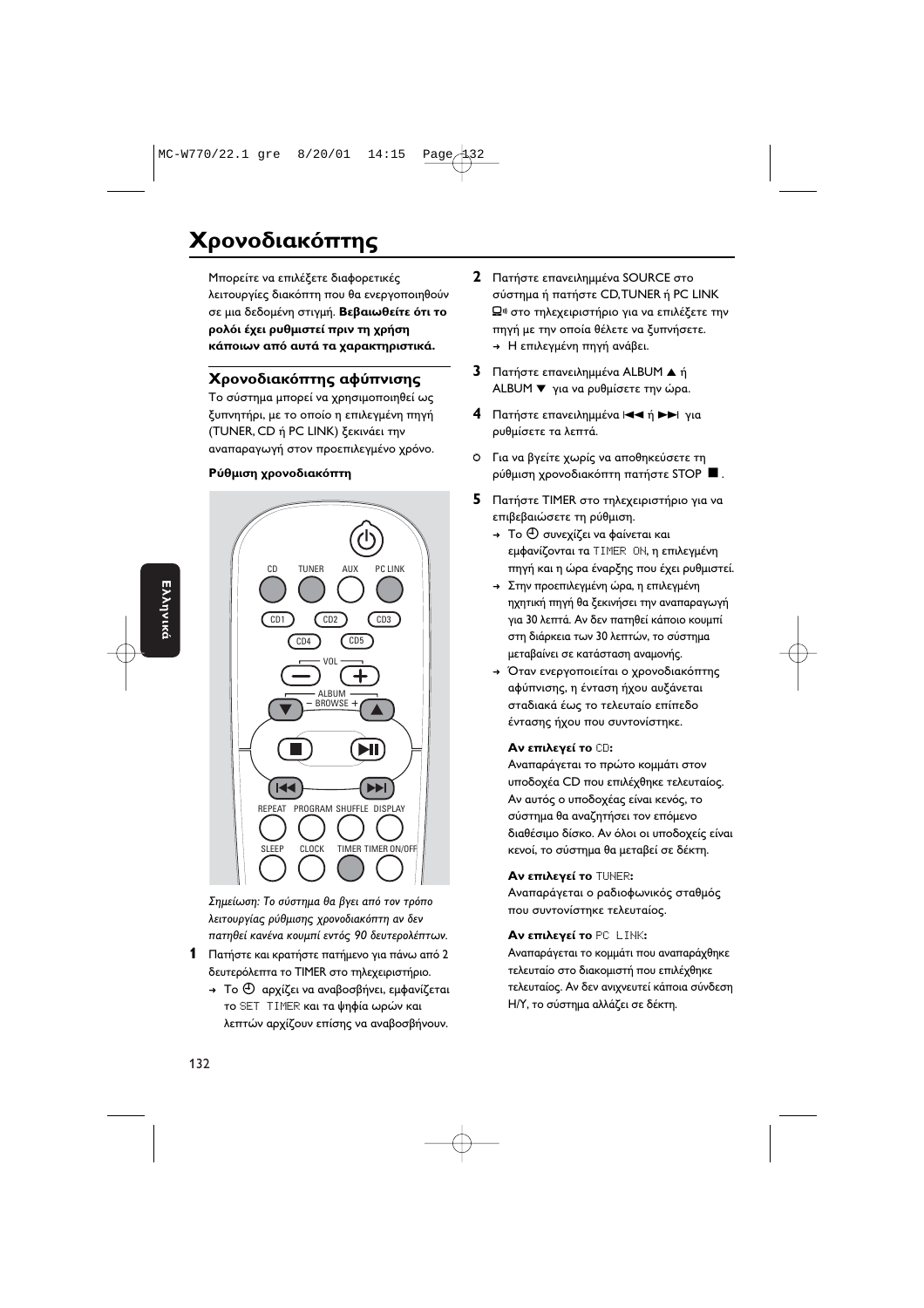#### **Ενεργοποίηση ή απενεργοποίηση** χρονοδιακόπτη



- Πατήστε επανειλημμένα TIMER ON/OFF στο τηλεχειριστήριο για να ενεργοποιήσετε ή να απενεργοποιήσετε το χρονοδιακόπτη.
	- → Εμφανίζεται το ΤΙΜΕR ΟΝ, η τελευταία πηγή του συστήματος και η ώρα έναρξης και ενεργοποιείται ο χρονοδιακόπτης.
	- → Εμφανίζεται το TIMER OFF και απενεργοποιείται ο χρονοδιακόπτης.

#### Έλεγχος ρύθμισης χρονοδιακόπτη



- Πατήστε για λιγότερο από 2 δευτερόλεπτα το TIMER στο τηλεχειριστήριο για να ελέγξετε τη ρύθμιση του χρονοδιακόπτη.
	- → Εμφανίζεται το ΤΙΜΕR ON, η τελευταία πηγή του συστήματος και η ώρα έναρξης.

#### **Χρονοδιακόπτης Sleep**

Μπορείτε να ρυθμίσετε μια συγκεκριμένη χρονική περίοδο μετά από την οποίο το σύστημα θα μεταβεί σε κατάσταση αναμονής.



- 1 Πατήστε επανειλημμένα SLEEP στο τηλεχειριστήριο για να επιλέξετε την επιθυμητή χρονική περίοδο (σε λεπτά). Η επιλογή είναι η εξής:
	- ➜ **SLEEP** 15MIN, **SLEEP** 30MIN, **SLEEP** 45MIN, **SLEEP** 60MIN, **SLEEP** 90MIN, **SLEEP** 120MIN, SLEEP OFF.
- **2** Μόλις εμφανιστεί η επιθυμητή χρονική περίοδος, μην πατήσετε ξανά το SLEEP.
	- → Κατά τη διάρκεια των τελευταίων 10 δευτερολέπτων πριν τη μετάβαση σε κατάσταση αναμονής εμφανίζεται μια αντίστροφη μέτρηση: SLEEP 10, SLEEP 9, … SLEEP 1, SLEEP.
	- → Έπειτα το σύστημα μεταβαίνει σε κατάσταση αναμονής.
- Για να απενεργοποιήσετε το χρονοδιακόπτη τμεεπ πατήστε SLEEP στο τηλεχειριστήριο μέχρι να εμφανιστεί SLEEP OFF ή πατήστε  $STANDBY-ON$   $(1)$ .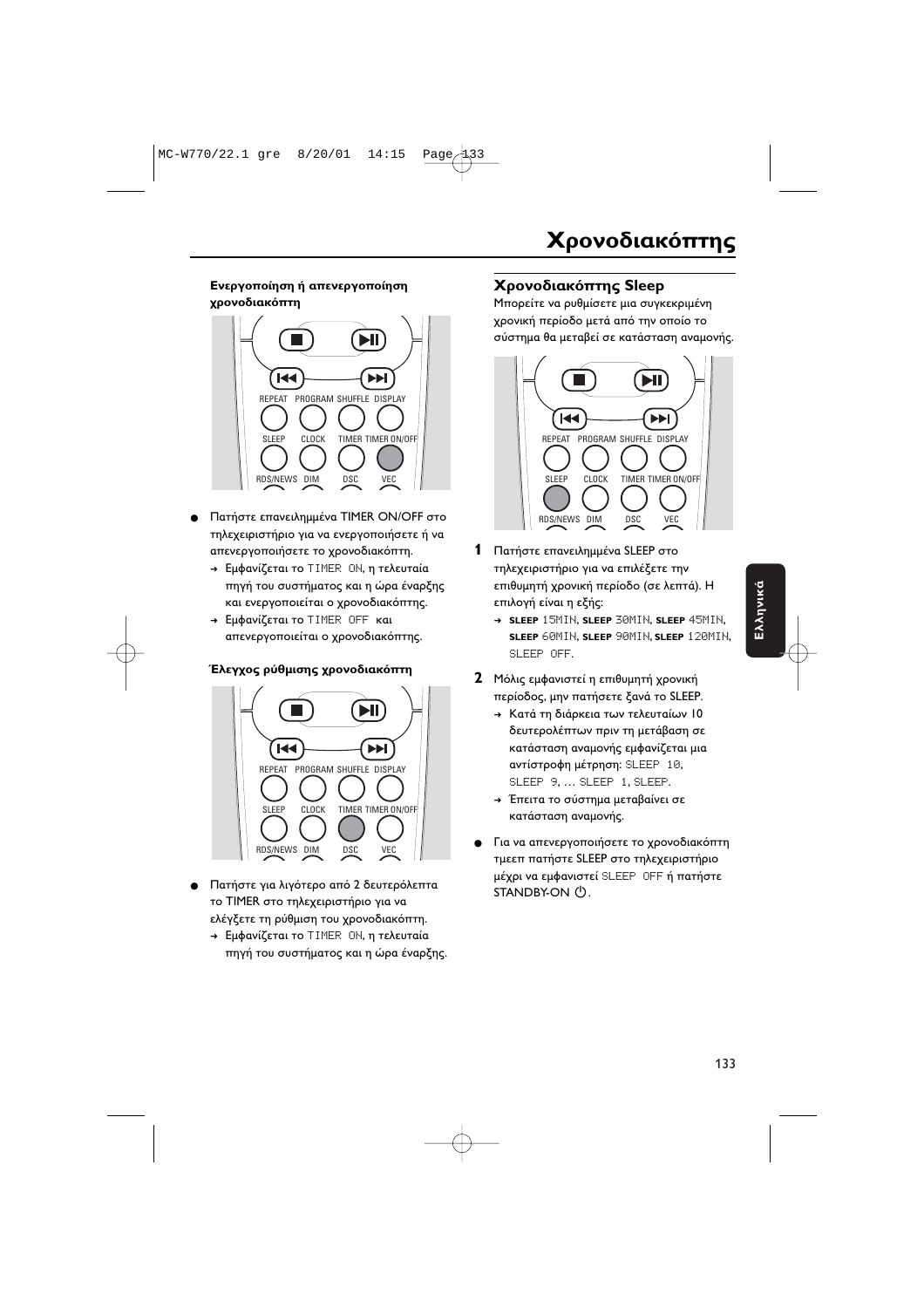#### ΠΡΟΕΙΔΟΠΟΙΗΣΗ

Σε καμία περίπτωση δεν πρέπει να προσπαθήσετε να επισκευάσετε το σύστημα μόνοι σας καθώς αυτό ακυρώνει την εγγύηση. Μην ανοίγετε το σύστημα καθώς υπάρχει κίνδυνος ηλεκτροπληξίας.

Αν προκύψει κάποιο σφάλμα, ελέγξτε πρώτα τα σημεία που παρατίθενται εδώ πριν προγωρήσετε στην επισκευή του συστήματος. Αν δεν είστε σε θέση να επιλύσετε κάποιο πρόβλημα με τη βοήθεια αυτών των υποδείξεων, συμβουλευτείτε τον έμπορο ή το κέντρο συντήρησης. Ασφάλεια λέιζερ

Η μονάδα αυτή χρησιμοποιεί λέιζερ. Μόνο ειδικευμένο προσωπικό συντήρησης θα πρέπει να αφαιρεί το κάλυμμα ή να προσπαθεί να επιδιορθώσει τη συσκευή αυτή, λόγω πιθανού τραυματισμού των ματιών.

| Πρόβλημα                                                                                 | Λύση                                                                                                                                                                                                                                                                                                                                                                                                                                                                                            |
|------------------------------------------------------------------------------------------|-------------------------------------------------------------------------------------------------------------------------------------------------------------------------------------------------------------------------------------------------------------------------------------------------------------------------------------------------------------------------------------------------------------------------------------------------------------------------------------------------|
| Δεν υπάρχει<br>ισχύς                                                                     | – Βεβαιωθείτε ότι το καλώδιο ηλεκτρικού δικτύου είναι<br>συνδεδεμένο σωστά.<br>– Πατήστε STANDBY-ON ( <sup>1</sup> ) στο σύστημα για να μεταβεί<br>σε κατάσταση αναμονής.                                                                                                                                                                                                                                                                                                                       |
| Κανένας ήχος ή χαμηλή<br>ποιότητα ήχου                                                   | – Προσαρμόστε την ένταση ήχου.<br>- Αποσυνδέστε τα ακουστικά.<br>- Βεβαιωθείτε ότι τα ηχεία είναι σωστά συνδεδεμένα.<br>– Διορθώστε τις ρυθμίσεις ήχου στο σύστημα.<br>- Βεβαιωθείτε ότι δεν έχει ενεργοποιηθεί στο σύστημα η λειτουργία mute.                                                                                                                                                                                                                                                  |
| Καμία αντίδραση στους<br>ελέγχους                                                        | - Αποσυνδέστε το σύστημα από την τροφοδοσία ισχύος<br>και επανασυνδέστε το μετά από λίγα δευτερόλεπτα.                                                                                                                                                                                                                                                                                                                                                                                          |
| Το τηλεχειριστήριο δε<br>λειτουργεί σωστά                                                | - Στρέψτε το τηλεχειριστήριο απευθείας προς τον αισθητήρα IR<br>που βρίσκεται πάνω στο ηχοσύνολο.<br>– Αφαιρέστε τις μπαταρίες, περιμένετε 10 δευτερόλεπτα και<br>εισάγετε τις σωστά ή εισάγετε νέες μπαταρίες.<br>– Μειώστε την απόσταση μεταξύ του τηλεχειριστηρίου<br>και του συστήματος.<br>— Επιλέγετε πάντα την πηγή που θέλετε να ελέγξετε πατώντας πρώτα<br>ένα από τα πλήκτρα πηγής στο τηλεχειριστήριο (π.χ. CD, TUNER).<br>Επιλέξτε έπειτα την επιθυμητή λειτουργίας (π.χ. >>, 44,). |
| Μόνιμη εμφάνιση ενός<br>χαρακτηριστικού στο<br>σύστημα (τρόπος<br>λειτουργίας επίδειξης) | – Πατήστε και κρατήστε πατημένο για 5 δευτερόλεπτα<br>το STOP <b>α</b> στο σύστημα μέχρι να εμφανιστεί<br>DEMO OFF για να απενεργοποιήσετε τον τρόπο λειτουργίας<br>επίδειξης.                                                                                                                                                                                                                                                                                                                  |
| Ο χρονοδιακόπτης<br>δεν λειτουργεί                                                       | - Ρυθμίστε σωστά το ρολόι.<br>- Πατήστε TIMER ON/OFF στο τηλεχειριστήριο για να<br>ενεργοποιήσετε το χρονοδιακόπτη.                                                                                                                                                                                                                                                                                                                                                                             |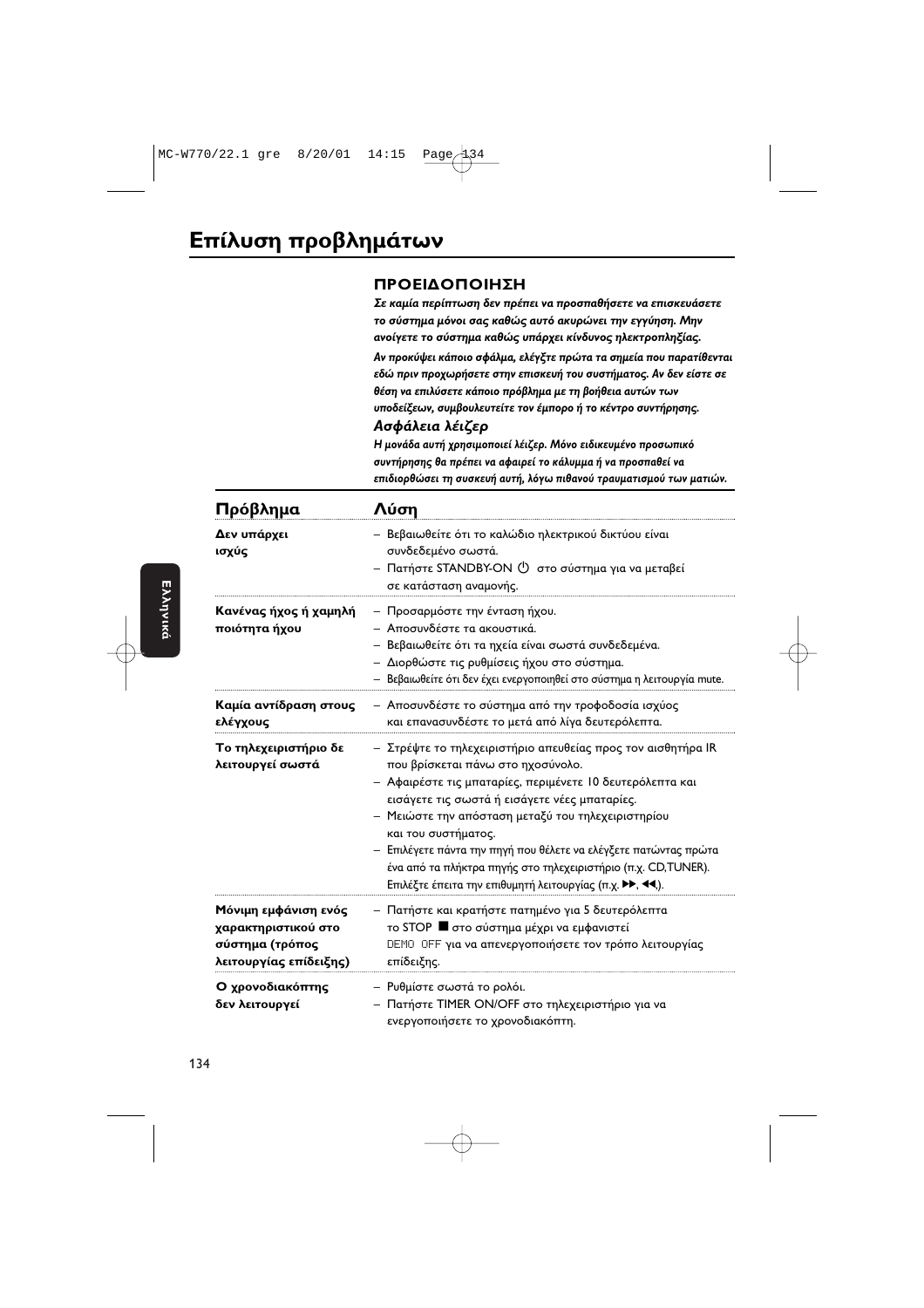| Πρόβλημα                                                               | Λύση                                                                                                                                                                                                                                                                                                                                                                                                                                                                    |
|------------------------------------------------------------------------|-------------------------------------------------------------------------------------------------------------------------------------------------------------------------------------------------------------------------------------------------------------------------------------------------------------------------------------------------------------------------------------------------------------------------------------------------------------------------|
| λήψη                                                                   | Ανεπαρκής ραδιοφωνική - Αλλάξτε την κατεύθυνση της κεραίας για βέλτιστη λήψη.<br>– Βεβαιωθείτε ότι η κεραία δεν είναι τοποθετημένη κοντά σε<br>κάποια πηγή ακτινοβολίας όπως τηλεόραση, βίντεο κτλ.                                                                                                                                                                                                                                                                     |
| <b>Ένδειξη</b> NO-DISC <b>ή</b><br>αδυναμία αναπαραγωγής<br>του δίσκου | – Βεβαιωθείτε ότι ο δίσκος δεν έχει χαραχθεί ή δεν είναι βρώμικος.<br>Αντικαταστήστε ή καθαρίστε το δίσκο.<br>– Βεβαιωθείτε ότι ο δίσκος έχει εισαχθεί με την εκτυπωμένη<br>πλευρά προς τα πάνω.<br>– Βεβαιωθείτε ότι έχει εισαχθεί προ εγγεγραμμένο CD,<br>τερματισμένο CDR(W) ή ένα MP3-CD.<br>– Βεβαιωθείτε ότι το ΓΔ δεν είναι κωδικοποιημένο με τεχνολογίες<br>προστασίας πνευματικών δικαιωμάτων, καθώς μερικές από<br>αυτές δεν πληρούν το πρότυπο Γονπαγυ Διτγ. |
| <b>Ένδειξη</b> PC LINK <b>και</b><br>CHECK CONNECTION                  | - Βεβαιωθείτε ότι ο Η/Υ είναι ενεργοποιημένος.<br>– Ελέγξτε την ασύρματη σύνδεση ανάμεσα στον Η/Υ σας και στο<br>σύστημα (βλ. «Γρήγορη εγκατάσταση της ασύρματης σύνδεσης<br>ενός διακομιστή H/Y»).<br>- Βεβαιωθείτε ότι ο ασύρματος προσαρμογέας USB είναι<br>συνδεδεμένος ή ότι κάποια άλλη σύνδεση δικτύου λειτουργεί<br>σωστά.                                                                                                                                      |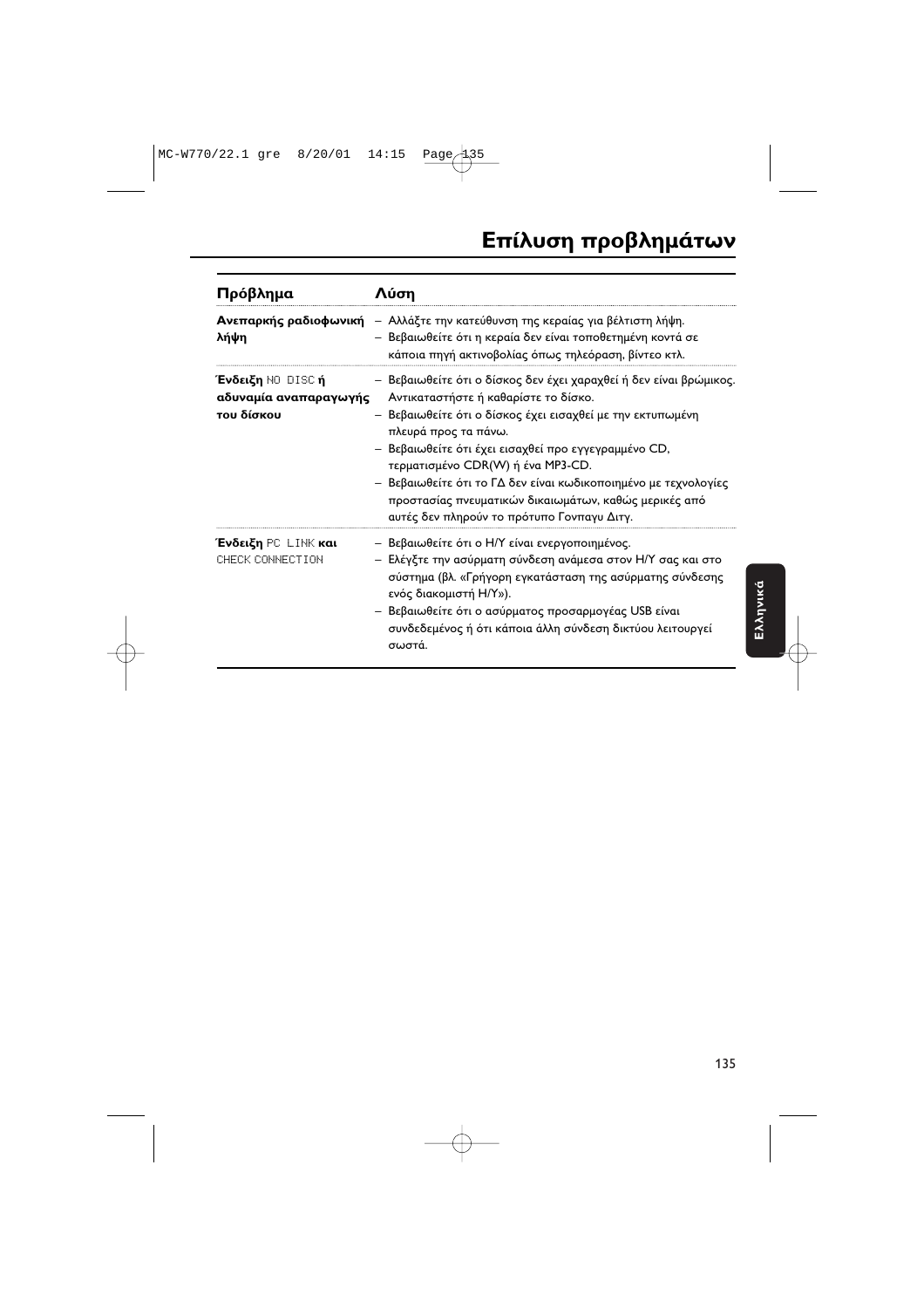#### **Σημαντικό**

 $M$ η συνδέετε τον ασύρματο προσαρμογέα USB σε μια θύρα USB του υπολογιστή σας, αλλά ξεκινήστε πρώτα με την εγκατάσταση λογισμικού από το CD-ROM. Μετά την **εγκατάσταση του απαραίτητου οδηγού λογισμικού, το** λογισμικό εγκατάστασης σας ζητά να συνδέσετε τον ασύρματο **προσαρμογέα USB. Αυτή η σειρά εγκατάστασης διασφαλίζει τη 
- - : - - -** *USB*.

> θύρας USB χρησιμοποιώντας το MCW770" (**www.philips.com/support**)

#### Ασύρματος προσαρμογέας USB

| Ερώτηση                                                                                                                                                                                    | Απάντηση                                                                                                                                                                                                                                                                                                                                                                                                                                                                                                                  |  |
|--------------------------------------------------------------------------------------------------------------------------------------------------------------------------------------------|---------------------------------------------------------------------------------------------------------------------------------------------------------------------------------------------------------------------------------------------------------------------------------------------------------------------------------------------------------------------------------------------------------------------------------------------------------------------------------------------------------------------------|--|
| Συνέδεσα τον ασύρματο προσαρμογέα<br>USB και ολοκλήρωσα την εγκατάσταση<br>στα Windows χωρίς προηγούμενη<br>εγκατάσταση του λογισμικού<br>από το συνοδευτικό CD-ROM.<br>Τι πρέπει να κάνω; | Για να μπορέσετε να εγκαταστήσετε το σωστό<br>οδηγό λογισμικού για τον ασύρματο<br>προσαρμογέα USB, εκτελέστε τα εξής:<br>1 Ανοίξτε στα Windows Staz Control Panel/<br>System/Hardware/Device Manager<br>2 Επιλέξτε Other Devices και διαγράψτε τη<br>συσκευή USB WLAN.<br>3 Αποσυνδέστε τον ασύρματο προσαρμογέα USB.<br>4 Ξεκινήστε την εγκατάσταση από το CD-ROM<br>χωρίς να έχετε συνδέσει τον ασύρματο<br>προσαρμογέα USB!<br>5 Σας ζητείται κατά τη διάρκεια της εγκατάστασης<br>να συνδέσετε ξανά τον προσαρμογέα. |  |
| Ακολούθησα πιστά τις οδηγίες χρήσης<br>και τις οδηγίες εγκατάστασης<br>λογισμικού αλλά η εγκατάσταση<br>δεν ήταν επιτυχής.                                                                 | Πιθανώς να έχετε κάποιο πρόβλημα με την ποιότητα<br>της ασύρματης ζεύξης. Συνιστούμε τη χρήση ενός<br>καλωδίου προέκτασης που παρέχεται μαζί το<br>ηχοσύστημα MCW770 της Philips και την<br>τοποθέτηση του ασύρματου προσαρμογέα USB όσο<br>το δυνατόν πιο κοντά στο μπροστινό μέρος του<br>MCW770. Ξεκινήστε ξανά την εγκατάσταση.                                                                                                                                                                                       |  |
| Από τη στιγμή που άλλαξα τη θύρα<br>USB για τον ασύρματο προσαρμογέα<br>USB απαιτείται μεγαλύτερος χρόνος<br>σύνδεσης από το ηχοσύστημά μου<br>MC W770 προς τον Η/Υ.                       | Η εγκατάστασή σας είχε βελτιστοποιηθεί για την<br>πρώτη θύρα USB που χρησιμοποιήθηκε. Για να<br>μειώσετε το χρόνο σύνδεσης για τη νέα θύρα USB,<br>πρέπει να διαμορφώσετε μια νέα θύρα USB για το<br>δίκτυο σας PC link. Επιλέξτε από τη διευθέτηση<br>CD-ROM το Network Utilities και στη συνέχεια<br>το μενού Install different USB port. Ακολουθήστε<br>τις οδηγίες του προγράμματος διευθέτησης.<br>Για περισσότερες πληροφορίες ανατρέξτε στο<br>κεφάλαιο των Οδηγιών χρήσης "Αλλαγή της                             |  |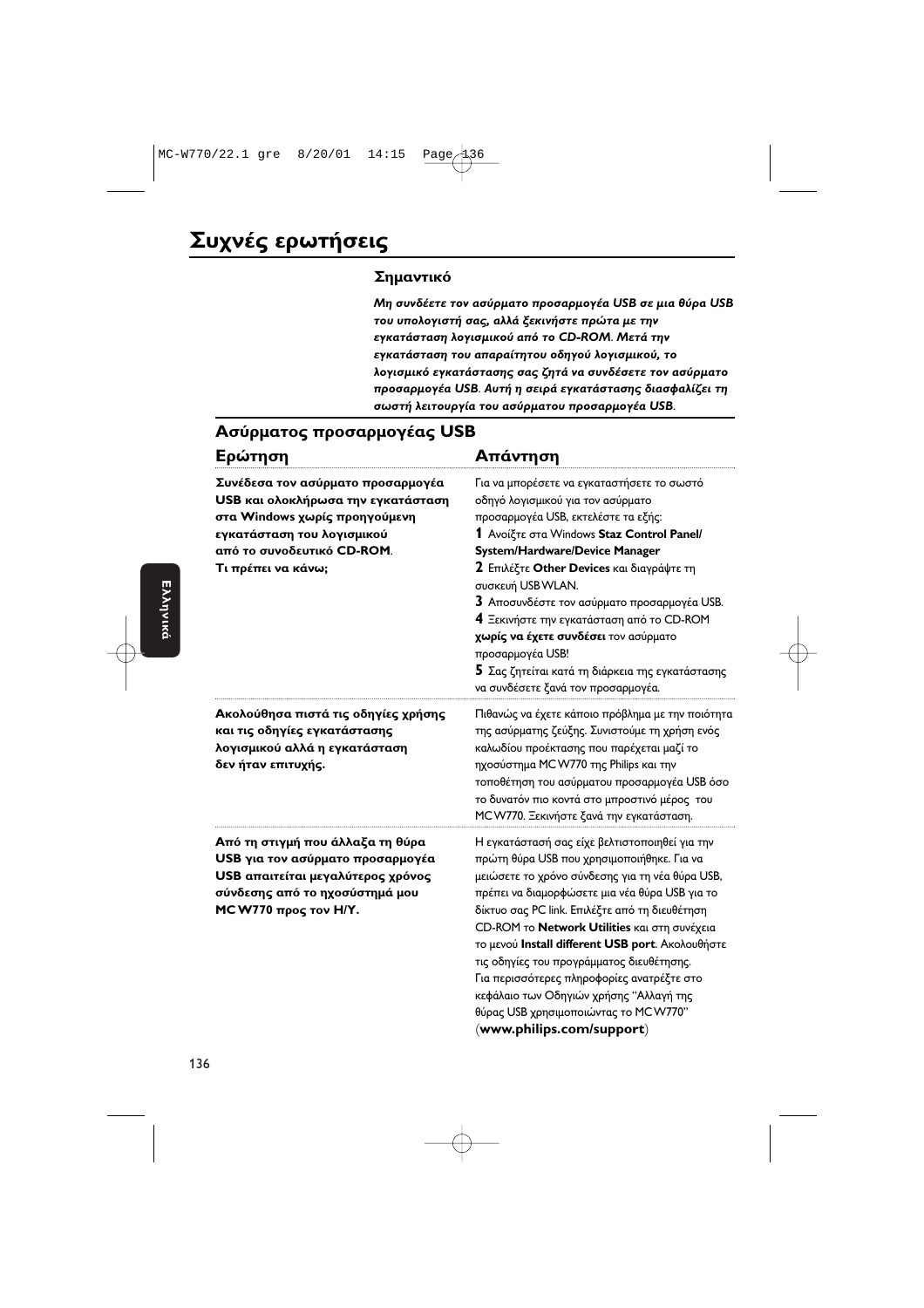#### 6 **USB που περιλαμβάνεται στη τηροσιπ**ροσα συσκευασία. Τι μπορώ να κάνω;

ε να παραγγείλετε τον ασύρματο ιρμογέα USB από το τοπικό γραφείο ησης της Philips. Ο τρόπος λειτουργίας PC link του MC W770 λειτουργεί επίσης με την πλειοψηφία των πιστοποιημένων ασύρματων προσαρμογέων WiFi. Αλλά πρέπει να εκτελέσετε μια εντελώς νέα διευθέτηση και ένα μεγάλο μέρος της διευθέτησης δικτύου πρέπει να εκτελεστεί χειροκίνητα. Εγκαταστήστε πρώτα το νέο ασύρματο προσαρμογέα σύμφωνα με τις οδηγίες του παρόντος εγχειριδίου. Χρησιμοποιήστε το δίσκο του MCW770 και επιλέξτε τη διευθέτηση δικτύου, **Setup Network**. Συνεχίστε την εγκατάσταση σύμφωνα με το κεφάλαιο των Οδηγιών χρήσης "Χρήση διαφορετικού ασύρματου προσαρμογέα δικτύου" (**www.philips.com/support**). Τα μουσικά αρχεία που έχετε αποθηκεύσει δεν πρόκειται να χαθούν.

#### **Λογισμικό Philips Media** Manager Ερώτηση Απάντηση

**Γιατί τα κομμάτια που είναι** αποθηκευμένα στον Η/Υ μου δεν αναπαράγονται εφόσον έχω **εγκαταστήσει επιτυχώς το PC link**? - ---- να

Πως μπορώ να οργανώσω τα κομμάτια **μου στη μουσική βιβλιοθήκη και στην** τοπ **προβολή MC W770 του PC Link**; α

ο PC link έχετε πρόσβαση μόνο στα μουσικά ρχεία που βρίσκονται στη βιβλιοθήκη του **!** "& Philips Media Manager. ---& ι δείτε το κεφάλαιο Προετοιμασία λειτουργίας αναπαραγωγής ασύρματου PC link περιγράφει πως μπορείτε να προσθέσετε αρχεία μουσικής MP3 Philips Media Manager. ιστείτε τις πληροφορίες για το άλμπουμ,

ον τίτλο καθώς και τις πληροφορίες ID3 Tag των ρχείων MP3 με το λογισμικό Philips Media. Manager, ώστε να οργανώσετε τα τραγούδια σας αντίστοιχα. Για επεξεργασία πληροφοριών ID3, επιλέξτε τη(ις) διαδρομή(ές) που θα θέλατε να επεξεργασθείτε, κάντε δεξί κλικ και επιλέξτε «**Edit Media Information...**» «Επεξεργασία Πληροφοριών Μέσων...» από το αναδυόμενο μενού.

Πώς μπορώ να αποκτήσω νεότερη **Philips Media Manager;** -

ε να κάνετε λήψη της πλέον πρόσφατης ι κά έκδοσης του Philips Media Manager από http://www.my.philips.com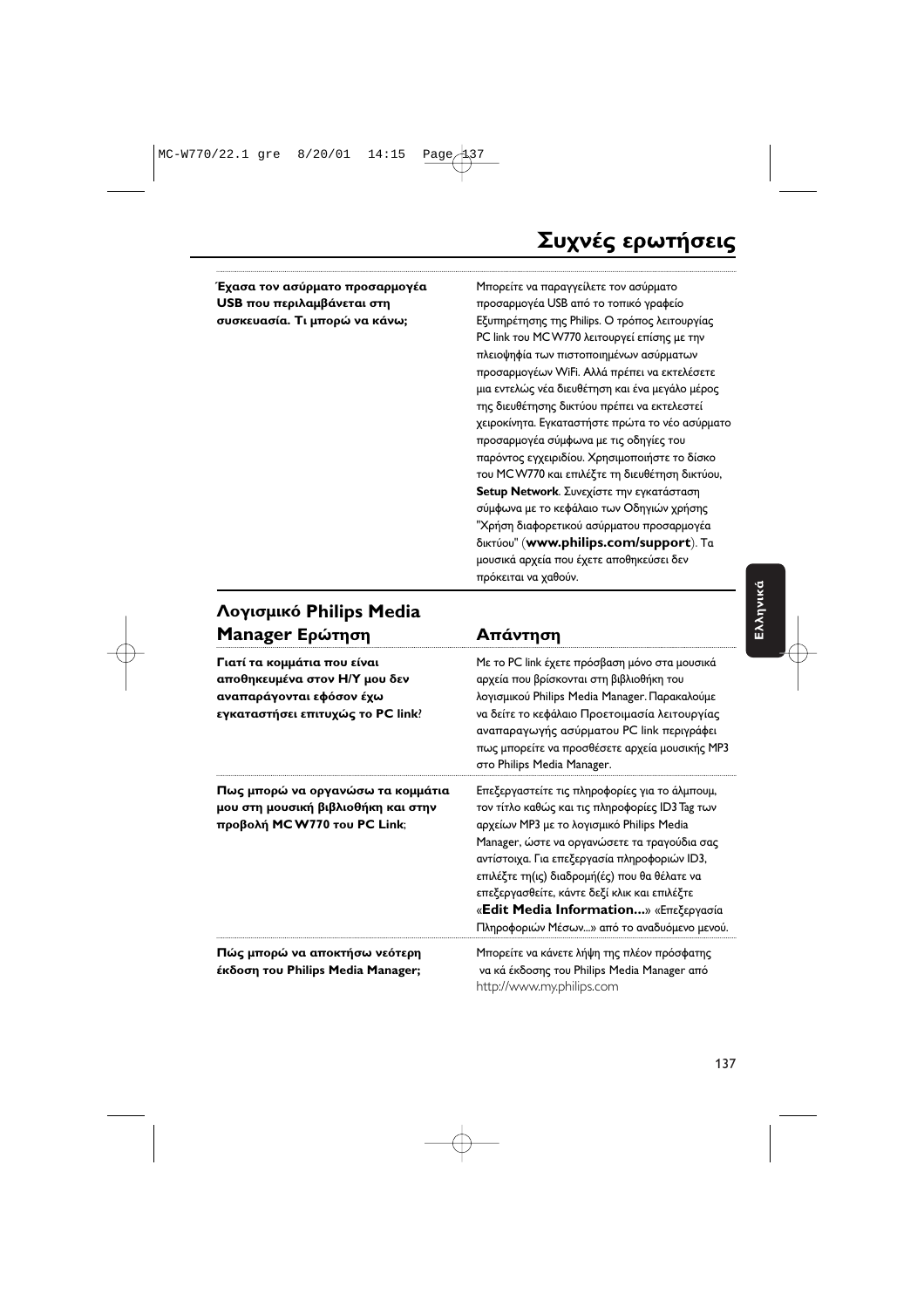### Συχνές ερωτήσεις

| Μπορώ να χρησιμοποιήσω κάποιο άλλο<br>λογισμικό αρχειοθέτησης μουσικής<br>εκτός από το Philips Media Manager; | Μπορείτε να χρησιμοποιήσετε κάποιο άλλο σύστημα<br>αρχειοθέτησης μουσικής εκτός από το Philips Media<br>Manager με την προϋπόθεση ότι παρέχει μια<br>διασύνδεση διακομιστή Universal Plug and Play (UPnPTM). |
|---------------------------------------------------------------------------------------------------------------|--------------------------------------------------------------------------------------------------------------------------------------------------------------------------------------------------------------|
| <b>Universal Plug and Play</b>                                                                                |                                                                                                                                                                                                              |
| Ερώτηση                                                                                                       | Απάντηση                                                                                                                                                                                                     |
| Tι είναι το Universal Plug and Play;                                                                          | To Universal Plug and Play (UPnP <sup>TM</sup> ) επιτρέπει την<br>εύκολη διαλειτουργικότητα των συσκευών που                                                                                                 |

**Τι σημαίνει το Universal Plug and Play νια το MC W770;** 

υποστηρίζουν αυτήν την τεχνολογία δικτύου. Το UPnP™ βασίζεται σε βασικές τεχνολογίες δικτύωσης και παρέχει τυποποιημένα πρωτόκολλα για μια ευρεία ποικιλία οικιακών και μικρών επαγγελματικών συσκευών

ιρμόζει την τεχνολογία UPnP™ για ι έχετε πρόσβαση, να πλοηγείτε και να μεταδίδετε <u>ήχο από ένα μουσικό διακομιστή UPnP™.</u>

#### Διευθέτηση δικτύου και διαμόρφωση συστήματος Ερώτηση **Απάντηση**

**Μπορώ να συνδέσω στο ηχοσύστημά Na** μου περισσότερους από έναν **Η/Υ** (διακομιστή);

ιι, μπορείτε να προσθέσετε στη διαμόρφωση του ήματός σας περισσότερους από έναν Η/Υ ικομιστή). Ξεκινήστε την εγκατάσταση του CD-ROM από έναν Η/Υ που θέλετε να προσθέσετε ηχοσύστημά σας και επιλέξτε **Add new PC server** από το μενού **Custom Installation** . Ακολουθήστε τις οδηγίες του προγράμματος διευθέτησης. Για περισσότερες πληροφορίες ανατρέξτε στο κεφάλαιο των Οδηγιών χρήσης ''Εγκατάσταση ενός πρόσθετου διακομιστή H/Y ή ανάκτηση των ρυθμίσεων PC link στον H/Y σας". (**www.philips.com/support**)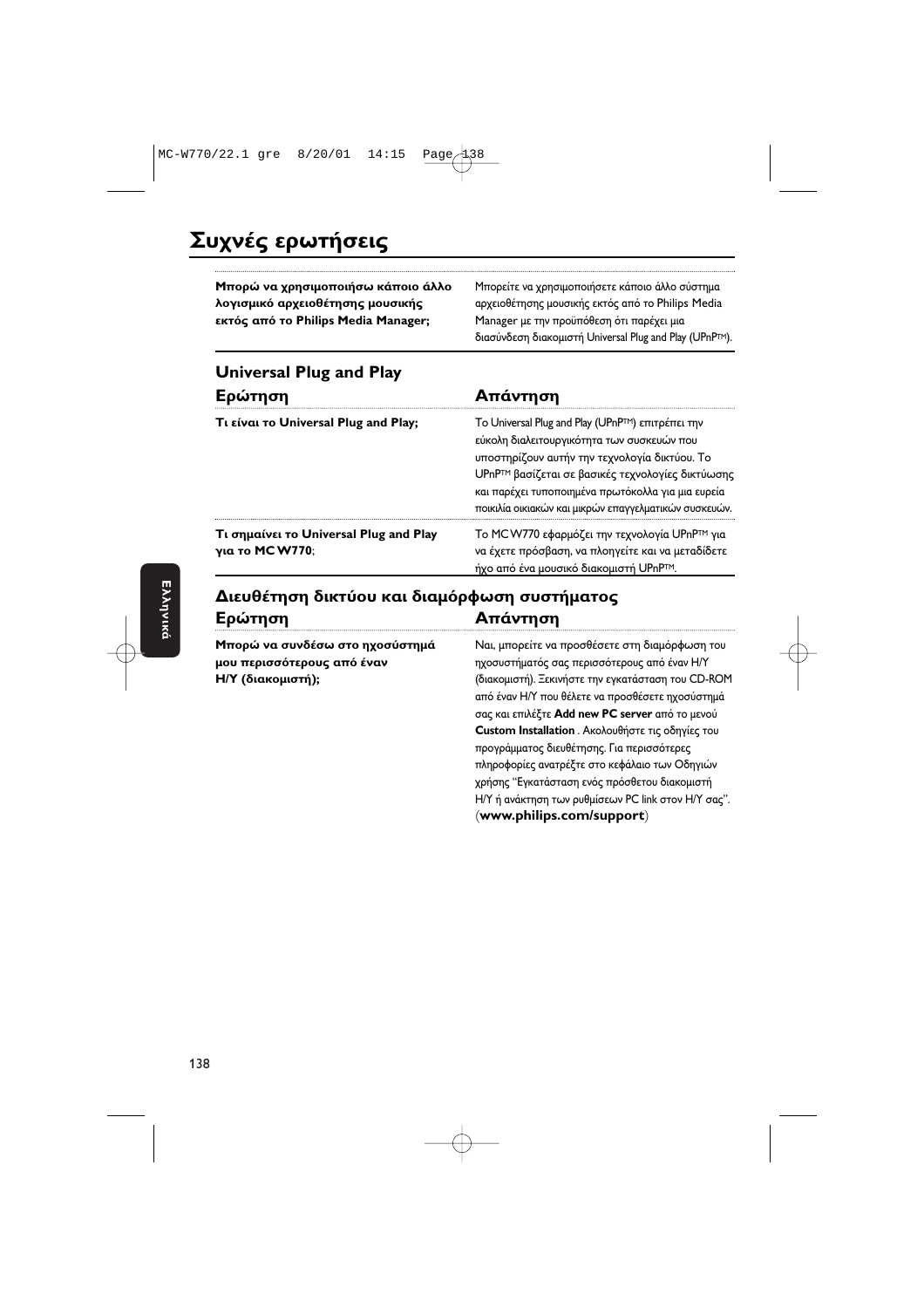| Μπορώ να συνδέσω στο ηχοσύστημά<br>μου περισσότερα από ένα δίκτυα;<br>Ποιος είναι ο μέγιστος αριθμός δικτύων<br>που μπορεί να εγκατασταθεί με το           | Ναι, μπορείτε να συνδέσετε στο ηχοσύστημά σας<br>περισσότερα από ένα δίκτυα. Κάθε διαμόρφωση<br>δικτύου πρέπει να προστεθεί στο ηχοσύστημά σας<br>χρησιμοποιώντας το CD εγκατάστασης. Για<br>περισσότερες πληροφορίες ανατρέξτε στο κεφάλαιο<br>των Οδηγιών χρήσης "Ολοκλήρωση του MCW770<br>σε ένα υπάρχον (αρχικό) δίκτυο". Μετά την<br>εγκατάσταση, ξεφυλλίστε τα εγκατεστημένα δίκτυα<br>με τα πλήκτρα Ι<Α, >> ιόσο η οθόνη εμφανίζει<br>NETWORK στην πρώτη γραμμή. Το όνομα του<br>δικτύου εμφανίζεται στη δεύτερη γραμμή της οθόνης.<br>Επιλέξτε ένα δίκτυο πατώντας το πλήκτρο ▼ στο<br>ηχοσύστημά σας.<br>(www.philips.com/support)<br>Μπορείτε να εγκαταστήσετε 5 διαφορετικά<br>δίκτυα. |
|------------------------------------------------------------------------------------------------------------------------------------------------------------|---------------------------------------------------------------------------------------------------------------------------------------------------------------------------------------------------------------------------------------------------------------------------------------------------------------------------------------------------------------------------------------------------------------------------------------------------------------------------------------------------------------------------------------------------------------------------------------------------------------------------------------------------------------------------------------------------|
| ηχοσύστημα MCW770 της Philips;<br>Μπορώ να συνδέσω στον Η/Υ μου<br>περισσότερα από ένα ηχοσυστήματα<br>MC W770 της Philips;                                | Ναι, μπορείτε να συνδέσετε περισσότερα<br>από ένα ηχοσυστήματα MCW770 της Philips<br>στον Η/Υ σας. Στο CD-ROM εγκατάστασης<br>επιλέξτε Custom Installation και στη συνέχεια<br>το μενού Add additional Audio System.<br>Ακολουθήστε τις οδηγίες του προγράμματος<br>διευθέτησης. Για περισσότερες πληροφορίες<br>ανατρέξτε στο κεφάλαιο των Οδηγιών χρήσης<br>"Εγκατάσταση ενός πρόσθετου ηχοσυστήματος<br>ή ανάκτηση σε περίπτωση που οι ρυθμίσεις<br>PC link του ηχοσυστήματος έχουν χαθεί".<br>(www.philips.com/support)                                                                                                                                                                       |
| Μπορώ να χρησιμοποιήσω την<br>ενσωματωμένη ασύρματη κάρτα<br>τοπικού δικτύου (LAN) στον Η/Υ μου<br>για τη διευθέτηση της επικοινωνίας<br>με το ηχοσύστημα; | Ναι, μπορείτε να χρησιμοποιήσετε την<br>ενσωματωμένη ασύρματη κάρτα τοπικού δικτύου<br>του Η/Υ σας, αλλά πρέπει πρώτα να διευθετήσετε<br>ένα δίκτυο στα Windows με αυτόν τον προσαρμογέα<br>δικτύου. Στη συνέχεια, χρησιμοποιήστε το μενού<br>Custom Installation από τη διευθέτηση CD-ROM<br>και επιλέξτε Network Setup για να προσθέσετε<br>την ίδια διαμόρφωση δικτύου στο ηχοσύστημα.<br>Ακολουθήστε τις οδηγίες του προγράμματος<br>διευθέτησης. Για περισσότερες πληροφορίες<br>ανατρέξτε στο κεφάλαιο των Οδηγιών χρήσης "Χρήση                                                                                                                                                            |

διαφορετικού ασύρματου προσαρμογέα δικτύου".

(**www.philips.com/support**)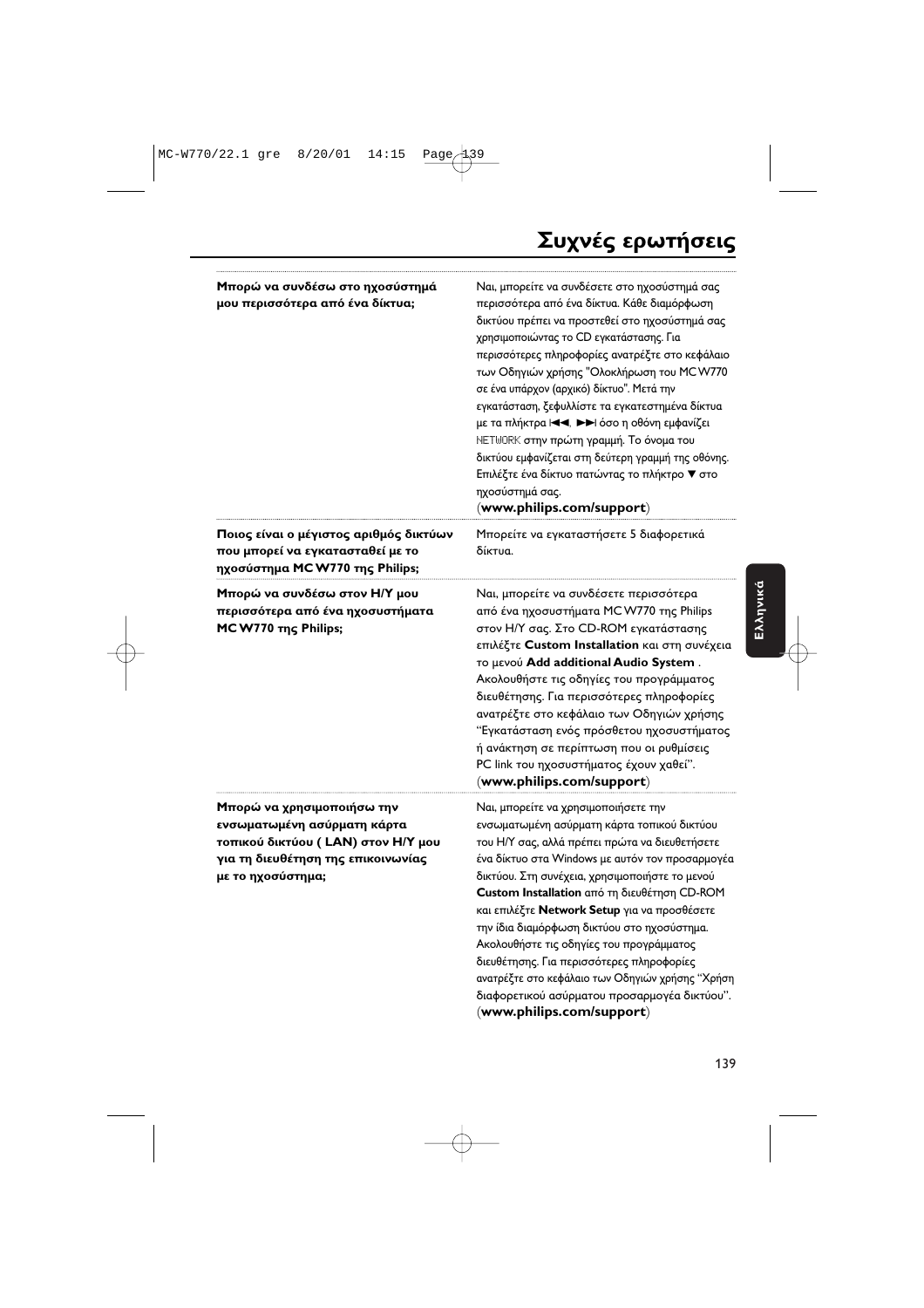Θέλω να χρησιμοποιήσω τη λ PC link σε ένα ασύρματο δίκτυο το οποίο είναι ήδη εγκατεστημένο. **Τι μπορώ να κάνω;** 

**ειτουργία** Το MCW770 προορίζεται για χρήση με τον ισύρματο προσαρμογέα που παρέχεται. Ωστόσο, ιι δυνατή η χρήση του MC W770 μαζί με τους ην πλειοψηφία των πιστοποιημένων ασύρματων προσαρμογέων WiFi καθώς και στα δίκτυα τρόπου λειτουργίας υποδομής χρησιμοποιώντας σημείο πρόσβασης. Χρησιμοποιήστε το μενού **Custom Installation** από τη διευθέτηση CD-ROM και επιλέξτε **Network Setup**. Σε αυτόν τον προηγμένο τρόπο λειτουργίας διευθέτησης, μπορείτε να προσθέσετε στο ηχοσύστημά σας τη διαμόρφωση δικτύου του δικτύου του σπιτιού σας. Λάβετε υπόψη ότι σε αυτό το δίκτυο τουλάχιστον ένας Η/Υ χρειάζεται να διαθέτει εγκατεστημένα και ενεργά τα Philips Media Manager. Για περισσότερες πληροφορίες ανατρέξτε στο κεφάλαιο των Οδηγιών χρήσης ''Ολοκλήρωση του MC W770 σε ένα υπάρχον (αρχικό) δίκτυο" (**www.philips.com/support**)

#### **Προβλήματα σύνδεσης και προβλήματα με την ποιότητα ζεύξης** Ερώτηση **Απάντηση**

**Εγκατέστησα επιτυχώς το MC W770, Ελέγξτ** μου, τον ασύρματο προσαρμογέα USB  **-# -** USB  "**κανονικά μέχρι πρόσφατα. Τώρα \_\_\_\_\_\_**\_\_\_\_  $\pi$ <sup>o</sup>ποθέτησα το MC W770 σε κάποιο άλλο δωμάτιο και δεν είναι πλ εφικτή η σύνδεση. Η οθόνη **εμφανίζει το μήνυμα NO CONNECTION.** Τι μπορώ να κάνω;

ε αν ο Η/Υ σας βρίσκεται ακόμη σε ουργία και αν ο ασύρματος προσαρμογέας. ιτασταθεί σωστά. Το PC link ου MC W770 χρησιμοποιεί ραδιοκύματα για η ζεύξη μεταξύ Η/Υ και ηχοσυστήματος. **έον** Η ισχύς εξόδου περιορίζεται από τις νομικές τάξεις και, συνεπώς, η απόσταση στην ι λειτουργεί το PC link είναι περιορισμένη. o PC link λειτουργεί μέσα σε ένα τυπικό μεμονωμένο σπίτι χωρίς προβλήματα. Αλλά τα ραδιοκύματα περιορίζονται κυρίως από τους τοίχους, το ταβάνι καθώς και από τυχόν μεταλλικά αντικείμενα των επίπλων. Μερικές χρήσιμες συμβουλές για να βελτιώσετε την ποιότητα της ζεύξης είναι οι εξής: Ο Η/Υ και το MC W770 δε θα πρέπει να τοποθετούνται σε απόσταση μεγαλύτερη από έναν όροφο και δύο τοίχους ανάμεσά τους. (Αυτό εξαρτάται κυρίως από το υλικό του τοίχου). Ο ασύρματος προσαρμογέας USB θα πρέπει να τοποθετείται σε απόσταση μεγαλύτερη των 20 cm (8 ίντσες) από μεταλλικές πλάκες, π.χ. δε θα πρέπει να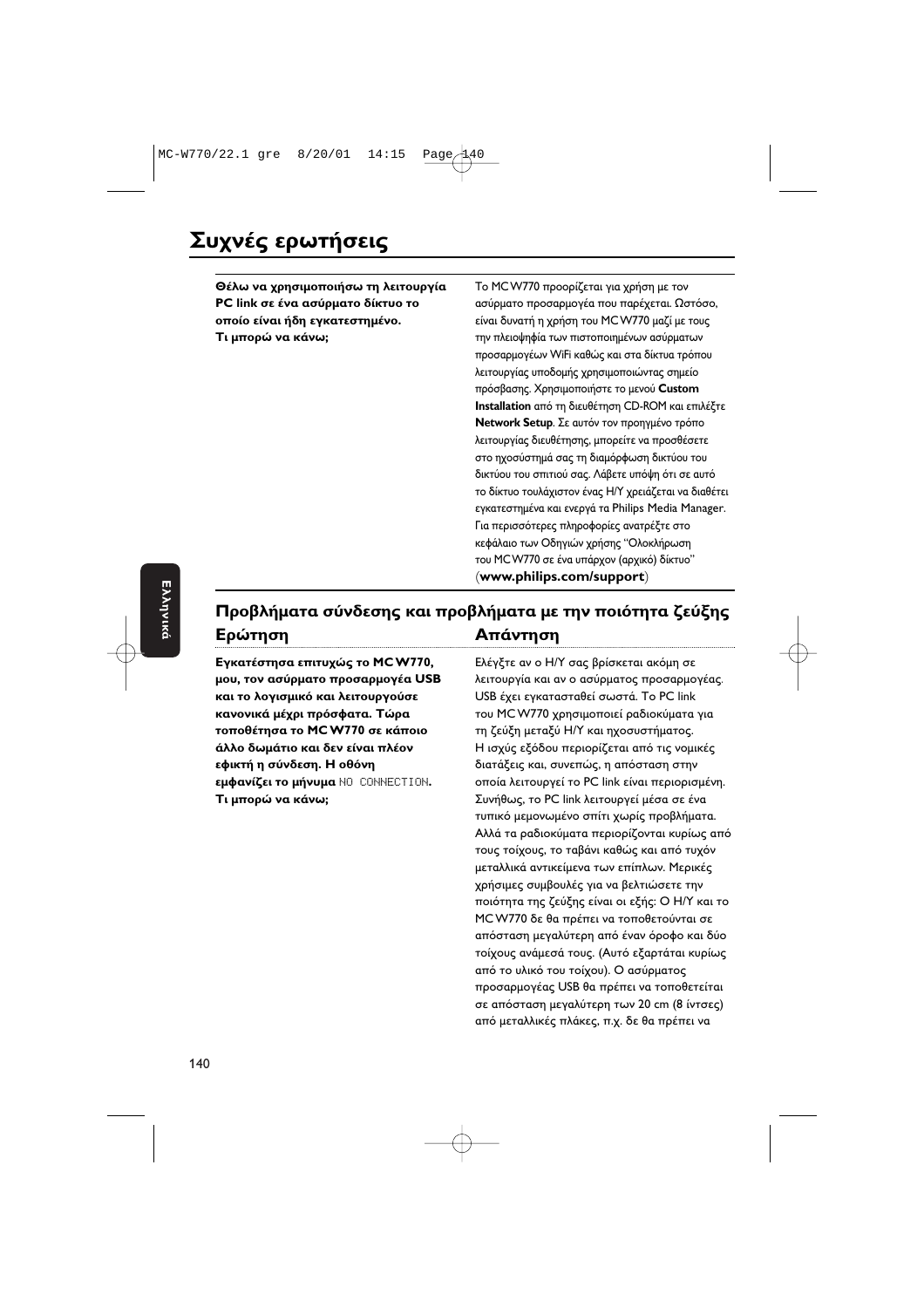## Συχνές ερωτήσεις

|                                                                                                      | τοποθετείται πάνω στον Η/Υ ή στην οθόνη, ή<br>πολύ κοντά σε αυτά. Χρησιμοποιήστε το<br>καλώδιο προέκτασης για να υπάρχει κάποια<br>απόσταση από τον Η/Υ σας. Δοκιμάστε<br>διαφορετικές θέσεις για τον ασύρματο<br>προσαρμογέα ΦΤΒ. Μερικά μόνο εκατοστά<br>(ίντσες) μπορεί να κάνουν τη διαφορά!<br>Δοκιμάστε το ίδιο και με το MCW770 σας.                                                         |
|------------------------------------------------------------------------------------------------------|-----------------------------------------------------------------------------------------------------------------------------------------------------------------------------------------------------------------------------------------------------------------------------------------------------------------------------------------------------------------------------------------------------|
| Το PC Link λειτουργούσε έως τώρα<br>καλά, αλλά πρόσφατα παρουσιάζει<br>κάποια προβλήματα.            | Είναι πιθανόν ότι στην περιοχή σας ή στη<br>γειτονιά σας έχει εγκατασταθεί ένα νέο δίκτυο.<br>Χρησιμοποιήστε το CD εγκατάστασης για να<br>μεταβείτε σε κάποιο άλλο κανάλι.                                                                                                                                                                                                                          |
| Πώς μπορεί να αλλάξει<br>το κανάλι εκπομπής;                                                         | Υπάρχει ένας εύκολος τρόπος να αλλάξετε το κανάλι<br>εκπομπής δικτύου χρησιμοποιώντας το βοηθητικό<br>πρόγραμμα δικτύου Change transmission channel<br>από το ΓΔ-ΣΟΝ εγκατάστασης. Για περισσότερες<br>πληροφορίες ανατρέξτε στο κεφάλαιο των Οδηγιών<br>χρήσης "Αλλαγή του ασύρματου καναλιού"<br>(www.philips.com/support)                                                                        |
| Όταν πατάω το κουμπί PC LINK Ω»,<br>tη οθόνη εμφανίζει το μήνυμα<br>ΝΟ CONNECTION. Τι μπορώ να κάνω; | Αν λαμβάνετε αυτό το μήνυμα, ενδεχομένως<br>να απαιτείται η επανεκκίνηση του μουσικού<br>διακομιστή Philips Media Manager. Για<br>επανεκκίνηση του Philips Media Manager, κάντε<br>κλικ στο εικονίδιό <b>του στη γραμμή</b><br>εργαλείων και επιλέξτε «Shutdown Philips<br>Media Manager» «Τερματισμός Philips Media<br>Manager». Επανεκκινήστε την εφαρμογή από το<br>μενού Εκκίνησης των Windows. |
| Μπορείτε το PC link να λειτουργήσει<br>όταν ο Η/Υ είναι σε κατάσταση<br>αναμονής?                    | Το PC link δεν μπορεί να λειτουργήσει<br>όταν ο Η/Υ είναι απενεργοποιημένος<br>ή σε κατάσταση αναμονής.                                                                                                                                                                                                                                                                                             |

Το UPnP™ είναι ένα σήμα πιστοποίησης της UPnP™ Implementers Corporation.